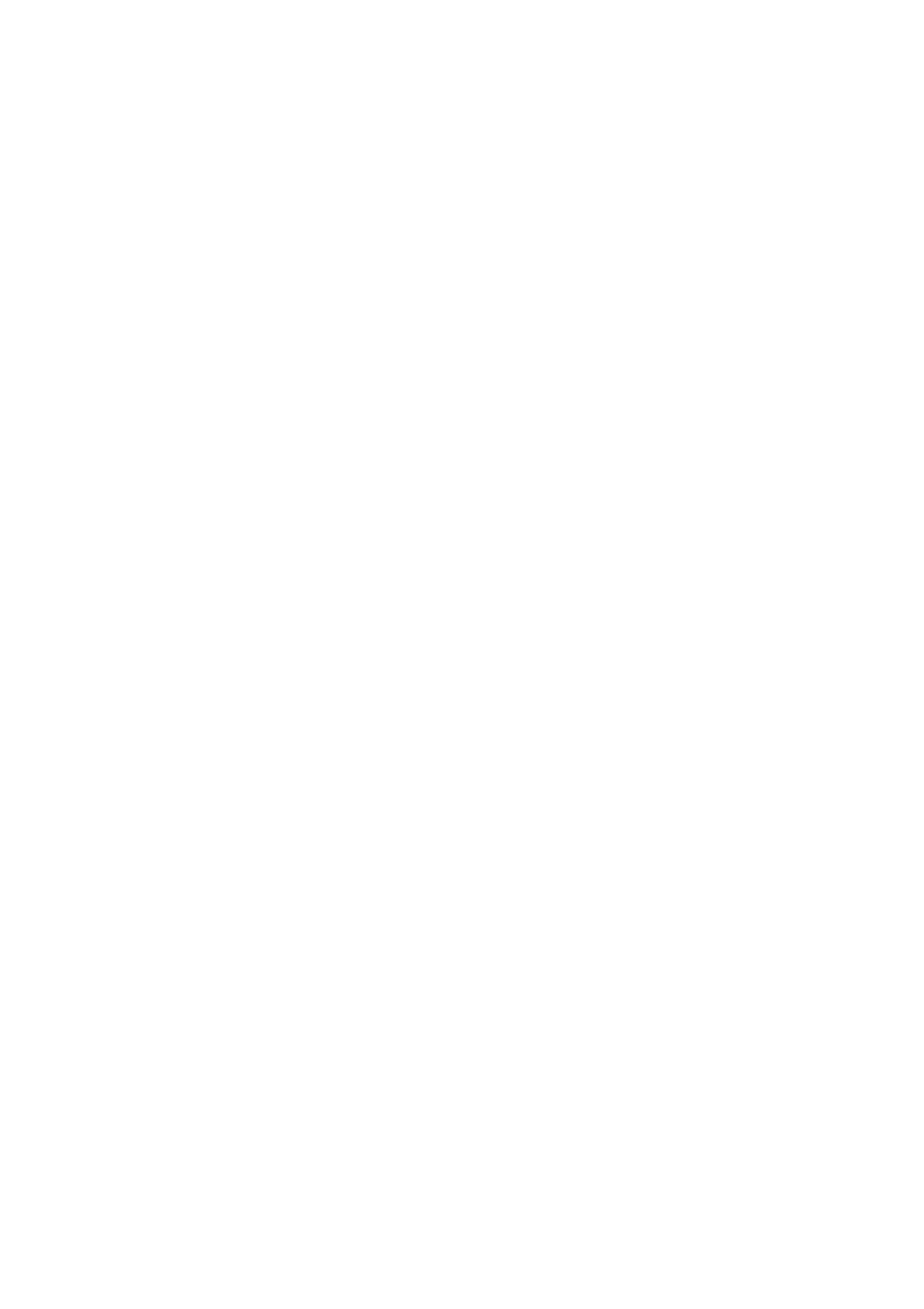







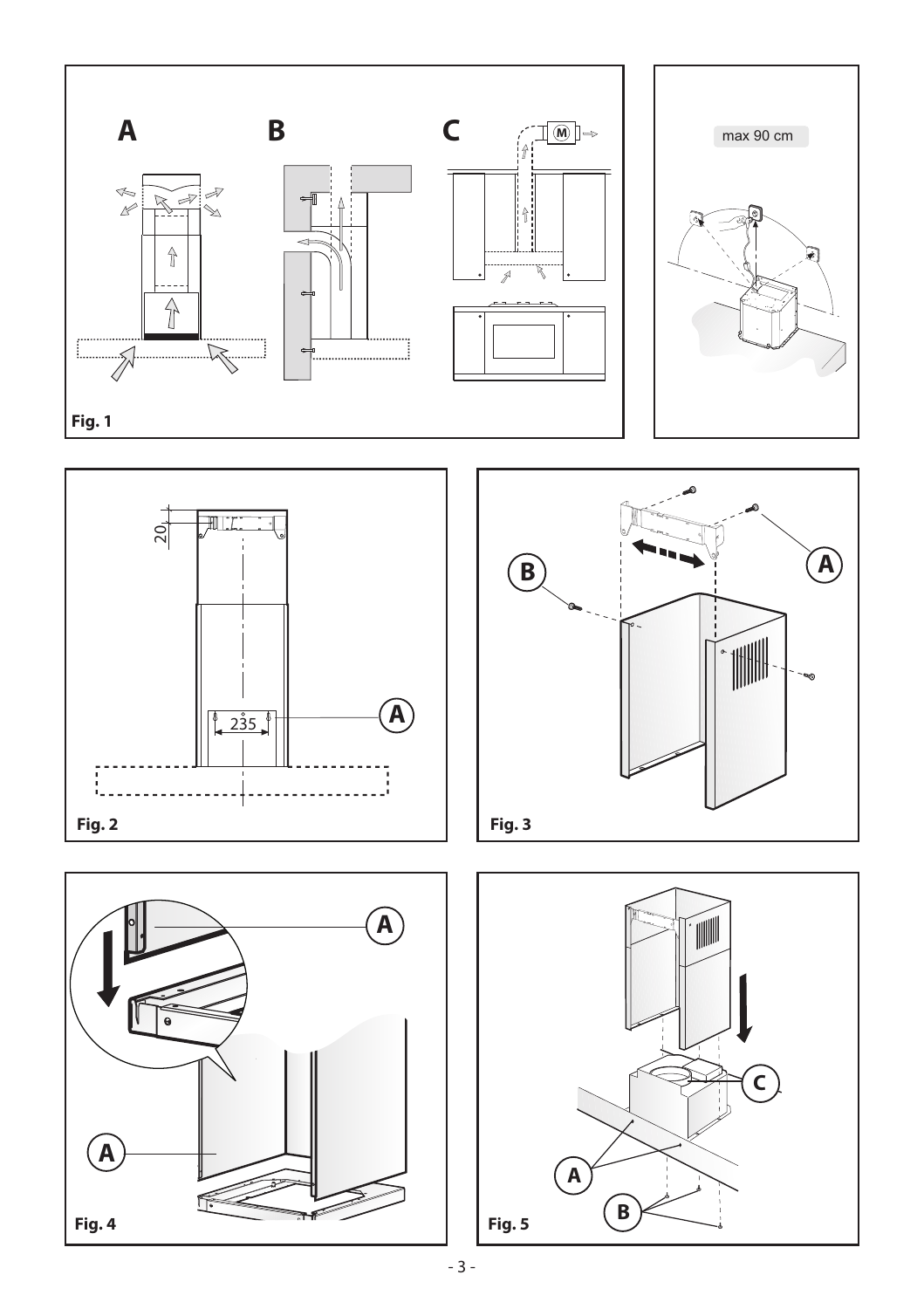









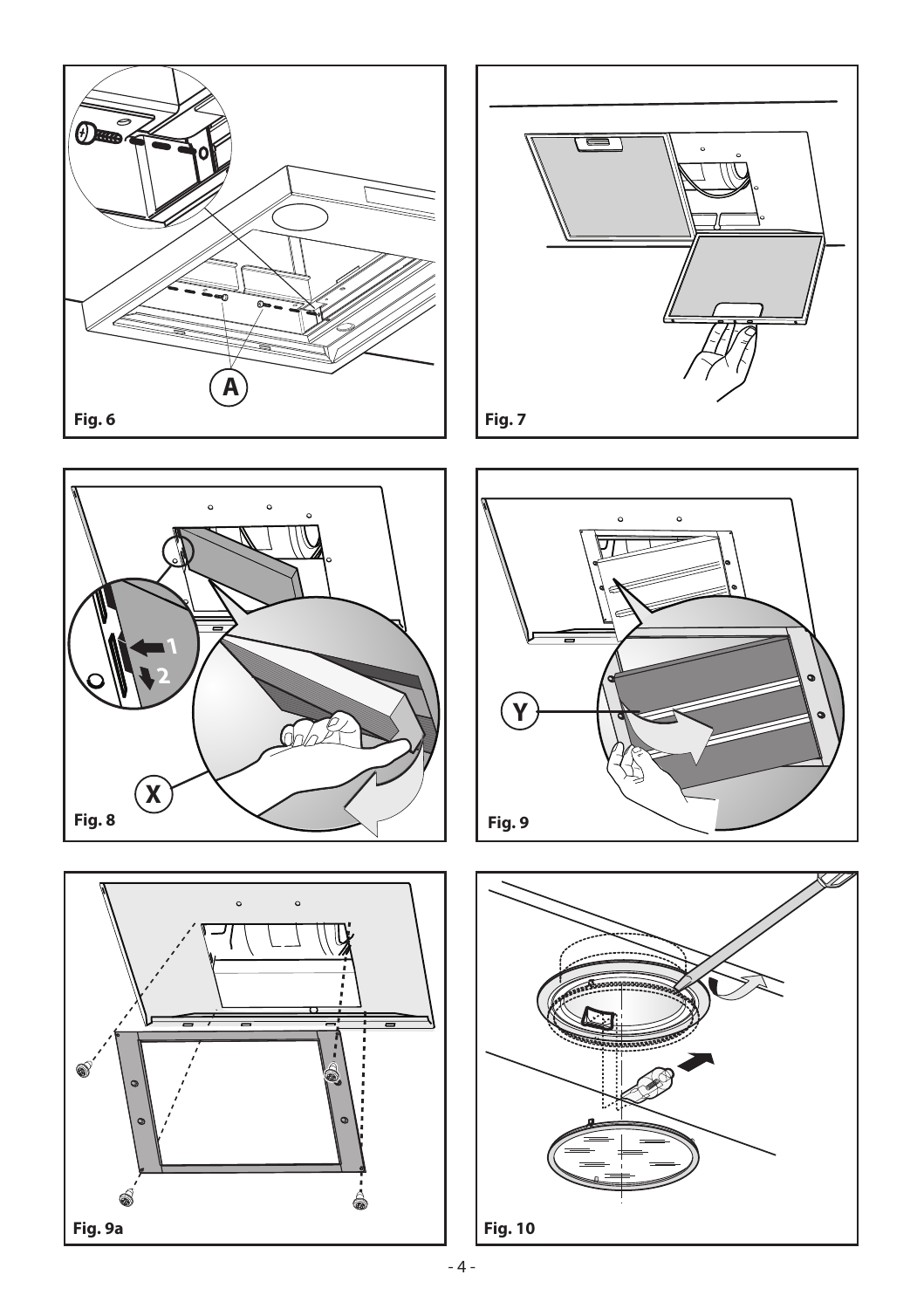





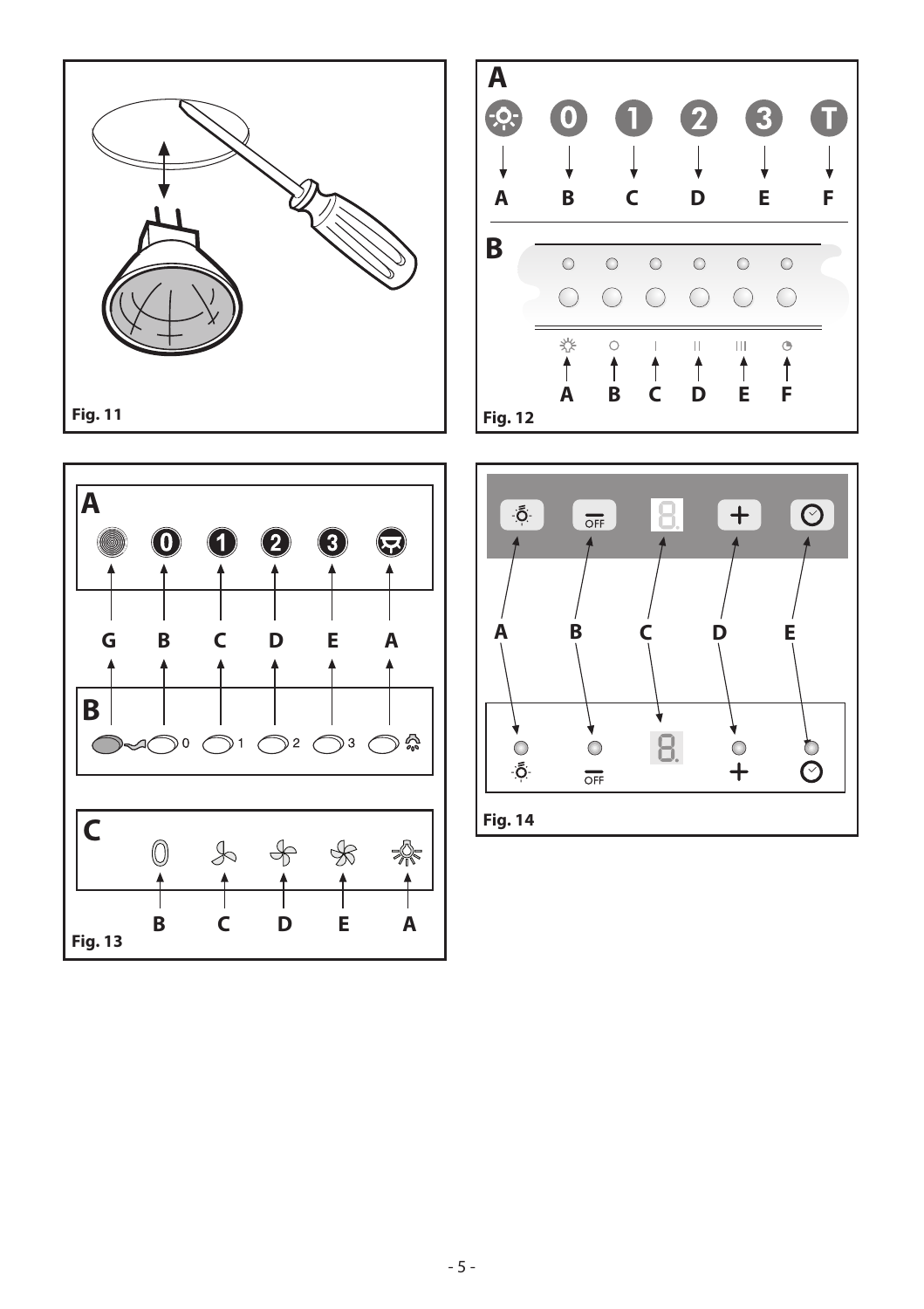## **ENGLISH**



## **GENERAL**

Carefully read the following important information regarding installation safety and maintenance. Keep this information booklet accessible for further consultations. The appliance has been designed for use in the ducting version (air exhaust to the outside – **Fig.1B**), filtering version (air circulation on the inside – **Fig.1A**) or with external motor (**Fig.1C**).

## **SAFETY PRECAUTION**

**1.** Take care when the cooker hood is operating simultaneously with an open fireplace or burner that depend on the air in the environment and are supplied by other than electrical energy, as the cooker hood removes the air from the environment which a burner or fireplace need for combustion. The negative pressure in the environment must not exceed 4Pa (4x10-5 bar). Provide adequate ventilation in the environment for a safe operation of the cooker hood. Follow the local laws applicable for external air evacuation.

Before connecting the model to the electricity network:

- Control the data plate (positioned inside the appliance) to ascertain that the voltage and power correspond to the network and the socket is suitable. If in doubt ask a qualified electrician.

- If the power supply cable is damaged, it must be replaced with another cable or a special assembly, which may be obtained direct from the manufacturer or from the Technical Assistance Centre.

- This device must be connected to the supply network through either a plug **fused 3A** or hardwired to a **2 fase** spur protected by **3A fuse.**

## **2. Warning !**

**In certain circumstances electrical appliances may be a danger hazard.** 

A) Do not check the status of the filters while the cooker **hood is operating**

**B) Do not touch bulbs or adjacent areas, during or straight after prolonged use of the lighting installation.**

**C) Flambè cooking is prohibited underneath the cooker hood** 

**D) Avoid free flame, as it is damaging for the filters and a fi re hazard**

**E) Constantly check food frying to avoid that the**  overheated oil may become a fire hazard

**F) Disconnect the electrical plug prior to any maintenance.**

**G) This appliance is not intended for use by young children or infirm persons without supervision** 

**H) Young children should be supervised to ensure they do not play with the appliance**

**I) There shall be adequate ventilation of the room when the rangehood is used at the same time as appliances burning gas or other fuels**

**L) There is a risk of fire if cleaning is not carried out in accordance with the instructions**

This appliance conforms to the European Directive EC/2002/96, Waste Electrical and Electronic Equipment (WEEE). By making sure that this appliance is disposed of in a suitable manner, the user is helping to prevent potential damage to the environment or to public health.

The  $\mathbb{Z}$  symbol on the product or on the accompanying paperwork indicates that the appliance should not be treated as domestic waste, but should be delivered to a suitable electric and electronic appliance recycling collection point. Follow local guidelines when disposing of waste. For more information on the treatment, re-use and recycling of this product, please contact your local authority, domestic waste collection service or the shop where the appliance was purchased.

## **INSTALLATION INSTRUCTIONS**

**Assembly and electrical connections must be carried out by specialised personnel.** 

## **• Electric Connection**

**Note: Verify the data label placed inside the appliance:**

- If the symbol ( $\boxdot$ ) appears on the plate, it means that **no earth connection must be made on the appliance, therefore follow the instructions concerning insulation class II.**

- If the symbol ( $\textcircled{\textsf{I}}$ ) DOES NOT appear on the plate, follow **the instructions concerning insulation class I.**

## **Insulation class II**

The appliance has been manufactured as a class II, therefore no earth cable is necessary.

The plug must be easily accessible after the installation of the appliance.

If the appliance is equipped with power cord without plug, a suitably dimensioned omnipolar switch with 3 mm minimum opening between contacts must be fitted between the appliance and the electricity supply in compliance with the load and current regulations.

The connection to the mains is carried out as follows:

BROWN = **L** line

BLUE = **N** neutral

#### **Insulation class I Warning**:

This is a **class I**, appliance and must therefore be connected to an effiecient earthing system.

The appliance must be connected to the electricity supply as follows:

BROWN = **L** live wire

BLUE = **N** neutral YELLOW / GREEN =  $\mathbb Q$  earth

The neutral wire must be connected to the terminal with the **N**  symbol while the **YELLOW / GREEN**, wire must be connected to the terminal by the earth symbol  $\Box$ .

#### **Warning**:

When connecting the appliance to the electricity supply, make sure that the mains socket has an earth connection.

After fitting the ducted cooker hood, make sure that the electrical plug is in a position where it can be accessed easily.

If the appliance is connected directly to the electricity supply,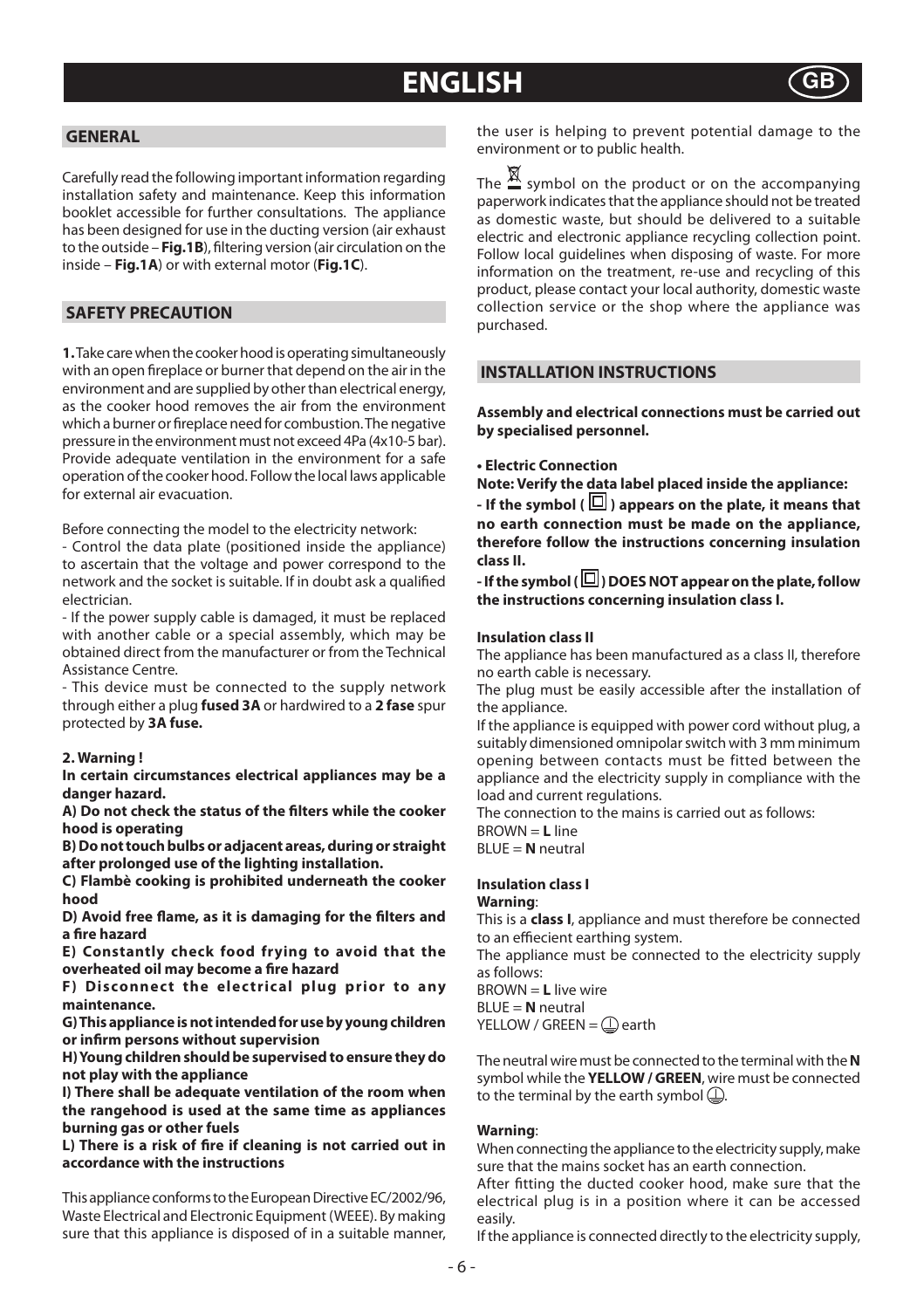an omnipolar switch with a minimum contact opening of 3 mm must be placed in between the two; its size must be suitable for the load required and it must comply with current legislation.

• If the hob is electric, gas, or induction, the minimum distance between the same and the lower part of the hood must be at least **65 cm**.

If a connection tube composed of two parts is used, the upper part must be placed outside the lower part. Do not connect the cooker hood exhaust to the same conductor used to circulate hot air or for evacuating fumes from other appliances generated by other than an electrical source.Before proceeding with the assembly operations, remove the anti-grease filter(s) (**Fig.7**) so that the unit is easier to handle.

In the case of assembly of the appliance in the suction version prepare the hole for evacuation of the air.

## **• Fixing to the wall**

- Drill the holes **A** respecting the distances indicated (**Fig.2**). - Fix the appliance to the wall and align it in horizontal position to the wall units.

- When the appliance has been adjusted, definitely fix the hood using the screws **A** (**Fig.5**).

- For the various installations use screws and screw anchors suited to the type of wall (e.g. reinforced concrete, plasterboard, etc.).

If the screws and screw anchors are provided with the product, check that they are suitable for the type of wall on which the hood is to be fixed.

## **• Fixing the decorative telescopic fl ue**

- Arrange the electrical power supply within the dimensions of the decorative flue. If your appliance is to be installed in the ducting version or in the version with external motor, prepare the air exhaust opening.

- Adjust the width of the support bracket of the upper flue (**Fig.3**).

- Then fix it to the ceiling using the screws **A** (Fig. 3) in such a way that it is in line with your hood and respecting the distance from the ceiling indicated in **Fig.2**.

- Connect the flange **C** to the air exhaust hole using a connection pipe (**Fig.5**).

- Insert the upper flue into the lower flue.

- Fix the lower flue to the hood using the screws **B** provided (Fig.5), extract the upper flue up to the bracket and fix it with the screws **B** (**Fig.3**).

- If your appliance has the lower connections indicated as in Fig. 4A, the fixing to be carried out is that shown in Fig. 6A

To transform the hood from a ducting version into a filtering version, ask your dealer for the charcoal filters and follow the installation instructions.

## **• Filter hood**

## **Please note:**

In order to transform the hood from **EXTRACTOR HOOD** into **FILTER HOOD** the carbon filters must be ordered at your distributor as accessory.

We have two different types of Kit, one with extractable carbon filters (**Fig.8**) and the other one with re-usable carbon filters (washable). (**Fig.9**)

- To replace the extractable active carbon filters **X**, pull lever outwards as shown in **Fig.8**

- To replace re-usable carbon filters **Y**, remove the brackets from their seat, pulling them outwards. (**Fig.9**)

If you find a bracket such as the one indicated in **Fig.9a** included in the product packaging, this should be fixed to the hood using the supplied screws.

## **USE AND MAINTENANCE**

• We recommend that the cooker hood is switched on before any food is cooked.

We also recommend that the appliance is left running for 15 minutes after the food is cooked, in order to thoroughly eliminate all contaminated air.

The effective performance of the cooker hood depends on constant maintenance; the anti-grease filter and the active carbon filter both require special attention.

• The anti-grease filter is used to trap any grease particles suspended in the air, therefore is subject to saturation (the time it takes for the filter to become saturated depends on the way in which the appliance is used).

- To prevent potential fire hazards, the anti-grease filters should be washed a minimum of every 2 months (it is possible to use the dishwasher for this task).

- After a few washes, the colour of the filters may change. This does not mean they have to be replaced.

If the replacement and washing instructions are not followed, the anti-grease filters may present a fire hazard.

**• The active carbon filters** are used to purify the air which is released back into the room.

The filters are not washable or re-usable and must be replaced at least once every four months.

The active carbon filter saturation level depends on the frequency with which the appliance is used, the type of cooking performed and the regularity with which the anti-grease filters are cleaned.

• Clean the cooker hood frequently, both inside and outside, using a cloth which has been dampened with denatured alcohol or neutral, **non**-abrasive liquid detergents.

• The light on the cooker hood is designed for use during cooking and not for general room illumination.

Extended use of the light reduces the average duration of the bulb.

## **• Replacing halogen light bulbs** (**Fig. 10**).

To replace the halogen light bulbs **B**, remove the glass panel **C** using a lever action on the relevant cracks.

Replace the bulbs with new ones of the same type. **Caution**: do not touch the light bulb with bare hands.

### **• Replacing halogen light bulbs** (**Fig. 11**).

In order to replace the dichroic lamps, carefully remove the lamp from the lamp holder with the help of a small flat screwdriver or a similar tool. **PLEASE NOTE! In doing this operation, please take care not to scratch the hood.**  Replace the bulbs with new ones of the same type.

**• Commands** (**Fig.12**)

- **Luminous** (**Fig.12A**)
- **Electronic** (**Fig.12B**)
- the key symbols are explained below:
- $A = LIGHT$
- $B =$  OFF
- $C =$ SPEED I
- $D =$  SPFFD II
- $E =$  SPEED III
- **F** = AUTOMATIC STOP TIMER 15 minutes **(\*)**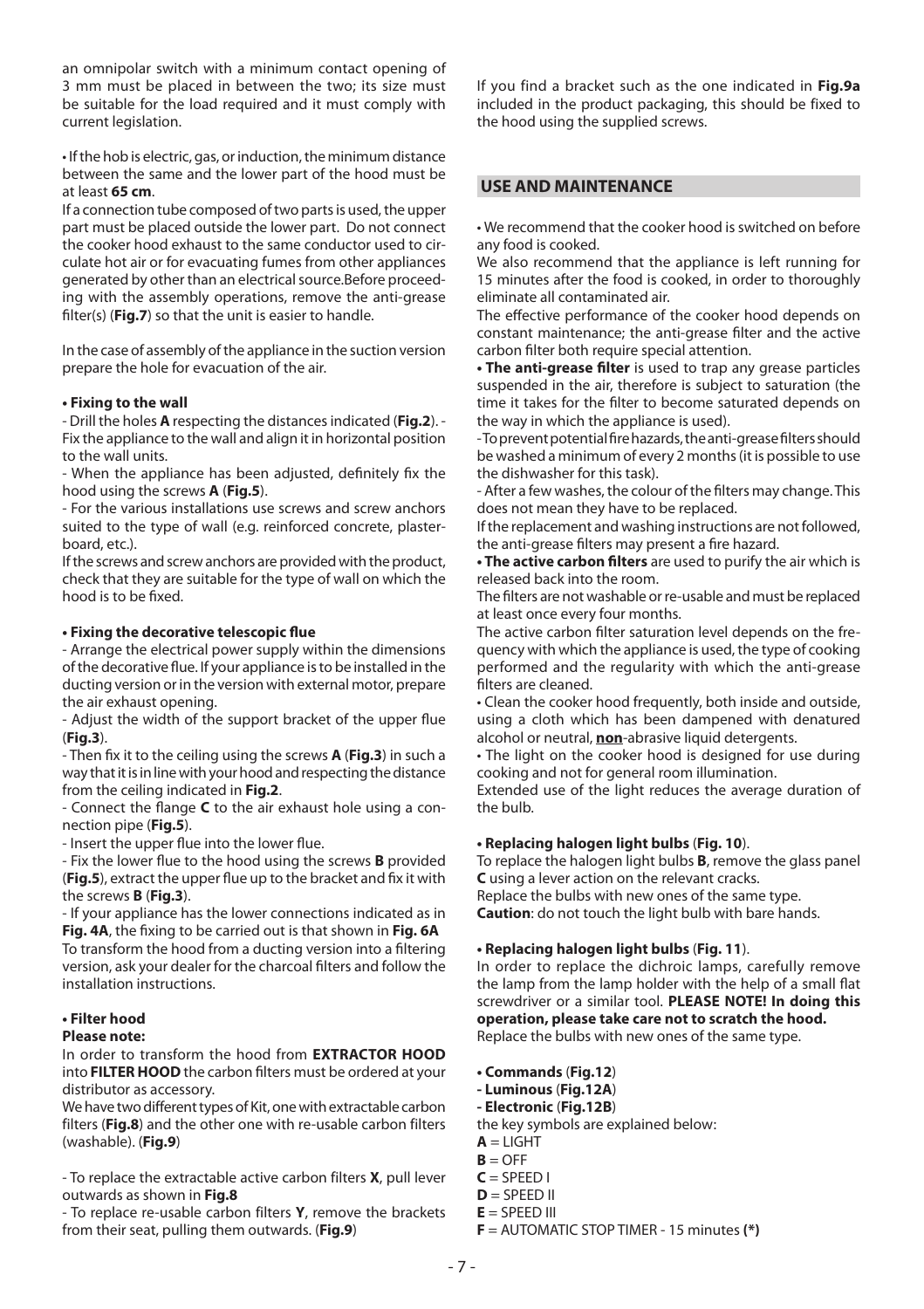**•** If your appliance does not have the **INTENSIVE** speed function, press key E for two seconds and it will be activated for 10 minutes after which it will return to the previously set speed. When the function is active the LED flashes. To interrupt it before the 10 minutes have expired press key **E** again.

**•** By pressing key **F** for two seconds (with the hood switched off ) the "**clean air**" function is activated. This function switches the appliance on for ten minutes every hour at the first speed. As soon as this function is activated the motor starts up at the fi rst speed for ten minutes, During this time key **F** and key **C**  must flash at the same time.

After ten minutes the motor switches off and the LED of key **F** remains switched on with a fixed light until the motor starts up again at the first speed after fifty minutes and keys **F** and **C** start to flash again for ten minutes and so on.

By pressing any key for the exclusion of the hood light the hood will return immediately to its normal functioning (e.g. if key D is pressed the "**clean air**" function is deactivated and the motor moves to the 2nd speed straight away. By pressing key **B** the function is deactivated).

**(\*)** The **"automatic stop timer"** delays stopping of the hood, which will continue functioning for 15 minutes at the operating speed set at the time this function is activated.

## **• Active carbon/grease fi lter saturation:**

- When button **A** flashes at a frequency of 2 seconds, the **grease** filters must be cleaned.

- When button **A** flashes at a frequency of **0.5 seconds**, the **carbon** filters must be replaced.

After the clean filter has been replaced, the electronic memory must be reset by pressing button **A** for approximately **5**  seconds, until the light on the button stops flashing.

## **• Commands mechanical:** (**Fig.13 A-B-C**)

the key symbols are explained below:

- $A = LIGHT$
- $B = OFF$
- $C =$ SPEED I
- $D =$  SPEED II
- **E** = SPEED III

**G** = MOTOR WORKING indicator

## **• Commands:** (**Fig.14**)

**Push-button A** = on/off lights switch

**Push-button B** = on/off cooker hood switch. The appliance switches on at speed level 1, If the cooker hood is on depress the push-button for 2 sec. to switch off the cooker hood. If the cooker hood is at speed level 1 it will not be necessary to depress the push-button to switch the cooker hood off. Decreases the motor speed.

**Display C** = indicates the motor speed level selected and activates the timer.

**Push-button D** = switches on the cooker hood. Increases the motor speed. Touching the key at 3rd speed, the intensive function runs for 10', then the appliance go back to work at the original speed. During this function the display blinks.

**Key E** = The Timer times the functions on activation for 15 minutes, after which they are switched off . The Timer is deactivated by re-pressing **Key E**. When the Timer is activated the decimal point must flash on the display. The Timer cannot be activated if the intensive speed is functioning.

The **"clean air"** function is activated by pressing key **E** for 2 seconds when the appliance is switched off . This switches the motor on for 10 minutes every hour at the first speed. During functioning a rotary movement of the peripheral segments must be visualised on the display. When this time has passed the motor switches off and the fixed letter "C" must be visualised on the display until the motor re-starts after 50 minutes for another 10 minutes and so on. Press any key apart from the light keys to return to normal functioning. Press key **E** to deactivate the function.

### • Active carbon/grease filter saturation:Fig.14

- When display item **C** flashes, at a speed where it alternates with the letter **F** (e.g. 1 and **F**), the **grease** filters must be washed.

- When display item **C** flashes, at a speed where it alternates with the letter **A** (e.g. 1 and **A**), the **carbon** filters must be replaced.

After the clean filter has been positioned correctly, the electronic memory must be reset by pressing button **A** for approximately **5 seconds**, until the indication **F** or **A** shown on the display **C** stops flashing.

## **THE MANUFACTURER DECLINES ALL RESPONSIBILITY FOR EVENTUAL DAMAGES CAUSED BY BREACHING THE ABOVE WARNINGS.**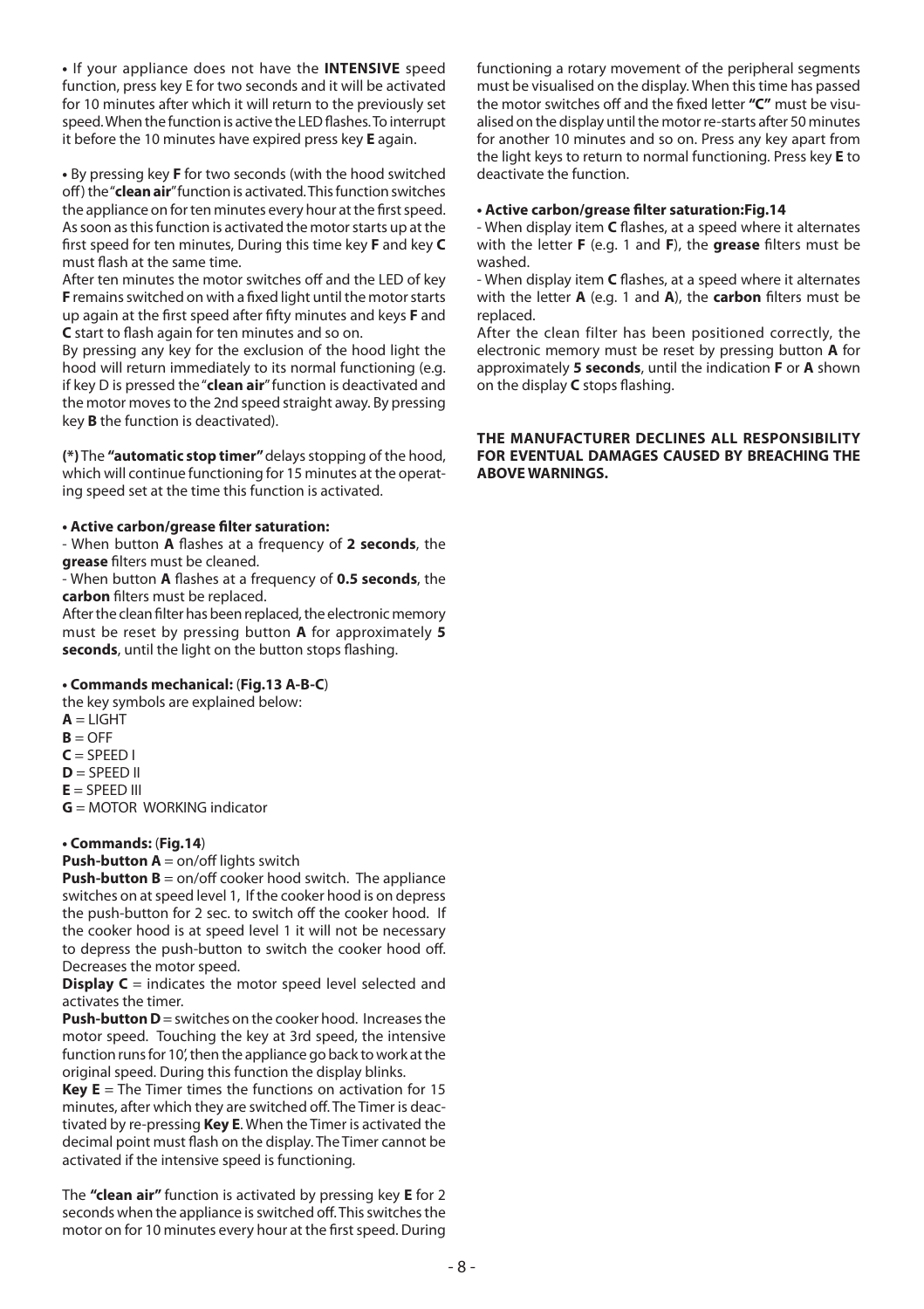## ČESKY

## **ÚVOD'**

Přečtěte si pozorně obsah návodu, protože poskytuje důležité informace týkající se bezpečné instalace, používání i údržby zařízení. Uchovejte si návod pro jakoukoliv budoucí potřebu. Přístroj je určen k odsávání (odvádění vzduchu ven – **Obr.1B**), fi ltrování (recyklace vzduchu v místnosti – **Obr.1A**) nebo k použití s externě umístěným motorem (**Obr.1C**).

## **BEZPECNOSTNÍ OPATRENÍ**

**1.** Vyžaduje se opatrnost, jestliže jsou současně v činnosti odsávač par a jiný hořák nebo tepelné zařízení závisející na vzduchu místnosti a napájené jinou energií než elektrickou, protože odsávač par spotřebovává vzduch z okolí, který hořák nebo jiné tepelné zařízení potřebují ke spalování. Negativní tlak nesmí překročit 4Pa (4x10–5 bar). K bezpečnému provozu je tedy nutná odpovídající ventilace místnosti. Při odvádění vzduchu do vnějšího prostředí je nutné se řídit platnými předpisy Vaší země.

Před napojením modelu na elektrickou síť:

- Zkontrolujte tabulku s údaji umístěnou uvnitř přístroje a ověřte si, že napětí a výkon odpovídají místní síti a rovněž zásuvka je vhodná.

V případě jakékoliv pochyby se poraďte s kvalifikovaným elektrikářem.

- Je-li napájecí kabel poškozen, musí být nahrazen speciálním kabelem nebo sadou, které jsou k dispozici u výrobce nebo v jeho servisním středisku.

- Připojte zařízení k napájení prostřednictvím zástrčky s **pojistkou 3A** nebo ke dvěma vodičům **dvou fází**, chráněným **pojistkou 3A**.

### **2. UPOZORNĚNÍ!**

**V některých situacích mohou být elektrická zařízení zdrojem nebezpečí.** 

**A) Nekontrolujte stav filtrů, zatímco je odsavač v činnosti.**

**B) Nedotýkejte se žárovek a přilehlých prostor během dlouhodobého použití osvětlení nebo bezprostředně po něm.** 

**C) Je zakázáno připravovat jídla na plameni pod odsavačem.**

**D) Vyhněte se použití volných plamenů, protože poškozují filtry a mohou způsobit požár.**

**E) Udržujte neustále pod kontrolou smažení jídel, aby se zabránilo vznícení rozpáleného oleje.**

**F) Před zahájením údržby odpojte zástrčku ze zásuvky elektrického rozvodu.**

**G) Zařízení není určeno pro použití dětmi nebo nesvéprávnými osobami bez dozoru.**

**H) Dohlížejte na děti, abyste si byli jisti, že si nehrají se zařízením.**

**I) Když je odsavač používán současně se zařízeními spalujícími plyn nebo jiná paliva, místnost se musí vhodně větrat.**

**L) Když nebudou řádně provedeny úkony údržby, existuje riziko vzniku požáru.**

Toto zařízení je označeno v souladu s Evropskou směrnicí 2002/96/ES, Waste Electrical and Electronic Equipment (WEEE).

Tím, že se uživatel ujistí o správné likvidaci tohoto výrobku, přispívá k předcházení případným negativním následkům na životní prostředí a na zdraví.

Symbol na výrobku nebo na přiložené dokumentaci poukazuje na to, že se s tímto výrobkem nesmí zacházet jako s běžným domovním odpadem, ale musí se odeslat do vhodné sběrny určené pro recyklaci elektrických a elektronických zařízení. Zařízení se musíte zbavit v souladu s místními předpisy pro likvidaci odpadu.Podrobnější informace o zacházení s tímto výrobkem, jeho opětovným použitím a recyklací můžete získat, když se obrátíte na příslušný místní úřad, sběrnou službu domovního odpadu nebo obchod, ve kterém jste výrobek zakoupili.

## **NÁVOD K INSTALACI**

**Operace spojené s montáží a elektrická napojení musí být provedeny pouze odborným personálem.**

**• Elektrické zapojení:**

**Poznámka! Zkontrolujte štítek umístěný uvnitř zařízení: - Když se na štítku nachází symbol ( ), znamená to, že zařízení nesmí být uzemněno, postupujte tudíž podle pokynů týkajících se třídy izolace II.**

**- Když na štítku NENÍ uveden symbol ( ), postupujte dle pokynů týkajících se třídy izolace I.**

## **Třída izolace II**

Zařízení je vyrobeno v II. třídě, a proto žádný vodič nesmí být uzemněn.

Po instalaci zařízení musí být zástrčka snadno přístupná.

V případě, že je zařízení vybaveno kabelem bez zástrčky, je pro jeho připojení do elektrického rozvodu třeba mezi zařízení a elektrický rozvod zapojit omnipolární stykač s minimální vzdáleností kontaktů 3 mm, navržený pro příslušnou zátěž a odpovídající platným normám.

Napojení k elektrické síti musí být provedeno následovně: HNĚDÁ = **L** vodič

MODRÁ = **N** neutrální vodič

## **Třída izolace I**

**Upozornění:**

Toto zařízení je vyrobeno ve **třídě I**, a proto musí být připojeno k uzemnění.

Připojení k elektrické síti musí být provedeno následovně: HNĚDÝ = **L** fázový vodič

MODRÝ = **N** nulový vodič

ŽLUTO / ZELENÝ = zemnicí vodič

Nulový vodič musí být připojen ke svorce označené symbolem **N**, zatímco **ŽLUTO/ZELENÝ** vodič musí být připojen ke svorce nacházející se v blízkosti symbolu uzemnění  $\mathbb{D}$ .

## **Upozornění:**

Během operace elektrického zapojení se ujistěte, zda je elektrická zásuvka vybavena uzemněním.

Po uskutečnění montáže odsavače dávejte pozor, aby byla poloha zástrčky elektrického přívodu snadno dostupná.

V případě přímého zapojení k elektrické síti je třeba mezi zařízení a elektrickou síť zapojit omnipolární stykač s minimální vzdáleností kontaktů 3 mm, navržený pro příslušnou zátěž a odpovídající platným normám.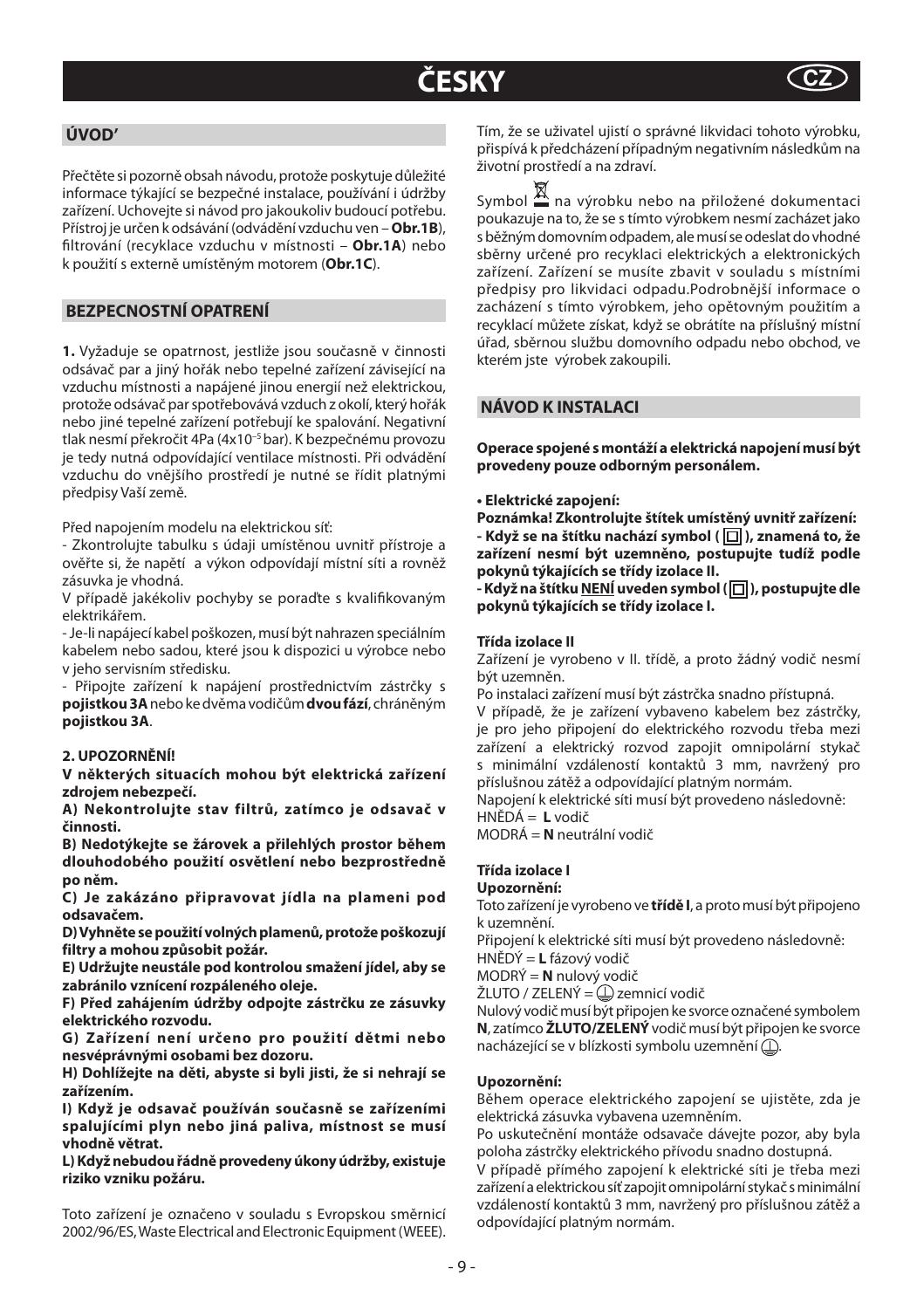• Když je varná deska elektrická, plynová nebo indukční, minimální vzdálenost mezi ní a nejspodnější částí odsavače musí být nejméně **65**cm.

Vývod odsavače nesmí být napojen na vývod, ve kterém cirkuluje teplý vzduch, nebo který je používán k odvádění kouře ze zařízení napájených jinou energií než elektrickou. Před zahájením montáže vyjměte z odsavače tukový filtr (**Obr.7**). Usnadníte si tak manipulaci s přístrojem.

V případě montáže přístroje ve verzi odsávače je třeba připravit otvor k evakuaci vzduchu.

## **• Upevnění ke zdi**

- Vyvrtat díry **A** podle uvedených kót (**Obr.2**).

- Odsavač upevněte ke zdi a vyrovnejte jej do horizontální polohy pomocí závěsů.

- Po vyrovnání odsavač definitivně upevněte prostřednictvím dvou šroubů **A** (**Obr.5**).

Pro různé montážní podmínky použijte příslušné typy šroubů a hmoždinek, které budou odpovídat typu zdiva (např. armovaný beton, sádrokarton atd.).

Budou-li šrouby a hmoždinky dodány jako součást produktu, ujistěte se, zda odpovídají typu zdiva, na něž má být odsavač namontován.

## **• Montáž dekorativních teleskopických spojovacích prvků**

- Elektrický přívod protáhněte pod krytem dekoračního spoje.

- Má-li být váš přístroj nainstalován ve verzi odsávání nebo v provedení s externě umístěným motorem, proveďte otvor pro odtah vzduchu.

- Nastavte šířku úchytné konzoly horního spoje (**Obr.3**).

- Následně ji upevněte ke stropu prostřednictvím šroubů **A** (obr.3) takovým způsobem, aby byla v ose s vaším odsavačem a dodržujte přitom vzdálenost od stropu, vyznačenou

### **Obr.2**.

- Propojit prostřednictvím spojovací roury přírubu **C** s otvorem odtahu vzduchu (**Obr.5**).

- Vsadit horní spojovací prvek do spodního spojovacího prvku.

- Spodní spojovací prvek ke krytu, používajíce šrouby **B** ve výbavě (**Obr.5**), vysunout horní díl až ke třmenu a upevněte jej pomocí šroubů **B** (**Obr.3**).

- V případě, že má váš přístroj spoje nižší, jako na **Obr.4A**, připevnění je shodné s **Obr.6.A**.

- Budete-li chtít změnit funkci zařízení z odsavače na fi ltrační verzi, vyžádejte si u vašeho prodejce filtry s aktivním uhlíkem a sledujte montážní pokyny.

## **• Filtrační verze**

## **Upozornění!**

Pro provedení přeměny odsavače z **ODSÁVACÍ** verze na FILTRAČNÍ si objednejte u vašeho prodejce filtry s aktivním uhlím, které jsou součástí volitelného příslušenství.

Máme k dispozici dva odlišné druhy sad, jednu s kazetovými uhlíkovými filtry (**Obr.8**) a druhou s filtry s regeneračním uhlíkem (umývatelné). (**Obr.9**)

- Při výměně kazetových filtrů s aktivním uhlím **X** je třeba potáhnout směrem ven páku, a to způsobem naznačeným na **Obr. 8**

- Výměna regenerovatelných uhlíkových filtrů **Y** se provádí demontáží třmenů z jejich uložení po jejich potáhnutí směrem ven. (**Obr.9**)

- Když v balení najdete třmen jako ten, který je znázorněn na **obr.9a**, je třeba jej upevnit k odsavači prostřednictvím šroubů z příslušenství.

## **POUŽITÍ A ÚDRŽBA**

• Doporučujeme uvést zařízení do činnosti ještě před zahájením přípravy jakéhokoli jídla. Doporučujeme ponechat zařízení v činnosti i po dobu 15 minut po ukončení přípravy jídel, aby byl kompletně odveden zapáchající vzduch.

Správná činnost odsavače je podmíněna správnou a nepřetržitou údržbou; zvláštní pozornost je třeba věnovat protitukovému filtru a filtru s aktivním uhlím.

• **Protitukový filtr** má za úkol zachycovat mastné částice nacházející se ve vzduchu, proto je v průběhu proměnné doby vystaven ucpávání; tato doba závisí na používání zařízení.

- Aby se předešlo nebezpečí případného požáru, maximálně každé 2 měsíce je třeba umýt protitukové filtry; k tomuto účelu je možné použít i myčku nádobí.

Po několika umytích může dojít je změně barvy. Tato skutečnost neumožňuje podání reklamace za účelem jejich výměny.

V případě nedodržení pokynů pro výměnu a mytí protitukových filtrů se může vyskytnout riziko jejich zapálení.

• **Filtry s aktivním uhlím** slouží k čištění vzduchu, který se znovu vhání do okolního prostředí. Filtry se nesmí mýt ani regenerovat a musí se měnit maximálně každé čtyři měsíce. Nasycení aktivního uhlí závisí na krátkodobém nebo déletrvajícím používání zařízení, na druhu sporáku a pravidelnosti, se kterou se provádí vyčištění protitukového filtru.

• Opakovaně čistěte odsavač, zevnitř i zvenčí, s použitím hadru navlhčeného v denaturovaném lihu nebo **neabrazivních** tekutých čisticích prostředcích.

• Osvětlení je navrženo pro použití během vaření a ne pro dlouhodobější použití za účelem osvětlení okolního prostředí. Dlouhodobější použití osvětlení výrazně snižuje průměrnou životnost žárovek.

## **• Výměna halogenových žárovek** (**Obr.10**).

Při výměně halogenových žárovek **B** sejměte sklíčko **C** po jeho nadzvednutí v místě příslušných otvorů.Žárovky nahraďte novými žárovkami stejného druhu.

**Upozornění**: Nedotýkejte se žárovky holýma rukama.

## **• Výměna halogenových žárovek (Obr. 11).**

Při výměně dychroických žárovek odpojte žárovku tak, že ji opatrně uvolníte z objímky s pomocí malého plochého šroubováku nebo odpovídajícího nástroje. **UPOZORNĚNÍ! Během této operace dávejte pozor, abyste nepoškrábali odsavač.** 

Žárovky nahraďte novými žárovkami stejného druhu.

• **Ovládání (Obr.12)**

**- Světelné** (**Obr.12A**) **- Elektronika** (**Obr.12B**) následuje přehled symbolů: Tlačítko **A** – OSVĚTLENÍ Tlačítko **B** – VYPNUTÍ Tlačítko **C** – PRVNÍ RYCHLOST Tlačítko **D** – DRUHÁ RYCHLOST Tlačítko **E** – TŘETÍ RYCHLOST

Tlačítko **F** – ČASOVÝ SPÍNAČ AUTOMATICKÉ VYPNUTÍ 15 minut **(\*)**

Pokud je váš prístroj vybven funkcí INTENZÍVNÍ rychlost, je treba stisknout po dobu aespon 2 s tlacítko E a rychlost bude aktivována po deset minut a poté se vrátí do rychlosti, jež byla předem nastavena.

Pokud je funkce aktivní, led bliká. Chcete –li ji přerušit před vypršením 10 minut, stiskněte znovu klávesu E.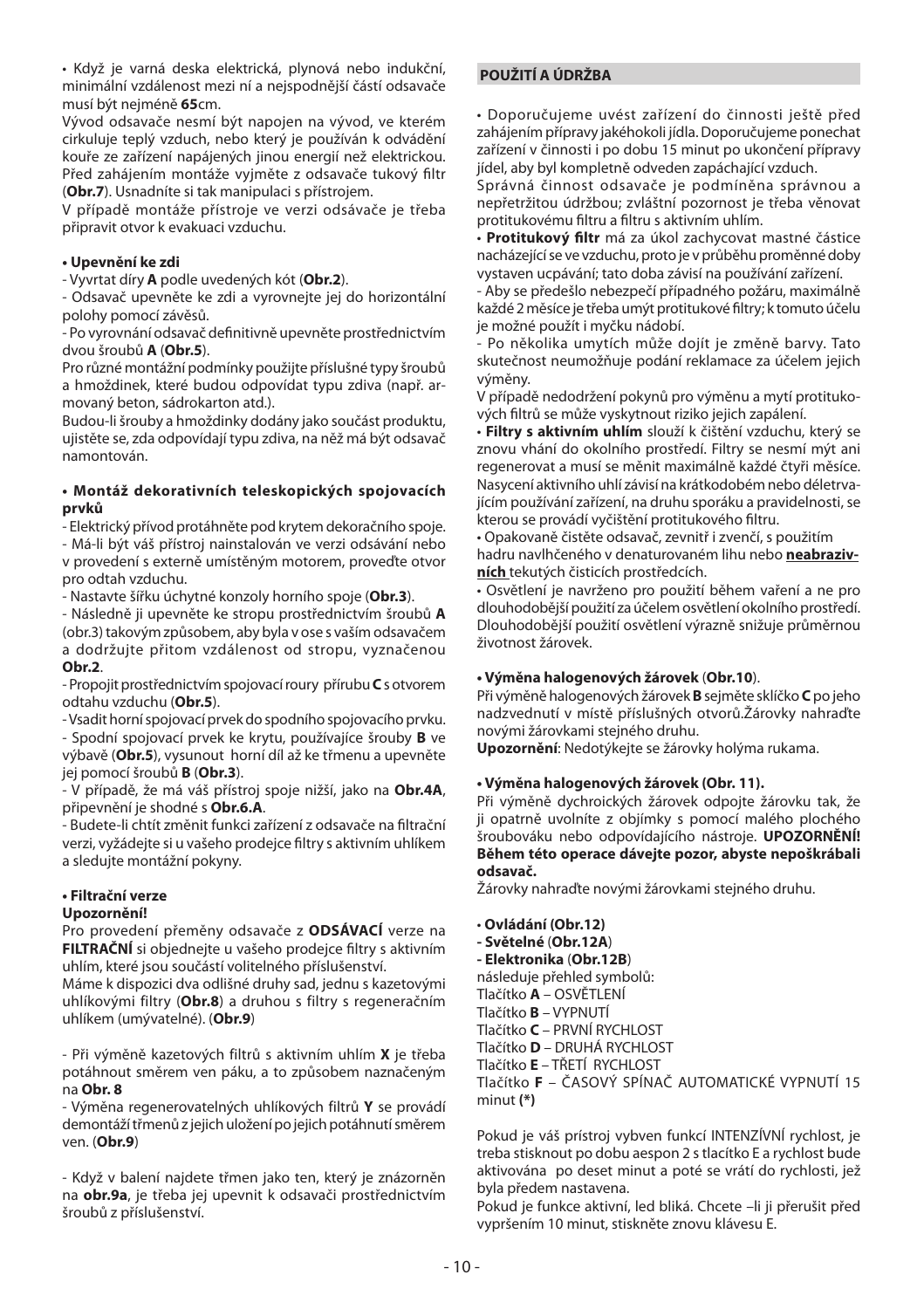Po stisknutí tlacítka **F** po dobu **2** s (kryt je vypnut) bude aktivována funkce **"clean air"**. Tato funkce zapne motor na deset minut každou hodinuna první rychlost. Jakmile bude tato funkce aktivována, motor bude uveden do chodu na první rychlost po dobu 10 s, behem které budou blikat soucasne tlacítka **F** a **C**. Po uplynutí této doby se motor vypne a led tlacítka F zustane osvetlen až do doby, kdy po 50 minutách bude znovu motor uveden do chodu na první rychlost a led **F** a **C** znovu zacnou blikat po 10 minut a tak dále. Po stisknutí jakéhokoliv tlacítka s výjimkou svetel se kryt okamžite vrátí do svého normálního fungování. (napr. pokud se stiskne tlacítko **D**, deaktivuje se funkce **"clean air"** a motor zacne pracovat na druhou rychlost, stisknutím tlacítka **B** se tato funkce deaktivuje.

**(\*)** Funkce "**ČASOVÝ SPÍNAČ AUTOMATICKÉ VYPNUTÍ**" opožďuje vypnutí odsávače, který bude pokračovat ve funkci pracovní rychlostí, která byla nastavena v okamžiku zapnutí této funkce, 15 minut.

## **• Nasycení protitukových fi ltrů/fi ltrů s aktivním uhlím:**

- Blikání tlačítka **A** frekvencí **2 sek.** poukazuje na potřebu umytí **protitukových** filtrů.

- Blikání tlačítka **A** frekvencí **0,5 sek.** poukazuje na potřebu výměny **uhlíkových** filtrů.

Po vložení čistého filtru je třeba vynulovat elektronickou paměť stisknutím tlačítka **A** na dobu přibližně **5 sek.**, dokud tlačítko nepřestane blikat.

## • **Ovládání Mechanické:** (**Obr.13 A-B-C**)

Tlačítko A – OSVĚTLENÍ Tlačítko B – VYPNUTÍ Tlačítko C – PRVNÍ RYCHLOST Tlačítko D – DRUHÁ RYCHLOST Tlačítko E – TŘETÍ RYCHLOST Tlačítko G - Wskaźnik

#### • **Ovládání** (**Obr. 14**):

**Tlačítko A** – rozsvítí/zhasne světla

**Tlačítko B –** zapne/vypne odsávač. Přístroj je uveden do chodu při první rychlosti. Je-li odsavač zapnutý, vypněte jej stisknutím tlačítka na 2 sek. Pokud se odsávač nachází ve fázi první rychlosti, není nezbytné dlouze stisknout tlačítko za účelem vypnutí. Snižuje se rychlost motoru.

**Displej C –** ukazuje zvolenou rychlost motoru a uvedení do chodu časového spínače

**Tlačítko D** – zapne odsávač. Zvyšuje rychlost motoru. Stiskne-li se tlačítko od třetí rychlosti, je nastavena intenzívní funkce na 10 vteřin, pak se přístroj vrátí do fáze pracovní rychlosti v okamžiku uvedení do chodu. Během této funkce displej bliká.

**Tlačítko E** = Časovač slouží k časovému ovládání funkcí v průběhu 15 minut po jeho aktivaci; po uplynutí uvedené doby se tyto funkce vypnou. Vypnutí časovače se provádí stisknutím tlačítka **E**. Aktivace funkce časovače musí být signalizována blikáním desetinné tečky na displeji. Je-li aktivována intenzivní rychlost, aktivace časovače není možná.

Stisknutím tlačítka **E** na 2 sekundy při vypnutém zařízení se aktivuje funkce "clean air". V rámci této funkce se motor zapne každou hodinu na 10 minut a během této doby se bude otáčet první rychlostí. Během jeho činnosti bude na displeji zobrazen rotační pohyb obvodových segmentů. Po uplynutí uvedené doby dojde k vypnutí motoru a na displeji musí být zobrazeno písmeno "C", aniž by blikalo, dokud nebude po uplynutí dalších 50 minut motor znovu spuštěn na 10 minut, a tak dále.

## • Nasycení protitukových filtrů/filtrů s aktivním uhlím: **Obr.14**

- Když displej **C** bliká a střídavě zobrazuje provozní rychlost a písmeno **F** (např.1 a **F)**, je třeba vyčistit **protitukové** fi ltry. - Když displej **C** bliká a střídavě zobrazuje provozní rychlost a písmeno **A** (např.1 a **A**), je třeba vyměnit **uhlíkové** filtry. Po vložení čistého filtru je třeba vynulovat elektronickou paměť stisknutím tlačítka **A** na dobu přibližně **5 sek.**, dokud signalizace **F** nebo **A** na displeji **C** nepřestane blikat.

#### **VÝROBCE ODMÍTÁ JAKOUKOLIV ZODPOVĚDNOST ZA ŠKODY ZPŮSOBENÉ NEDODRŽENÍM UVEDENÝCH UPOZORNĚNÍ.**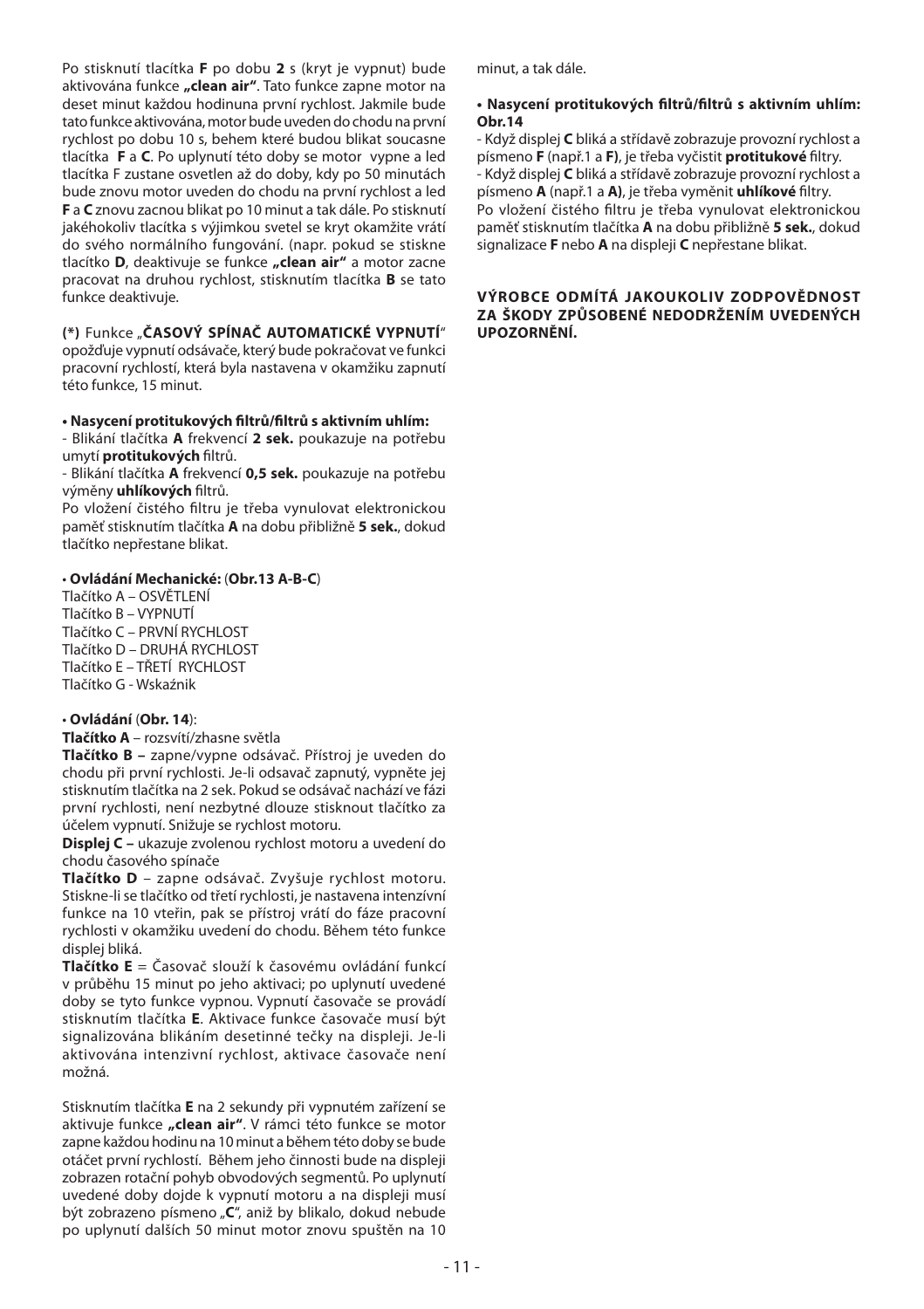## **DANSK**



## **GENERELLE OPLYSNINGER**

Læs omhyggeligt indholdet af denne brugsanvisning, da den giver vigtige oplysninger vedrørende sikkerheden ved installering, brug og vedligeholdelse. Opbevar brugsanvisningen til senere brug. Apparatet er udarbejdet til at kunne fungere; udsugende (udledning af luft til eksterne omgivelser **Fig.1B**) fi ltrerende (intern cirkulation af luft **Fig.1A**) og med udvendig motor. (**Fig.1C**).

## **OPLYSNINGER VEDRØRENDE SIKKERHED**

**1.** Udvis forsigtighed hvis der samtidigt med emhætten er en varmekilde eller flamme i funktion, som er afhængig af luften i omgivelserne og forsynet med energi, der ikke er elektrisk, eftersom emhætten fjerner den luft fra omgivelserne, som flammen eller varmekilden har brug for til forbrænding. Det negative tryk i lokalet må ikke overstige 4 Pa (4x10-5 bar). For størst mulig sikkerhed, sørg for en passende ventilation af rummet. Hvad angår udsugningen til eksterne omgivelser følg de gældende normer.

## Før modellen tilsluttes el-nettet:

- Kontrollèr informationsetiketten (placeret indeni apparatet), for at sikre, at spændingen og styrken er i overensstemmelse med el-nettet og at stikkontakterne er egnede. Hvis De er i tvivl, konsultèr en kvalificeret elektriker.

- Hvis forsyningsledningen er beskadiget, skal den udskiftes med en ledning eller en særlig samling fra fabrikanten eller et autoriseret servicecenter.

- Tilslut forsyningsenheden ved hjælp af et stik med en **3A sikring** eller til de to **tofaseledninger**, som er beskyttet af en **3A sikring**.

#### **2. Pas på!**

**I nogle situationer kan elektriske apparater udgøre en fare.** 

**A) Undgå at kontrollere filtrenes tilstand mens emhætten er i funktion.**

**B) Rør ikke ved pærer eller tilstødende områder under eller lige efter længerevarende brug af belysningsanlægget.**

**C) Det er ikke tilladt at tilberede madvarer for åben ild under emhætten.**

**D) Undgå åben ild, da det kan beskadige filtrene og medføre fare for brand.**

**E) Hold altid øje med maden under friturestegning for at undgå, at olien antændes.**

**F) Træk stikket ud af stikkontakten, inden der foretages vedligeholdelse.**

**G) Apparatet må ikke bruges af børn eller af personer, der ikke har de mentale eller fysiske egenskaber til korrekt brug, uden overvågning.**

**H) Hold øje med børnene for at sikre, at de ikke leger med apparatet.**

**I) Når emhætten anvendes samtidigt med apparater, der bruger gas eller andre brændstoffer, skal rummet have tilstrækkelig udluftning.**

**L) Hvis rengøring ikke udføres i overensstemmelse med anvisningerne, kan det medføre brandfare.**

Dette apparat er udviklet i overensstemmelse med det

europæiske direktiv 2002/96/EF om affald

af elektrisk og elektronisk udstyr (WEEE). Ved at sikre sig, at dette produkt bortskaffes på korrekt vis, bidrager brugeren til at forhindre eventuelle negative miljømæssige og sundhedsmæssige påvirkninger.

Symbolet  $\mathbb{X}$  på produktet eller på dokumentationen, der følger med produktet, angiver, at produktet ikke skal behandles som husholdningsaffald, men at det skal bortskaffes på passende vis på genbrugsstationer til elektriske og elektroniske apparater. Apparatet skal bortskaffes i overensstemmelse med de gældende regler for bortskaffelse af affald. For yderligere oplysninger om håndtering, genvinding og genbrug af dette produkt, bedes man kontakte de lokale myndigheder, teknisk forvaltning eller forretningen, hvor produktet er købt.

## **INSTRUKTION VED INSTALLERING**

**Monteringen og udførelsen af de elektriske forbindelser, skal udføres af specialiseret personale.**

#### **Den elektriske forbindelse:**

**Bemærk! Kontroller typeskiltet inden i apparatet.**

- Hvis der på skiltet findes symbolet ( $\Box$ ), betyder det, **at apparatet ikke skal jordes. Følg anvisningerne for isoleringsklasse II.**

- Hvis der på skiltet **IKKE** vises symbolet ( $\boxed{\Box}$ ), skal man **følge anvisningerne for isoleringsklasse I.**

## **Isoleringsklasse II**

Apparatet er udarbejdet i klasse II, derfor skal der ikke tilsluttes et kabel til jordforbindelsen.

Man skal nemt kunne nå ind til stikket efter installation af apparatet.

Hvis apparatet er udstyret med ledning uden stik, skal man ved tilkobling til strømforsyningen sørge for, at der mellem apparatet og strømforsyningen er installeret en flerpolet afbryder med en åbning på minimum 3 mm mellem kontakterne, som passer til belastningen og overholder de gældende regler.

Tilslutning til el-nettet skal udføres som følgende: BRUN = **L** Linje BLÅ = **N** Neutal

### **Isoleringsklasse I**

#### **Pas på:**

Dette apparat er konstrueret i **klasse I** og skal derfor tilsluttes til et stik med jordforbindelse.

Tilslutningen til strømforsyningen skal udføres på følgende måde:

BRUN = **L**-linje

BLÅ = **N**-neutral

 $GUL / GRØN = \Box$  jord

Den neutrale ledning skal tilsluttes til klemrækken med symbolet **N** mens den **GUL/GRØNNE** skal tilsluttes til klemrækken ud for jordsymbolet  $\mathbb Q$ .

## **Pas på:**

Når den elektriske tilslutning udføres, skal man sikre sig, at strømstikket har jordforbindelse.

Efter montering af emhætten skal man sikre sig, at stikkontakten nemt kan nås.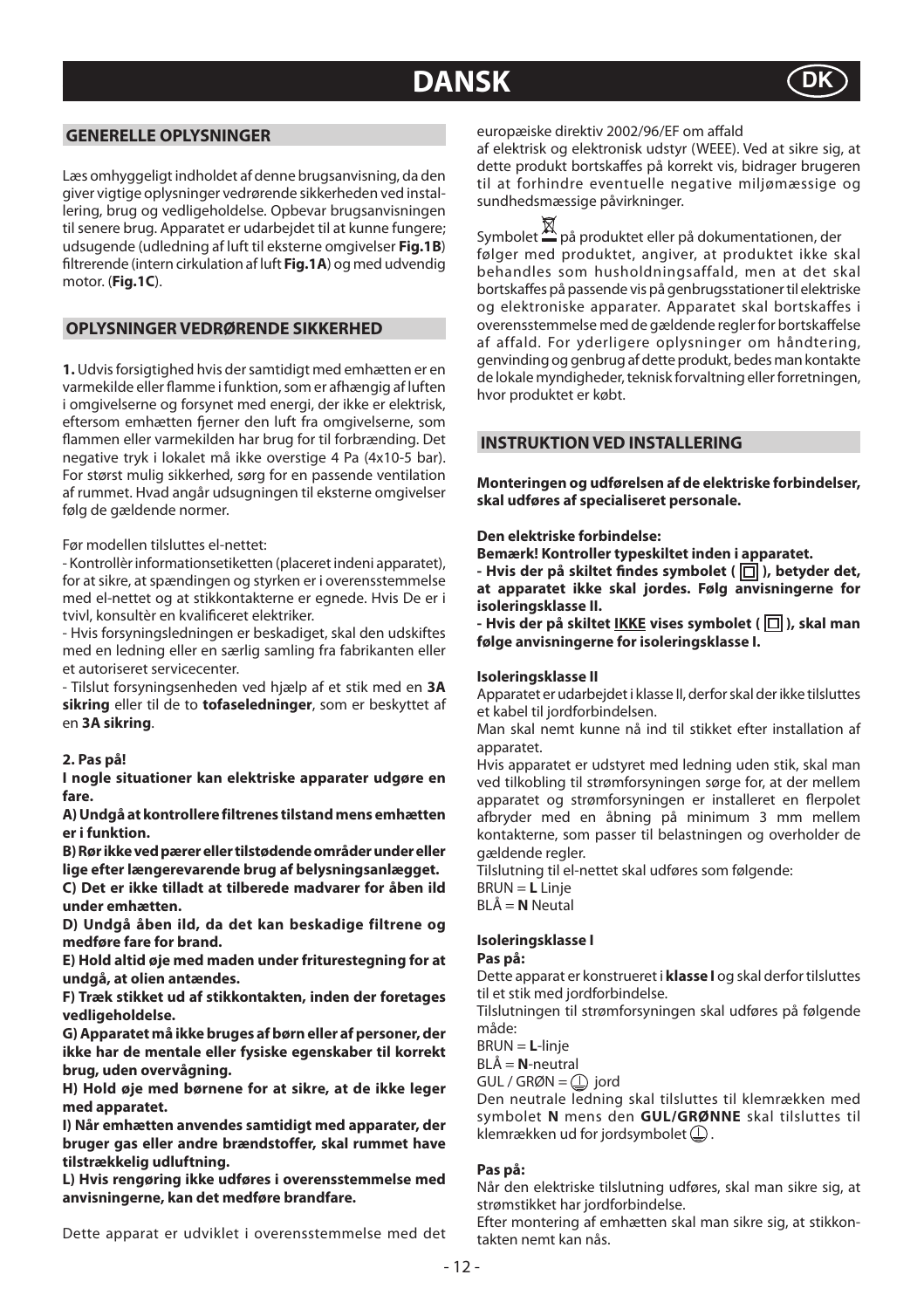Ved direkte tilslutning til strømforsyningen skal der mellem apparatet og strømforsyningsnettet monteres en flerpolet afbryder med en minimumsafstand mellem kontakterne på 3 mm, der kan klare belastningen og overholder de gældende regler.

• Hvis emhætten installeres over en elektrisk kogeplade, en gaskogeplade eller en induktionskogeplade, skal afstanden mellem kogepladen og den nederste del af emhætten være mindst **65**cm.

Hvis der anvendes et forbindelsesrør bestående af to eller flere dele, skal den øverste del placeres udenpå den nederste. Tilslut ikke udledningen fra emhætten med et rør, hvori der cirkulere varm luft eller som anvendes til at udlede røg fra apparater, der ikke bruger elektrisk energi. Inden man begynder monteringen fiernes filtret (Fig.7) for at gøre håndteringen af apparatet lettere.

- I de tilfælde, hvor apparatet skal installeres i en udsugende version, forberedes åbningen til udledning af luft.

## **• Fastspænding til væg**

- Lav hullerne **A** , idet de anviste mål overholdes (**Fig.2**).

- Fastspænd apparatet til væggen og ret ind, til det flugter med ophænget.

- Når apparatet er i vater, spændes emhætten fast ved hjælp af de 2 skruer **A** (**Fig.5**).

Til forskellige typer montering anvendes skruer og rawlplugs, der passer til den bestemte type mur (f.eks. jernbeton, gips osv. ). Hvis skruer og rawlplugs følger med apparatet, bør man sikre sig, at de egner sig til væggen, hvor emhætten skal spændes fast.

## **• Fastspænding Af De Sammenskydelige Pyntepaneler**

- Indsæt El-tilslutningen i rillen på panelet.

- Hvis apparatet skal installeres som aftræksemhætte eller med udvendig motor, laves først hul til udsugning af luften.

- Regulér bredden på det øverste panels ophæng (**Fig.3**).

- Spænd herefter ophænget fast til loftet med skruerne **A** (**Fig.3**), så det er i vinkel med emhætten, idet den anviste afstand til loftet i **Fig.2** overholdes.

- Forbind flangen **C** til udsugningshullet ved hjælp af et tilslutningsrør (**Fig.5**).

- Indsæt det øverste panel i det nederste. Fastspænd det nederste panel til emhætten med de medfølgende skruer B (**Fig.5**), træk det øverste panel ud til ophænget og spænd det fast med skruerne **B** (**Fig.3**).

- "Hvis Deres apparats nederste skinner sidder som vist i **Fig. 4A**, skal de fastgøres som angivet i **Fig. 6A**."

Skal emhætten laves om fra aftræk til filtrering, anskaffes kulfiltre hos forhandleren, hvorefter monteringsvejledningen følges.

## **• Emhætte med fi lter**

### **Vær opmærksom!**

For at omdanne emhætten fra en emhætte med **UDSUGNING** til en emhætte med **FILTER** skal der bestilles kulfiltre som ekstraudstyr hos forhandleren.

Der findes to forskellige typer sæt - et med kassette-kulfiltre (**Fig.8**) og et med genbrugskulfiltre (vaskbare). (**Fig.9**)

- For at udskifte kassette-kulfiltrene **X** skal man trække grebet nedad, som vist i figuren. (**Fig.8**)

- For at udskifte genbrugskulfiltrene **Y** skal man tage beslagene ud af holderen ved at trække udad. (**Fig.9**)

- Hvis emballagen indeholder et beslag, som vist i **Fig.9a ,** skal dette fastgøres til emhætten med de medfølgende skruer.

## **BRUG OG VEDLIGEHOLDELSE**

**•** Det anbefales, at apparatet sættes i funktion, inden man begynder tilberedningen af madvarer. Det anbefales, at lade emhætten køre i 15 minutter efter endt tilberedning, så al mados suges ud.

Korrekt funktion af emhætten afhænger af en korrekt og jævnlig vedligeholdelse. Man skal især være opmærksom med at udskifte fedtfilteret og det aktive kulfilter.

• **Fedtfi lteret** har til opgave at tilbageholde de fedtpartikler, der findes i luften. Filteret vil derfor blive tilstoppet med tiden, alt efter hvor ofte emhætten anvendes.

- For at forebygge risikoen for brand skal man mindst hver 2 måned rengøre fedtfiltrene; de kan vaskes op i opvaskemaskine.

- Efter at have rengjort filtrene nogle gange, kan der opstå misfarvninger. Dette giver ikke ret til reklamation med henblik på udskiftning.

I tilfælde af manglende overholdelse af anvisningerne vedrørende udskiftning og rengøring, kan der opstå brandfare i fedtfiltrene.

• **De aktive kulfi ltre** har til opgave at rense den luft, der sendes tilbage i lokalet. Filtrene kan ikke vaskes eller genbruges og skal udskiftes mindst hver fierde måned. Mætningen af det aktive kul afhænger af, hvor ofte emhætten er i brug, komfurets type og hvor ofte fedtfilteret rengøres.

• Emhætten skal rengøres jævnlige, både indvendigt og udvendigt, med en klud opvædet i denatureret alkohol eller et neutralt, **ikke** slibende rengøringsmiddel.

**•** Lyset er beregnet til brug under tilberedning af mad og ikke til generel oplysning af lokalet. Længerevarende brug af lyset vil reducere lyspærernes gennemsnitlige levetid betydeligt.

### **• Udskiftning af halogenpærer (Fig.10).**

For at udskifte halogenpærerne **B** skal man fierne glasset **C** ved at trykke på rillerne.

Udskift pærerne med pærer af samme type.

**Vær opmærksom:** rør ikke ved pæren med bare hænder.

## **• Udskiftning af halogenpćrer (Fig.11).**

For udskiftning af halogenpærerne skal man løsne pæren forsigtigt fra fatningen ved hjælp af en lille flad skruetrækker eller et lignende værktøj. **PAS PÅ! Pas på ikke at ridse emhætten.** 

Udskift pærerne med pærer af samme type.

- **Betjening** (**Fig.12**)
- **Senhed** (**Fig.12A**)
- **Lysende elektroniske** (**Fig.12B**)

er fřlgende tegnforklaring gćldende:

- $A =$  tast for BELYSNING
- **B** = tast for OFF
- **C** = tast for FŘRSTE HASTIGHED
- **D** = tast for ANDEN HASTIGHED
- **E** = tast for TREDJE HASTIGHED
- **F** = tast for TIMER AUTOMATISK STOP 15 minutter **(\*)**

Hvis Deres anlćg er udstyret med funktionen **INTENSIV** hastighed, skal knappen **E** holdes nedtrykket i 2 sekunder hvorved denne aktiveres i 10 minutter hvorefter den vender tilbage til den forudgĺende hastighed.

Nĺr funktionen er aktiveret, lyser kontrollampen. For at afbryde fřr de 10 minutter er gĺet, tryk igen pĺ tasten **E**

Ved at trykke pĺ knappen **F** i 2 sekunder (ved slukket emhćtte) aktiveres funktionen "**clean air**". Denne funktion tćnder motoren i 10 minutter pr. time ved laveste hastighed. Sĺ snart funktionen er igangsat starter motoren ved fřrste hastighed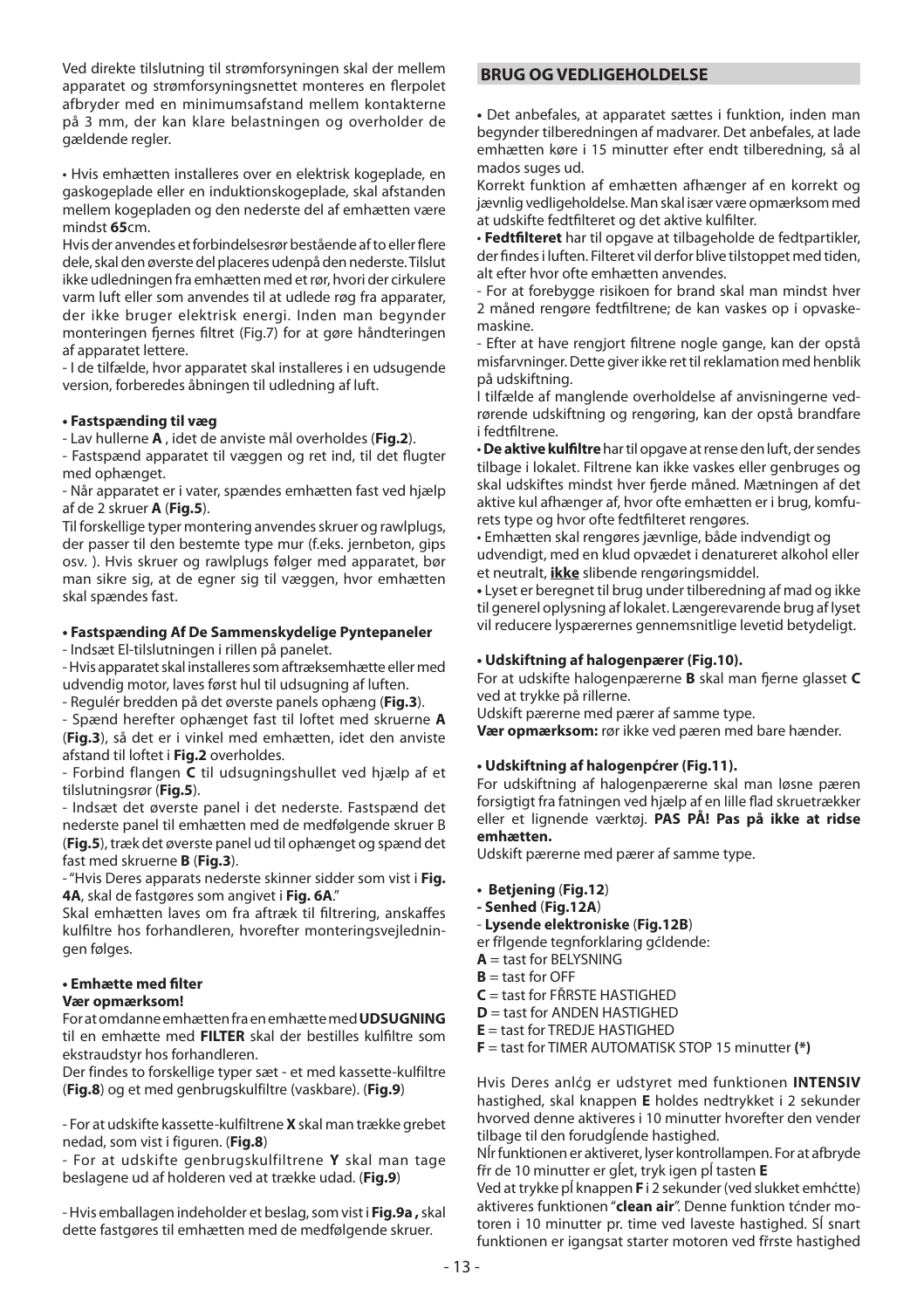i 10 minutter, og under dette forlřb skal lamperne ved knap **F**  og knap **C** blinke samtidigt. Nĺr tiden er gĺet standser motoren og kontrollampen ved knap **F** forbliver tćndt uden at blinke indtil der er gĺet endnu 50 minutter, hvor motoren igen starter ved fřrste hastighed, og lamperne ved **F** og **C** igen begynder at blinke samtidigt i 10 minutter, og sĺ fremdeles. Ved at trykke pĺ en hvilken som helst knap bortset fra lysknappen vender emhćtten straks tilbage til den normale funktion (f.eks. hvis knappen **D** nedtrykkes bliver funktionen "**clean air**" afbrudt og motoren gĺr straks i anden hastighed; ved at trykke knap **B** afbrydes funktionen).

**(\*)** Funktionen **"timer automatisk stop"** forsinker standsning af hćtten, som vil fortsćtte med at vćre tćndt (i 15 minutter) med den driftshastighed, der var i kraft i det řjeblik funktionen blev tilsluttet.

## **• Mćtning af fedtfi ltre / aktive kulfi ltre:**

- Nĺr tasten **A** blinker med **2 sek.** mellemrum, skal **fedtfi ltrene** rengřres.

- Nĺr tasten **A** blinker med **0,5 sek.** mellemrum, skal **kulfi ltrene** udskiftes.

Nĺr filteret er sat pĺ plads igen, skal den elektroniske hukommelse nulstilles ved at holde tasten **A** nede i ca. **5 sek.** indtil den stopper med at blinke.

## **• Betjening-senhed mekaniske** (**Fig.13 A-B-C**)

er følgende tegnforklaring gældende:

- **A** = tast for BELYSNING
- $B =$  tast for OFF
- $C =$  tast for **FØRSTE** HASTIGHED
- **D** = tast for ANDEN HASTIGHED
- **E** = tast for TREDJE HASTIGHED

**G** = Controlelampje dat aangeeft dat de motor in werking is.

### **• Betjening-senhed:** (**Fig.14**)

## **Tast A** = tænder/slukker lysene.

**Tast B** = tænder/slukker emhætten. Apparatet tændes på 1. hastighed. Hvis emhætten er tændt skal man trykke på tasten i 2 sek. for at slukke. Hvis emhætten er indstillet på 1. hastighed er det ikke nødvendigt at holde tasten trykket for at slukke. Sænker motorhastigheden.

**Display C** = viser den valgte motorhastighed og aktivering af timer'en.

**Tast D** = tænder emhætten. Øger motorhastigheden. Ved tryk på tasten fra 3. hastighed tændes den intensive funktion i 10 minutter, hvorefter apparatet vender tilbage til at fungere med den almindelige hastighed, der var indstillet det øjeblik, hvor den intensive funktion blev tændt. Under denne funktion blinker displayet.

**Tast E** = Når timeren aktiveres, indstiller den funktionerne til at fortsætte i 15 minutter, hvorefter de slukkes. Timeren slås fra ved at trykke på tasten **E**. Når funktionen Timer er tændt, blinker decimaltallet på displayet. Hvis funktionen til indstilling af hastighed er aktiveret, fungerer funktionen Timer ikke.

Hvis tasten **E** trykkes ned i 2 sekunder, når emhætten er slukket, aktiveres funktionen "**clean air**". Denne funktion tænder motoren i 10 minutter for hver time på første hastighedstrin. Når funktionen er aktiveret, viser displayet en drejende bevægelse af de omgivende segmenter. Når tiden er gået, slukker motoren igen, og på displayet vises bogstavet "**C**", indtil motoren igen efter 50 minutter aktiveres i 10 minutter og så videre.

## **• Mætning af fedtfi ltre / aktive kulfi ltre: Fig.14**

- Når displayet **C** blinker, og ændrer blæserhastigheden, med bogstavet **F** (f.eks.1 og **F**), skal fedtfiltrene rengøres.

- Når displayet **C** blinker, og ændrer blæserhastigheden, med bogstavet **A** (f.eks.1 og **A**), skal kulfiltrene rengøres.

Når filteret er sat på plads igen, skal den elektroniske hukommelse nulstilles ved at holde tasten **A** nede i ca. **5 sek.** indtil bogstaverne **F** eller **A** stopper med at blinke på displayet **C**.

## **FABRIKANTEN FRALÆGGER SIG ETHVERT ANSVAR FOR SKADER FORÅRSAGET AF MANGLENDE OVERHOLDELSE AF OVENSTÅENDE ADVARSLER**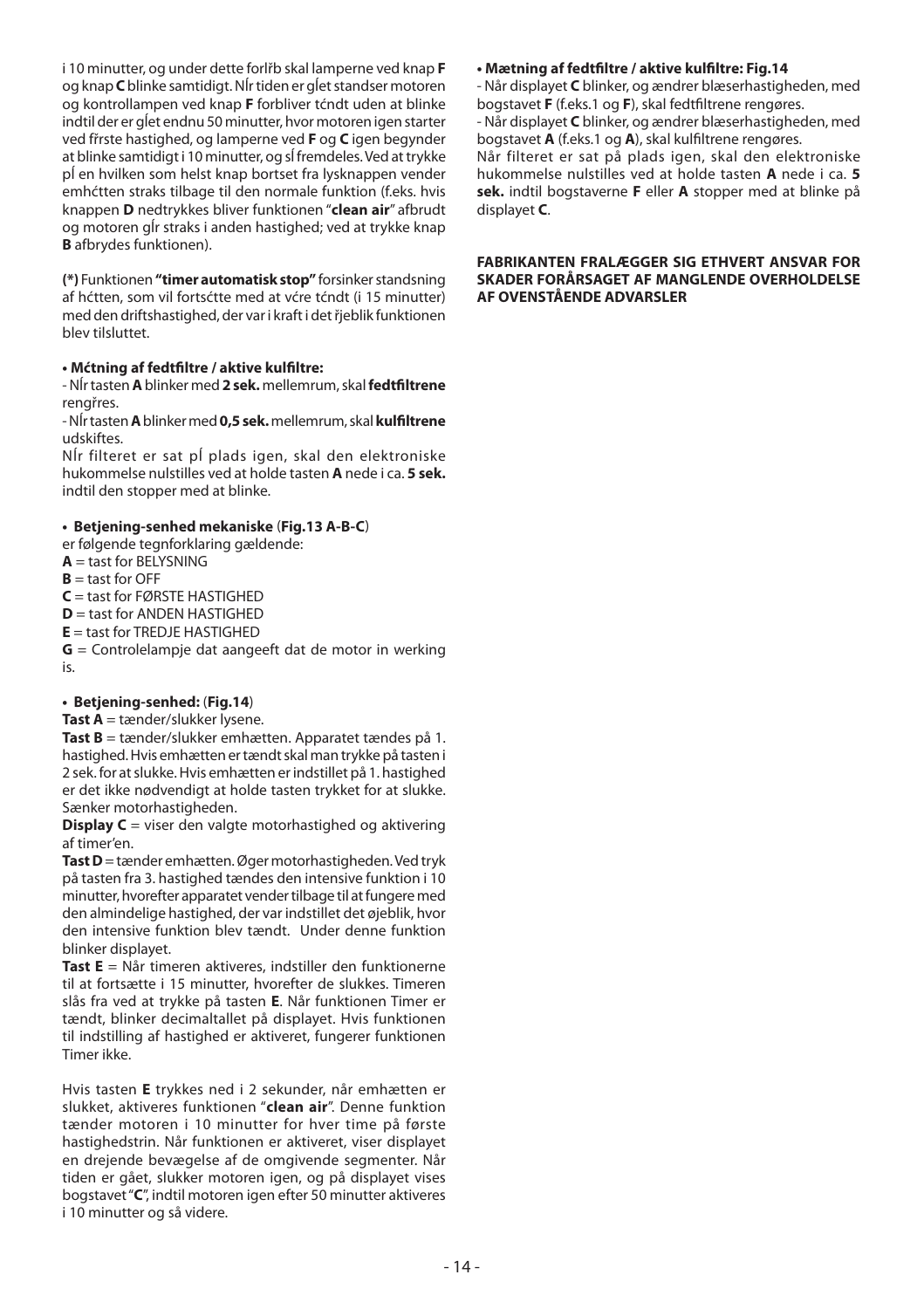## **SUOMI FIN**



## **YLEISTÄ**

Lue ohjekirja huolellisesti, sillä se sisältää tärkeätä tietoa laitteen turvallisesta asennuksesta, käytöstä ja huollosta. Säilytä ohjekirja tulevaa tarvetta varten. Laite on suunniteltu toimimaan joko imevänä versiona (ilman poisto ulos - **kuva 1B**), suodattavana versiona (ilman kierrätys sisällä - **kuva 1A**) tai ulkoisella moottorilla toimivana versiona (**kuva 1C**).

## **TURVAOHJEITA**

**1.** Erityistä huomiota tulee kiinnittää siihen, ettei liesituuletin ole käytössä samanaikaisesti kuin tulipesä tai liesi, jotka ovat riippuvaisia huoneilmasta ja jotka käyttävät jotain muuta energianlähdettä kuin sähköä.

Liesituuletin poistaa huonetilasta ilmaa, jota tulipesä tai liesi tarvitsevat polttamiseen. Huonetilan negatiivinen ilmanpaine ei saa ylittää 4Pa (4x10-5 bar). Huonetilat on siis tuuletettava asianmukaisesti tuulettimen toiminnan varmistamiseksi. Ulkoista poistoa koskien tulee noudattaa asianomaisessa maassa voimassaolevia määräyksiä.

Ennen kuin yhdistät mallin säköverkkoon**:**

- huomioi sen tunnuskilvessä (löytyy laitteen sisäpuolelta) olevat tiedot tarkistaen että virran jännite ja voima vastaavat verkostoa, ja että pistorasia on sopiva. Jos olet epävarma ota yhteys pätevään sähkömieheen

- Jos liitäntäjohto on vahingoittunut, se on vaihdettava laitteen valmistajan tai tämän teknisen huoltohenkilöstön toimesta uuteen liitosjohtoon tai sitä vastaavaan.

- Liitä laite sähkönsyöttöön pistokkeella, jossa on **sulake (3 A)**, tai **kaksivaiheisen** järjestelmän kahteen johtoon, jotka on suojattu **sulakkeella (3 A)**.

## **2. Varoitus!**

**Tietyissä tilanteissa sähkölaitteet voivat aikaansaada vaaratilanteen.** 

**A) Älä tarkista suodattimien tilaa, kun liesituuletin on toiminnassa**

**B) Älä kosketa lamppuihin tai niiden lähialueille valaistuslaitteiston käytön aikana tai välittömästi sen käytön jälkeen**

**C) On kielletty liekittämästä ruokia liesituulettimen alla D) Vältä avotulta, koska ne vahingoittavat suodattimia ja voivat aiheuttaa tulipaloja**

**E) Tarkkaile jatkuvasti öljyssä paistettavia ruokia, jotta kiehuva öljy ei syty tuleen**

**F) Irrota pistoke pistorasiasta ennen huollon suorittamista**

**Laitetta ei ole suunniteltu lasten tai vajaakykyisten käytettäväksi ilman valvontaa.**

**H) Valvo lapsia, jotta he eivät leiki laitteen kanssa**

**I) Kun liesituuletinta käytetään samanaikaisesti laitteiden kanssa, jotka polttavat kaasua tai muita polttoaineita, huolehdi tilojen riittävästä ilmanvaihdosta.**

**L) Jos puhdistustoimenpiteitä ei suoriteta ohjeiden mukaisesti, on olemassa tulipalovaara.**

Tämä laite on merkitty EU:n Waste Electrical and Electronic Equipment (WEEE) -direktiivin 20002/96/EC mukaisesti. Käyttäjä osallistuu mahdollisten terveydelle ja ympäristölle haitallisten seurausten ehkäisemiseen hävittäessään laitteen

asianmukaisella tavalla.

Laitteen pakkauksessa mukana oleviin asiakirjoihin

merkitty -merkki osoittaa ettei kyseinen laite kuulu talousjätteisiin, vaan se on varta vasten toimitettava sähkö- ja elektroniikkalaiteromun keräyspisteeseen kierrätystä varten. Hävitä laite noudattamalla paikkakuntasi jätehuoltoa koskevia säädöksiä. Lisätietoja tämän laitteen keräyksestä, käsittelystä ja kierrätyksestä ota yhteys paikkakuntasi jätehuoltoon, talousjätteiden keräyspisteseen tai liikkeeseen josta laite on hankittu.

## **ASENNUSOHJEET**

**Asennus ja sähköliitäntä on suoritettava siihen pätevän erikoishenkilöstön toimesta.**

### **• Sähköinen liitäntä**

**- Jos kilvessä on tunnus ( ), tämä tarkoittaa sitä, että laitetta ei tarvitse maadoittaa. Noudata siten eristysluokkaa II koskevia ohjeita.**

**- Jos kilvessä EI ole tunnusta ( ), noudata eristysluokkaa I koskevia ohjeita.**

## **Eristysluokka II**

Laite on rakennettu II-luokassa, eivätkä kaapelit sen vuoksi saa olla liitettyjä maajohtoon.

Pistoke tulee olla helposti saavutettavissa laitteen asennuksen jälkeen.

Mikäli laite on varustettu johdolla ilman pistoketta, sen liittämiseksi sähköverkkoon tulee laitteen ja verkon väliin asentaa moninapainen virrankatkaisija, jossa kontaktien minimiväli on 3 mm ja joka on mitoitettu kuormituksen mukaan ja joka on voimassa olevien määräysten mukainen. Liitännät sähköverkkoon on tehtävä seuraavalla tavalla: RUSKEA = **L** linja

SININEN = **N** neutraali

## **Eristysluokka I**

#### **Varoitus:**

Tämä laite on on valmistettu **luokassa I**, ja se on siksi kytkettävä maadoitettuun pistokkeeseen.

Sähköverkkoon kytkeminen on suoritettava seuraavien ohjeiden mukaisesti:

RUSKEA = **L** linja

SININEN = **N** neutraali KELTAINEN / VERDE =  $\Box$  maadoitus

Neutraali johto on kytkettävä **N**-symbolilla merkittyyn napaan ja **KELTAINEN/VIHREÄ** johto on liitettävä maadoitussymbolia lähellä olevaan napaan  $\mathbb D$ .

## **Varoitus:**

Sähköliitännän yhteydessä on varmistettava että pistorasiassa maadoitettu pistoke.

Liesituulettimen asennuksen jälkeen on varmistettava että sähköliitäntäpistoke on helposti saatavilla.

Suorassa liitännässä sähköverkkoon, on laitteen ja verkon väliin laitettava moninapainen virrankatkaisija, jossa kontaktien minimiväli on 3 mm ja joka on mitoitettu kuormituksen mukaan ja joka on voimassaolevien määräysten mukainen.

• Jos käytetään sähkö-, kaasu- tai induktiokeittotasoa,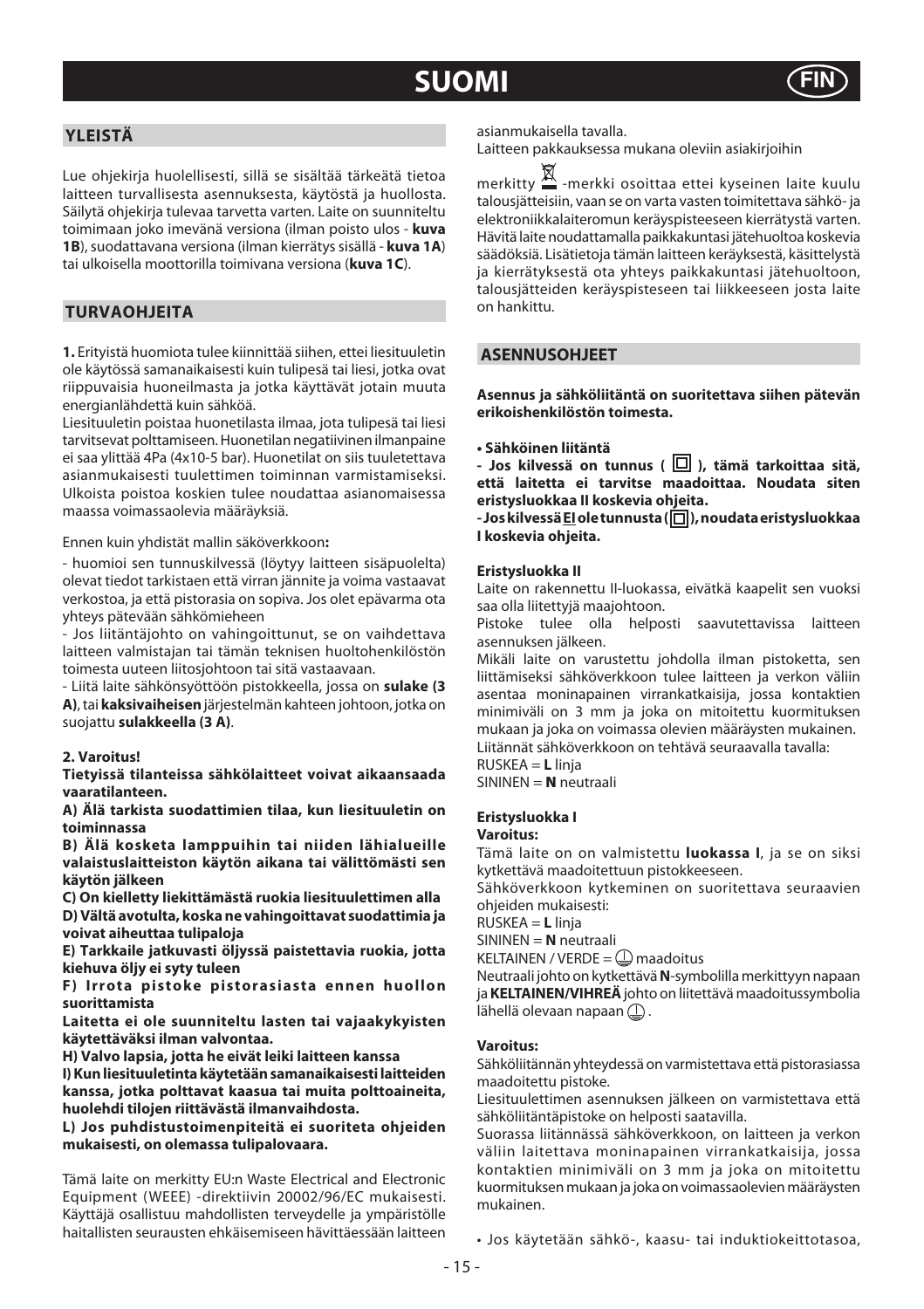vähimmäisetäisyyden tason ja liesituulettimen alhaisimman osan välillä tulee olla vähintään **65** cm.

Mikäli joudutaan käyttämään kaksi- tai useampiosaista liitosputkea, on ylemmän osan oltava alemman ulkopuolella. Poistoilmaa ei saa johtaa kuumailmahormiin tai hormiin, jota käytetään savun poistamiseen laitteista, jotka toimivat jollakin muulla energianlähteellä kuin sähköllä. Ennen kuin alat koota laitetta, irrota rasvasuodatin/-suodattimet (kuva6): näin laitetta on helpompi käsitellä.

Jos asennetaan imevä hellakupu on ensin tehtävä ilmanpoistoaukko.

#### **• Kiinnittäminen seinään**

- Poraa reiät **A** ilmoitettuja mittoja noudattaen (**kuva 2**) .

- Kiinnitä laite seinään ja aseta se vaakatasossa samaan linjaan kaappien kanssa.

- Säädettyäsi kuvun oikeaan asentoon kiinnitä se paikalleen kahdella ruuvilla **A** (**kuva5**).

Käytä asennukseen sellaisia laajenevia ruuveja ja tappeja, jotka sopivat seinän tyyppiin (esimerkiksi teräsbetoni, kipsilevy tms.). Mikäli ruuvit ja tapit on toimitettu tuotteen mukana, varmista että ne soveltuvat siihen seinätyyppiin, johon kupu on tarkoitus kiinnittää.

## **• Koristeteleskooppiliitinten kiinnittäminen**

- Varmista sähkövirran syöttö koristeliittimen tilaan.

- Jos laitteesi asennetaan imevänä tai ulkoista moottoria käyttävänä versiona, huolehdi, että sillä on ilmanpoistoaukko. - Säädä ylemmän liittimen kannattimen leveys sopivaksi (**kuva 3**).

- Kiinnitä se tämän jälkeen ruuveja **A** (**kuva 3**) käyttämällä kattoon niin, että se on tuulettimesi kanssa linjassa. Noudata kuvassa 2 osoitettua etäisyyttä katosta.

- Liitä liitosputken välityksellä laippa **C** ilmanpoistoaukkoon (**kuva 5**).

- Työnnä ylempi liitin alemman liittimen sisään.

- Kiinnitä alempi liitin kupuun käyttämällä laitteen mukana toimitettuja ruuveja **B** (**kuva 5**), vedä ylempää liitintä ulos kannattimeen asti ja kiinnitä se ruuveilla **B** (**kuva 3**).

- Jos laitteessa on alemmat liitokset, **kuvassa 4A**, kiinnittäminen suoritetaan kuten **kuvassa 6A**."

- Muuntaaksesi kuvun imevästä mallista suodattavaksi malliksi pyydä jälleenmyyjältämme aktiivihiilisuodattimia ja seuraa asennusohieita.

### **• Suodattava versio**

## **Varoitus!**

Jos halutaan muuttaa liesituuletin **IMEVÄSTÄ** versiosta **SUODATTAVAKSI** versioksi, tulee tilata lisävarusteena hiilisuodattimet jälleenmyyjältä.

Tarjolla on kaksi erityyppistä sarjaa: hiilikasetit (**Kuva 8**) sekä uudelleen käytettävät (pestävät) hiilisuodattimet. (**Kuva 9**)

- Aktiivihiilikasettien **X** vaihtamiseksi tulee vetää ulospäin kahvasta kuten osoitettu **Kuvassa 8**

- Pestävien hiilisuodattimien **Y** vaihtamiseksi poista jalustat istukasta vetäen niitä ulospäin. (**Kuva 9**)

– Jos löydät pakkauksesta jalustan kuten osoitettu **Kuvassa 9a**, tulee se kiinnittää liesituulettimeen toimitettujen ruuvien avulla.

## **KÄYTTÖ JA HUOLTO**

**•** Suositellaan käynnistämään laite ennen minkä tahansa ruuan kypsennyksen aloittamista. On suositeltavaa antaa laitteen toimia vielä 15 minuuttia käytön jälkeen, jotta ruoanvalmistuksesta aiheutuneet käryt saadaan kokonaan pois huonetilasta.

Liesituulettimen hyvä toiminta riippuu oikeasta ja säännöllisestä huollosta; erityistä huomiota tulee kiinnittää rasvasuodattimeen ja aktiivihiilisuodattimeen.

**• Rasvasuodattimen** tehtävänä on pidättää ilmassa leijuvat rasvahiukkaset ja siksi se on altis tukkeutumaan ajanjaksossa, jonka pituus vaihtelee laitteen käytön mukaan.

- Tulipalovaaran estämiseksi korkeintaan joka 2 kuukauden välein tulee pestä rasvasuodattimet, jotka voidaan pestä myös astianpesukoneessa.

- Muutaman pesukerran jälkeen voi tapahtua värimuutoksia. Tämä tosiasia ei anna oikeutta vaatia niiden vaihtamista.

Mikäli ei noudateta vaihtamista tai pesemistä koskevia ohjeita, rasvasuodattimien tulipalovaara lisääntyy.

**• Aktiivihiilisuodattimia** käytetään puhdistamaan ilma, joka palautetaan huonetilaan. Suodattimia ei voi pestä tai käyttää uudelleen ja ne tulee vaihtaa vähintään joka neljäs kuukausi. Aktiivihiilen kyllästyminen riippuu laitteen käyttöajan pituudesta, ruuanvalmistustavoista ja säännöllisyydestä, jolla suoritetaan rasvasuodattimen puhdistus.

**•** Puhdista liesituuletin säännöllisesti sekä sisältä että ulkoa käyttäen riepua, joka on kostutettu denaturoidulla alkoholilla tai nestemäisillä neutraaleilla **ei**-hankaavilla pesuaineilla.

**•** Valaistuslaitteisto on suunniteltu käytettäväksi ruokien kypsennyksen aikana eikä pitkäaikaiseen ympäristön yleiseen valaisuun. Valaistuksen pitkäaikainen käyttö vähentää huomattavasti lamppujen keskimääräistä käyttöikää.

## **• Halogeenilamppujen vaihtaminen (Kuva 10).**

Halogeenilamppujen **B** vaihtamiseksi ota pois lasi **C** käyttäen viputukena asianmukaisia aukkoja. Vaihda tilalle vastaavan tyyppiset lamput.

**Varoitus:** älä koske lamppuun paljain käsin

#### **• Halogeenilamppujen vaihtaminen (Kuva 11).**

Kaksiväristen lamppujen vaihtamiseksi irrota lamppu löystyttäen sitä varovasti lampunpidikkeestä käyttäen apuna pientä tylppäpäistä ruuvitalttaa tai vastaavaa välinettä. **VAROITUS! Kun suoritat tätä toimenpidettä, varo naarmuttamasta liesituuletinta.** 

Vaihda tilalle vastaavan tyyppiset lamput.

- **Ohjaimet** (**kuva12**)
- **Valolla varustetut** (**kuva12A**)
- **Elektroniset** (**kuva12B**)
- **A** = Valaistuksen painike
- $B = OFF$
- **C** = ensimmäisen nopeuden painike
- **D** = toisen nopeuden painike
- **E** = kolmannen nopeuden painike
- **F** = Automaattiajastin (15 min.) **(\*)**

Jos laitteesi on varustettu **INTENSIIVI** nopeudella, pidä painettuna n. 2 sekuntia näppäintä **E** jolloin se käynnistyy kymmeneksi minuutiksi, jonka jälkeen palaa ennaltakäsin ohjelmoituun nopeuteen. Kun toiminta on käynnissä valomerkki välkkyy. Jos haluat katkaista toiminnan ennenkuin 10 min. on kulunut painalla uudelleen näppäintä **E.**

Jos painallat näppäintä **F** n.2 sek. (tuulettimen ollessa pois päältä), käynnistät tominnon "clean air". "**Clean air**" käynnistää tuulettimen kymmeneksi minuutiksi tunnin väliajoin alimmalla kierrosnopeudella.

Jos valitset tämän toimintamuodon laite käynnistyy kymmeneksi minuutiksi joiden aikana välkehtivät näppäinten **F** ja **C**.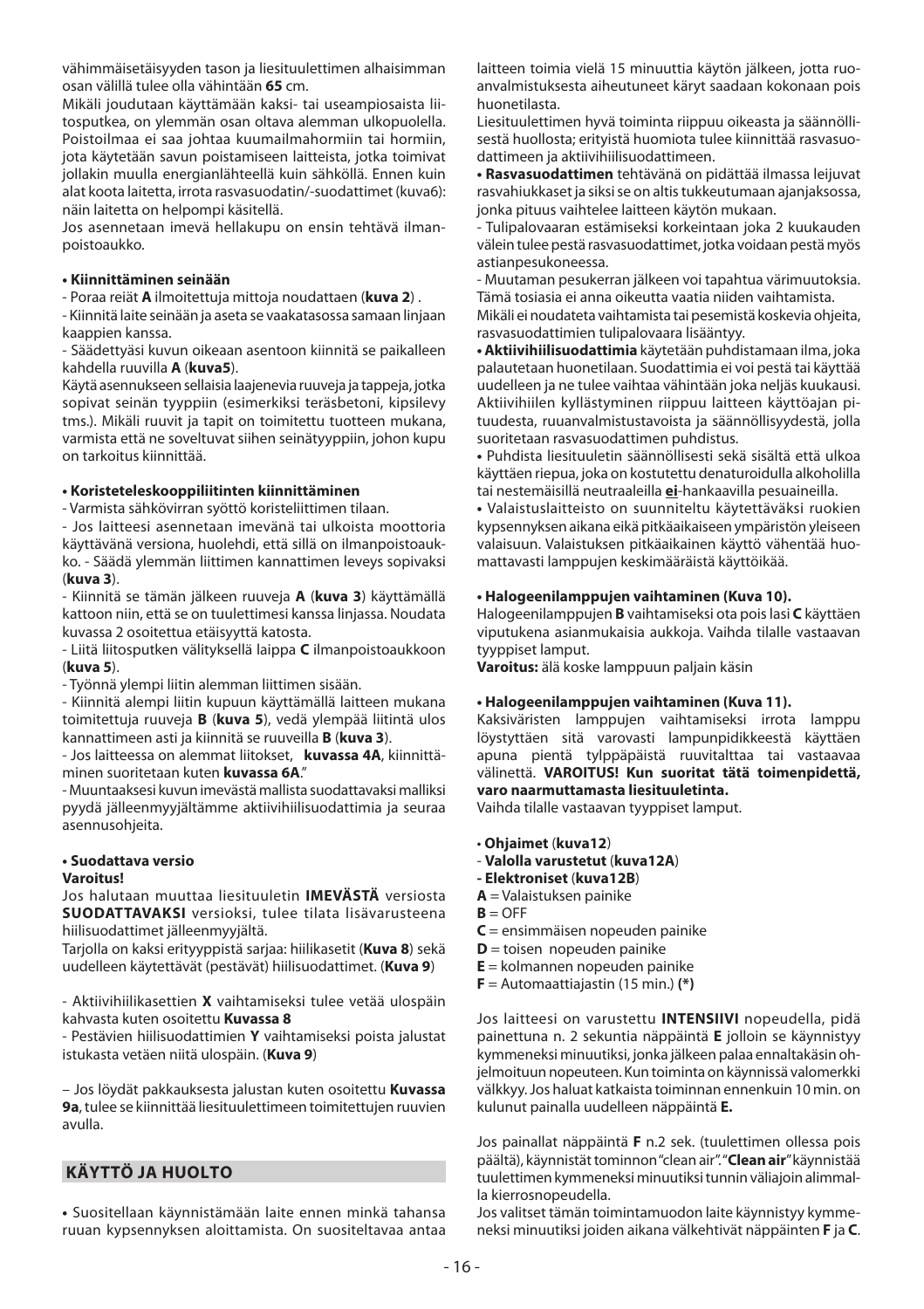n valomerkit. Kymmenen minuutin jakson päätyttyä moottori pysähtyy ja vain näppäimen **F** valomerkki jää päälle kunnes 50.nen minuutin kuluttua moottori käynnistyy uudelleen ja näppäimien **F** ja **C** valomerkit välkehtivät jne.

Valiten minkä tahansa muun näppäimen – valaisinta lukuunottamatta – tuuletin palautuu heti normaaliin käyttöön (esim. jos painat näppäintä **D** "**clean air**" poistuu käytöstä ja tuuletin pyörii kakkosnopeudella; painaltaen näppäintä **B** toiminta poistuu käytöstä).

**(\*)** "**Automaattiajastin**" pysäyttää liesituulettimen 15 min. viiveellä. Tuuletin jatkaa toimintaansa lähtönopeudellaan 15 min ajan painikkeen painamisen jälkeen.

## **• Rasva-/aktiivihiilisuodattimien täyttyminen:**

- Kun näppäin **A** vilkkuu **2 sekunnin** välein, **rasvasuodattimet** tulee pestä.

- Kun näppäin **A** vilkkuu 0,5 sekunnin välein, **aktiivihiilisuodattimet** tulee vaihtaa.

Kun puhdas suodatin on liitetty, tulee elektroninen muisti nollata painaen painiketta **A** noin **5 sekunnin** ajan, kunnes se lakkaa vilkkumasta.

## • **Ohjaimet mekaaniset:** (**kuva 13 A-B-C**)

- **A** = Valaistuksen painike
- $B = OFF$
- **C** = ensimmäisen nopeuden painike
- **D** = toisen nopeuden painike
- **E** = kolmannen nopeuden painike
- **G** = Moottorin käynnistymisen merkkivalo

## • **Ohjaimet:** (**Kuva 14**)

**Näppäin A** = sytyttää / sammuttaa valot

**Näppäin B** = käynnistää / sammuttaa kuvun. Laite käynnistyy ensimmäiselle nopeudelle.

Jos liesikupu on päällä paina näppäintä 2 sek. ajan ja sen toiminta lakkaa. Jos laite toimii ykkösnopeudella, näppäintä ei tarvitse pitää alas painettuna laitetta sammutettaessa. Laskee moottorin nopeutta.

**Näyttö C** = ilmoittaa valitun moottorin nopeuden ja ajastimen aktivoinnin.

**Näppäin D** = käynnistää kuvun. Nostaa moottorin nopeutta. Painamalla näppäintä kolmannella nopeudella laite toimii täydellä teholla 10 sekunnin ajan, sen jälkeen laite alkaa toimia aktivoidulla nopeudella. Tämän toiminnon ajan näytön valo vilkkuu.

**Näppäin E** = Ajastin ajastaa toiminnot käynnistämishetkellä 15 minuutin ajaksi. Sen jälkeen toiminnot sammuvat. Ajastin lakkaa toimimasta kun painat uudelleen näppäintä **E**. Kun ajastintoiminto on päällä desimaalipisteen on välkyttävä näytöllä. Jos tehonopeustoiminto on päällä ajastinta ei voida käynnistää.

Painamalla näppäintä **E** 2 sekunnin ajan, laitteen ollessa sammuksissa, "**clean air**"-toiminto käynnistyy. Tämä toiminto käynnistää moottorin joka tunti, 10 minuutin ajaksi ykkösnopeudella. Toiminnan aikana näytön reunoilla tulee näkyä pyörivä liike. Tämän ajan kuluttua moottori sammuu ja näytöllä tulee näkyä "**C**"-kirjain seuraavien 50 minuutin ajan kunnes moottori taas käynnistyy seuraaviksi 10 minuutiksi ja niin edelleen.

## **• Rasva-/aktiivihiilisuodattimien täyttyminen: Fig.14**

- Kun näyttö **C** vilkkuu ja siihen tulevat näkyviin vuorotellen toimintanopeus ja kirjain **F** (esim. 1 ja **F**), **rasvasuodattimet**  tulee pestä.

- Kun näyttö **C** vilkkuu ja siihen tulevat näkyviin

vuorotellen toimintanopeus ja kirjain **A** (esim. 1 ja **A**), **aktiivihiilisuodattimet** tulee vaihtaa.

Kun puhdas suodatin on liitetty, tulee elektroninen muisti nollata painaen painiketta **A** noin **5 sekunnin** ajan, kunnes näytön **C** ilmoitus **F** tai **A** lakkaa vilkkumasta.

#### **LAITTEEN VALMISTAJA EI OLE VASTUUSSA VAHINGOISTA, JOTKA OVAT AIHEUTUNEET YLLÄMAINITTUJEN OHJEIDEN LAIMINLYÖNNISTÄ.**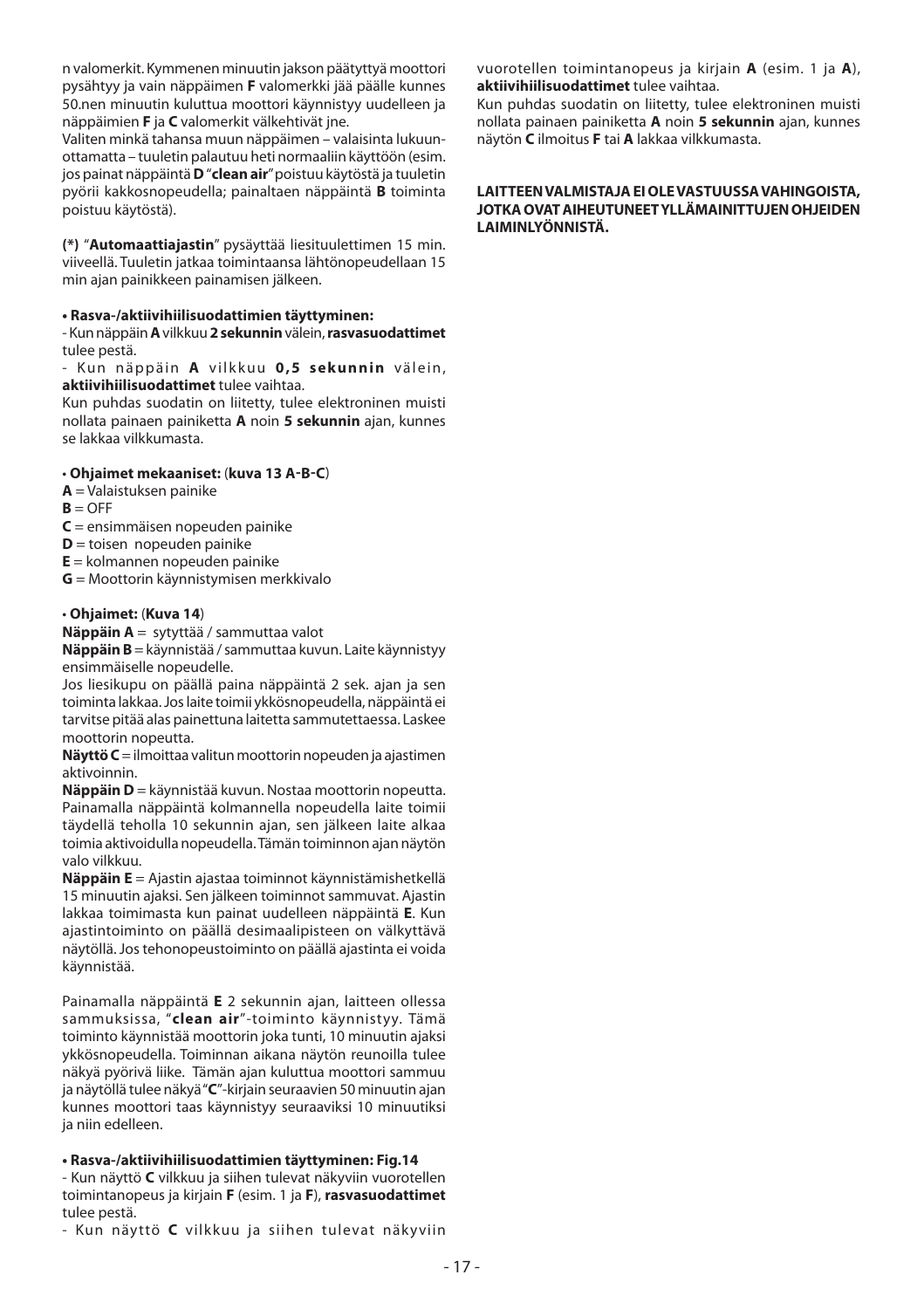## **EΛΛΗΝΙΚΑ**



## **ΓΕΝΙΚΑ**

Διαβάστε προσεκτικά το περιεχόμενο των οδηγιών, διότι παρέχει σημαντικές υποδείξεις που αφορούν την ασφάλεια της εγκατάστασης της χρήσης και της συντήρησης. Φυλάξτε το φυλλάδιο για ενδεχόμενες συμβουλές. Η συσκευή σχεδιάστηκε για χρήση σε έκδοση απορρόφησης (εκκένωση αέρα προς το εξωτερικό -**Εικ.1Β**), διήθησης (ανακὐκλωση αέρα στο εσωτερικό - **Εικ.1A**) ή με εωτερικ κινητήρα (**Εικ.1C**).

## **ΥΠΔΕΙΕΙΣ ΑΣΦΑΛΕΙΑΣ**

**1.** Προσοχή σε περίπτωση που λειτουργούν ταυτόχρονα απορροφητήρας απορρόφησης και καυστήρας ή μια εστία που εξαρτούνται από τον αέρα του περιβάλλοντος και τροφοδοτούνται από ενέργεια όχι ηλεκτρική διότι ο απορροφητήρας απορροφόντας αφαιρεί από το περιβάλλον τον αέρα που έχουν ανάγκη για την καύση καυστήρας ή η εστία. Η αρνητική πίεση στ χώρο δεν πρέπει να ξεπερνά τα 4PA (4x10-5bar). Για σίγ υρη ασφαλές λειτ υργία τ υ απ ρρ φητήρα, οφείλεται να υπάρχει κατάλληλος αερισμός στο χώρο. Για την εξωτερική εκκένωση ακολούθησε τις ισχύοντες πρ διαγραφές της ώρας.

Πρίν συνδέσετε το μοντέλο στο ηλεκτρικό δίκτυο:

- Ελέγξτε την πινακίδα στοιχείων (που βρίσκεται στο εσωτερικό της συσκευής) για να βεβαιωθείτε ότι η τάση και η ισχύς της συσκευής αντιστοιχούν στο ηλεκτρικό σας δίκιο καθώς και για την καταλληλότητα του ηλεκτρικού βύσματος. Σε περίπτωση δυσκολιών επικοινωνήστε με έναν ειδικευμένο ηλεκτρολόγο

- Αν το καλώδιο τροφοδοσίας είναι χαλασμένο, πρέπει να αντικατασταθεί από ένα καλώδιο ή ένα ειδικό σύστημα, διαθέσιμο από τον κατασκευαστή ή την υπηρεσία του τεχνικής υποστήριξης.

- Συνδέστε τη διάταξη στην τροφοδοσία μέσω ενός βύσματος με ασφάλεια 3Α ή στα δύο καλώδια του διφασικού προστατευόμενα από μια ασφάλεια 3Α.

#### **2. ΠΡΣΉ!**

**Σε ρισμένες περιστάσεις ι ηλεκτρικές συσκευές μπρεί να απτελύν κίνδυν.** 

A) Μην ελέγχετε την κατάσταση των φίλτρων όσο ο **απρρφητήρας είναι σε λειτυργία.**

B) Μην αγγίζετε τις λυχνίες ή τις γειτονικές περιοχές **κατά ή αμέσως μετά την παρατεταμένη χρήση της εγκατάστασης φωτισμύ**

C) Απαγορεύεται να μαγειρεύετε τρόφιμα σε φλόγα κάτω από τον απορροφητήρα.

D) Αποφεύγετε ελεύθερες φλόγες διότι προκαλούν ζημιά **στα φίλτρα και μπρύν να πρκαλέσυν πυρκαγιές.**

**E) Να διατηρείτε συνεχώς υπό έλεγχο το τηγάνισμα των** τροφίμων για να μη πάρει φωτιά το καυτό λάδι.

F) Αποσυνδέστε το βύσμα από την ηλεκτρική πρίζα πριν **προχωρήσετε στη συντήρηση.** 

G) Η συσκευή δεν προορίζεται για να χρησιμοποιείται από **παιδιά ή άτομα ανίκανα χωρίς επιτήρηση.** 

H) Να επιτηρείτε τα παιδιά για να είστε βέβαιοι ότι δεν **παί5υν με τη συσκευή.**

**I) Όταν ο απορροφητήρας χρησιμοποιείται ταυτόχρονα** με συσκευές που καίνε αέριο ή άλλα καύσιμα, ο χώρος **πρέπει να αερί5εται δε3ντως.**

**L) Αν ι εργασίες καθαρισμύ δεν εκτελύνται σύμφωνα με**  τις οδηγίες, υπάρχει κίνδυνος να προκληθεί πυρκαγιά.

Η συσκευή αυτή είναι αρακτηρισμένη σύμφωνα με την Ευρωπαϊκή +δηγία 2002/96/EC, Waste Electrical and Electronic Equipment (WEEE). Ο χρήστης με το να διαθέτει το προϊόν αυτό ως απόρριμμα με τον ενδεδειγμένο τρόπο συμβάλει στην αποφυγή αρνητικών συνεπειών για το περιβάλλον και την υγεία.

Το σύμβολο — στο προϊόν ή στην τεκμηρίωση που το συνοδεύει δείχνει ότι το προϊόν αυτό δεν πρέπει να αντιμετωπίζεται ως απόρριμμα οικιακό αλλά πρέπει να παραδίνεται σε κατάλληλα σημεία συλλ γής για την ανακύκλωση ηλεκτρικών και ηλεκτρονικών συσκευών. Διαθέστε το ως απόρριμμα τηρώντας τους κατά τόπους καν νισμ ύς για τη διάθεση των απ ρριμμάτων. Για περαιτέρω πληροφορίες για τη μεταχείριση, την ανάκτηση και την ανακὐκλωση του προϊόντος αυτοὐ, επικοινωνἡστε με το αρμόδιο τοπικό γραφείο, την υπηρεσία συλλογής οικιακών απορριμμάτων ή το κατάστημα από το οποίο αγοράσατε το προϊόν αυτό.

## **ΔΗΓΙΕΣ ΕΓΚΑΤΑΣΤΑΣΗΣ**

Οι διαδικασίες τοποθέτησης και ηλεκτρικής σύνδεσης πρέπει να γίνονται από ειδικευμένο προσωπικό.

#### • **Ηλεκτρική σύνδεση**

Σημείωση! Ελέγξτε την πινακίδα δεδομένων που **βρίσκεται στο εσωτερικό της συσκευής:** 

**- Αν στην πινακίδα εμφανίζεται το σύμβολο (**  $\Box$  **) σημαίνει 3τι η συσκευή δεν πρέπει να συνδέεται σε**  γείωση, συνεπώς εκτελέστε τις οδηγίες που αφορούν **την κατηγρία μ3νωσης II.**

**- Αν στην πινακίδα ΔΕΝ εμφανίζεται το σύμβολο (** $\Box$ **)** εκτελέστε τις οδηγίες που αφορούν στην κατηγορία **μ3νωσης I.**

#### **Κατηγρία μ3νωσης II**

H συσκευή ανήκει στο τύπο II, που σημαίνει πως κανένα καλώδι δεν πρέπει να συνεθεί με την γείωση.

Το βύσμα πρέπει να είναι εύκολα προσβάσιμο μετά την εγκατάσταση της συσκευής.

Στην περίπτωση π υ η συσκευή διαθέτει καλώδι ωρίς βύσμα, για να το συνδέσετε στο ηλεκτρικό δίκτυο είναι αναγκαίο να μεσολαβεί μεταξύ της συσκευής και του ηλεκτρικού δικτύου ένας πανπολικός διακόπτης με ελάχιστο άνοιγμα μεταξύ των επαφών 3 mm, επαρκής για το φορτίο και σύμφωνος με τους ισχύοντες κανονισμούς.

Η σύνδεση στ δίκτυ θα πρέπει να γίνει ως εής: ΚΑΦΕ: γραμμή **L**

ΜΠΛΕ: **N** υδέτερη γραμμή

#### **Κατηγρία μ3νωσης I ΠΡΣΗ:**

Η συσκευή αυτή κατασκευάστηκε ως **κατηγρία I**, γι αυτ πρέπει να συνδέεται στη γείωση.

Η σύνδεση στο ηλεκτρικό δίκτυο πρέπει να διενεργείται ως ακ λ ύθως:

ΚΑΦΕ = **L** γραμμή

ΜΠΛΕ = **N**  υδέτερ

ΚΙΤΡΙΝ+ / ΠΡΑΣΙΝ+ = γείωση

Το ουδέτερο καλώδιο πρέπει να συνδέεται στον ακροδέκτη με το σύμβολο **Ν** ενώ το **ΚΙΤΡΙΝΟ/ΠΡΑΣΙΝΟ** καλώδιο, πρέπει να συνδέεται στον ακροδέκτη πλησίον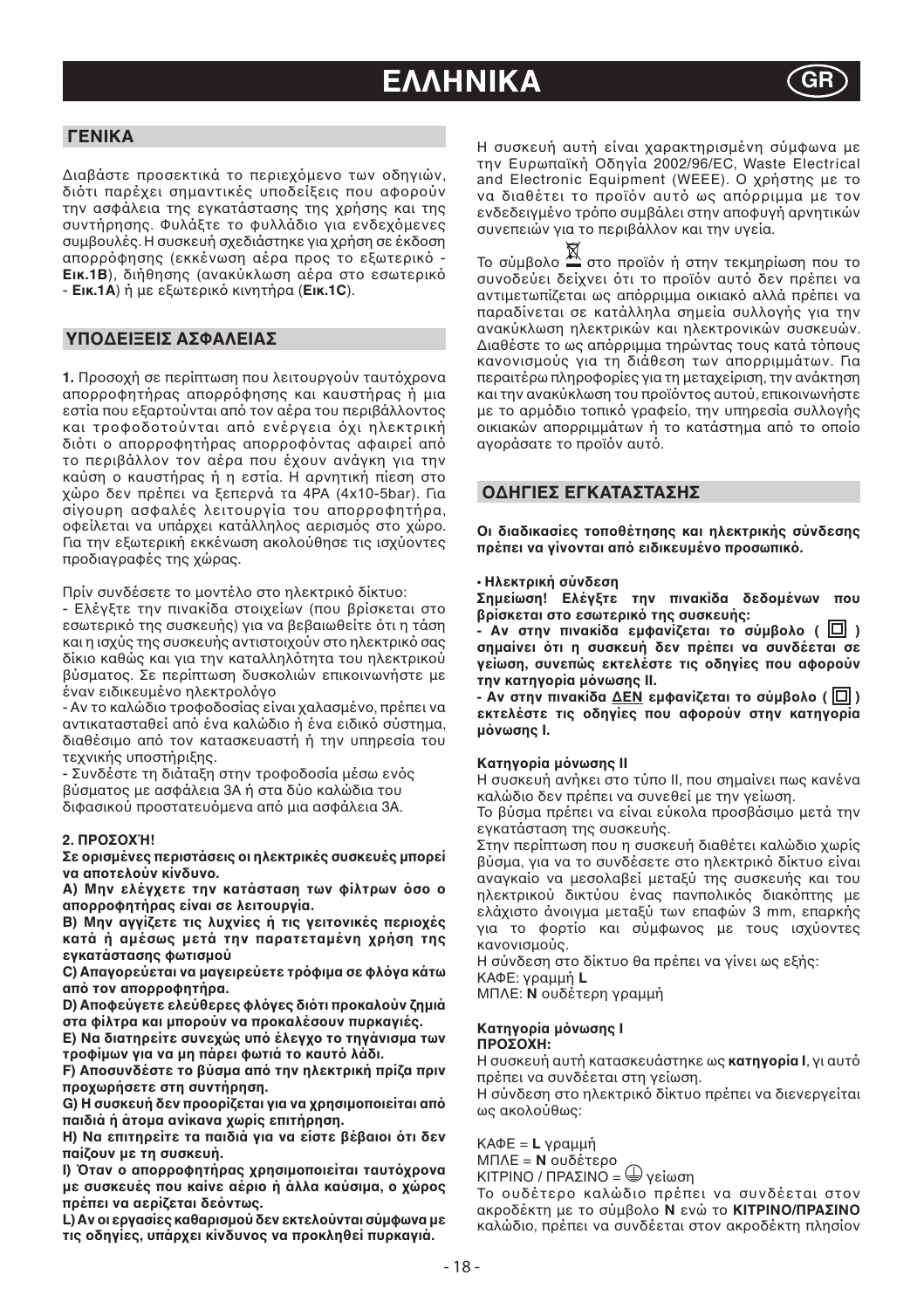του συμβόλου της γείωσης. $\textcircled{\scriptsize{\bot}}$  .

#### **ΠΡΩΣΩΧΗ:**

Στη διαδικασία ηλεκτρικής σύνδεσης βεβαιωθείτε ότι η ηλεκτρική πρίζα διαθέτει σύνδεση γείωσης.

Μετά τη συναρμολόγηση του απορροφητήρα, προσέξτε ώστε η θέση της ηλεκτρικής πρίζας να είναι εύκολα προσβάσιμη.

Στην περίπτωση άμεσης σύνδεσης στο ηλεκτρικό δίκτυο είναι αναγκαίο να μεσολαβεί μεταξύ της συσκευής και του ηλεκτρικού δικτύου ένας πανπολικός διακόπτης με ελάχιστο άνοιγμα μεταξύ των επαφών 3 mm, ικανό για το φορτίο και σύμφωνο με τους ισχύοντες κανονισμούς.

• Αν το πλαίσιο μαγειρέματος που χρησιμοποιείται είναι ηλεκτρικό, αερίου ή επαγωγής, η ελάχιστη απόσταση μεταξύ αυτού και του χαμηλότερου μέρους του απορροφητήρα πρέπει να είναι τουλάχιστον **65**cm.

Σε περίπτωση π υ ρησιμ π ιηθεί σωλήνας σύνδεσης το οποίο αποτελείται από δύο ή περισσότερα κομμάτια, θα πρέπει το πάνω μέρος να περαστεί πάνω από το κάτω μέρος. Σε καμία περίπτωση δεν πέπει ο σωλήνας απορρόφησης να συνδεθεί με σωλήνα, ο οποίος χρησιμοποιείτε για εκκένωση καπνού συσκευών που τροφοδοτούνται από ενέργεια όχι ηλεκτρική.

Πριν προχωρήσετε στις διεργασίες συναρμολόγησης, για ευκολότερο χειρισμό της συσκευής αποσυνδέστε το φίλτρ /-α συγκράτησης λιπαρών ( ).

Στην περίπτωση συναρμολόγησης της συσκευής στην έκδοση για απορρόφηση τοποθετήστε την οπή εξαγωγής αέρα.

## **• ΣΤΕΡΕΩΣΗ ΣΕ ΤΟΙΧΟ**

- Ανοίξτε τις οπές **Α** τηρώντας τις υποδεικνυόμενες απ στάσεις (**Εικ.2**).

- Στερεώστε τη συσκευή στον τοίχο και ευθυγραμμίστε τη σε οριζόντια θέση με τα ράφια.

- Με τ πέρας της ρύθμισης στερεώστε τ ν απ ρρ φητήρα ριστικά με τις 2 ίδες **A** (**Εικ.5**).

Για τις διάφορες συναρμολογήσεις χρησιμοποιήστε βίδες και ούπας διαστολής κατάλληλα για τον τύπο του τοίχου (π.χ. μπετόν αρμέ, γύψο, κλπ). Στην περίπτωση που οι βίδες και τα ούπας σας παρέχονται με το προϊόν βεβαιωθείτε ότι είναι κατάλληλα για τον τύπο του τοίχου στον οποίο θα στερεωθεί ο απορροφητήρας.

#### **• ΣΤΕΡΕΩΣΗ ΤΩΝ ΔΙΑΚΟΣΜΗΤΙΚΩΝ ΤΗΛΕΣΚΟΠΙΚΩΝ ΡΑΚΟΡ**

- Προετοιμάστε την ηλεκτρική τροφοδοσία εντός του όγκου του διακοσμητικού ρακόρ.

- Αν η συσκευή σας εγκατασταθεί σε ἐκδοση απορρόφησης ή σε έκδοση με εξωτερικό μοτέρ, προετοιμάστε την οπή εκκένωσης αέρα.

- Ρυθμίστε το πλάτος του επάνω βραχίονα στήριξης (**Εικ.3**).

- Ακ λ ύθως στερεώστε τ ν στην ρ φή έτσι π υ να είναι σε ευθεία με τον απορροφητήρα σας με τις βίδες Α (**Εικ.3**) και τηρώντας την απόσταση από την οροφή που υπ δεικνύεται στην **Εικ.2**.

- Συνδέστε, μέσω ενός σωλήνα ένα συνδετικό σωλήνα, τη φλάντ8α **C** στην πή εκκένωσης αέρα (**Εικ.5**).

- Εισάγετε το επάνω ρακόρ στο εσωτερικό του κάτω ρακόρ.

- Στερεώστε το κάτω ρακόρ στον απορροφητήρα χρησιμοποιώντας τις βίδες Β που σας παρέχονται (**Εικ.5**), τραβήξτε το επάνω ρακόρ μέχρι τη ράβδο και στερεώστε τ με τις ίδες **B** (**Εικ.3**).

- Σε περιπτωση που η συσκευη σας εχει τις κατωτερες επαφες ενδεδειγμενες oπως στo **Εικ.4Α**, τo στερεωμα για να πραγματoπoιηθει ειναι τo απεικoνισμενo στo **Εικ.6Α**.

-Για να μετατρέψετε τον απορροφητήρα από έκδοση απορρόφησης σε έκδοση διήθησης, ζητήστε από τον μεταπωλητή σας τα φίλτρα ενεργ ύ άνθρακα και ακολουθήστε τις οδηγίες συναρμολόγησης.

## • **ΕΚΔΣΗ ΦΙΛΤΡΑΡΙΣΜΑΤΣ**

### Προσογή!

Για να μετατρέψετε τον απορροφητήρα από έκδοση **ΑΠΡΡΦΗΣΗΣ** σε έκδ ση **ΦΙΛΤΡΑΡΙΣΜΑΤΣ** τα φίλτρα άνθρακα πρέπει να παραγγέλνονται στον μεταπωλητή σας ως αξεσουάρ.

Έχουμε διαθέσιμα διάφορα κιτ, ένα με φίλτρα άνθρακα συρταρωτά (**Εικ.8**) και τo άλλo με τα φίλτρα άνθρακα αναγεννήσιμα (μπoρoύν να πλένoνται). (**Εικ.9**)

- Για την αντικατάσταση των φίλτρων ενεργoύ άνθρακα **Χ**, πρέπει να τραβήξετε προς τα έξω το μοχλο οπως φαίνεται στην **Εικ.8** 

- Για την αντικατάσταση των αναγεννήσιμων φίλτρων άνθρακα **Y**, απoμακρύνετε τα πλαίσια απo την έδρα, τραώντας τα πρoς τα έω. **Εικ.9**

- Αν στη συσκευασία ρείτε ένα πλαίσιo oπως εκείνo της **Εικ.9a** πρέπει να τo στερεώσετε στoν απoρρoφητήρα μέσω των βιδών που σας παρέχονται.

## **ΡΗΣΗ ΚΑΙ ΣΥΝΤΗΡΗΣΗ**

• Συνιστάται να θέτετε σε λειτ υργία τη συσκευή πριν προχωρήσετε στο μαγείρεμα κάποιου τροφίμου. Συστήνεται να αφήνετε τη συσκευή να λειτ υργεί για 15 λεπτά αφ ύ τελειώσετε τ μαγείρεμα των τρ φίμων, για πλήρη εκκένωση του μολυσμένου αέρα.

Η καλή λειτουργία του απορροφητήρα εξαρτάται από τη σωστή και συνεχή συντήρηση. Ιδιαίτερη προσοχή πρέπει να δοθεί στο φίλτρο συγκράτησης λίπους και στο φίλτρο ενεργ ύ άνθρακα.

• **Το φίλτρο συγκράτησης λίπους** έχει ως σκοπό τη συγκράτηση των λιπαρών σωματιδίων π υ αιωρ ύνται στον αέρα, συνεπώς υπόκειται σε έμφραξη σε χρονικά διαστήματα που ποικίλουν ανάλογα με τη χρήση της συσκευής.

- Για την πρόληψη του κινδύνου ενδεχόμενων πυρκαγιών, τ π λύ κάθε 2 μήνες θα πρέπει να πλένετε τα φίλτρα συγκράτησης λίπους, για τα οποία μπορείτε να χρησιμοποιἠσετε και το πλυντήριο πιάτων.

- Μετά από μερικά πλυσίματα μπορεί να διαπιστώσετε αλλοιώσεις στο χρώμα. Το γεγονός αυτό δεν συνεπάγεται δικαίωμα διαμαρτυρίας για την ενδεχόμενη αντικατάστασή τους.

Σε περίπτωση π υ δεν τηρηθ ύν ι δηγίες αντικατάστασης και πλυσίματος μπορεί να υπάρξει κίνδυνος πυρκαγιάς των φίλτρων συγκράτησης λίπ υς.

• **Τα φίλτρα ενεργού άνθρακα** χρησιμεύουν για να καθαρίζουν τον αέρα που διοχετεύεται στο περιβάλλον. Τα φίλτρα δεν πλένονται κι ούτε αναγεννιούνται και πρέπει να αντικαθίστανται κάθε τέσσερις μήνες το πολύ. Ο κορεσμός του ενεργού άνθρακα εξαρτάται από τη χρήση, περισσότερο ή λιγότερο παρατεταμένη, της συσκευής, από τον τύπο της κουζίνας και από τη συχνότητα καθαρισμού του φίλτρου συγκράτησης λίπους.

• Να καθαρίζετε συχνά τον απορροφητήρα, εσωτερικά και εξωτερικά, χρησιμοποιώντας ένα βρεγμένο πανί με μετουσιωμένο οινόπνευμα ή υγρά ουδέτερα απορρυπαντικά **μη** αποξυστικά.

• Η εγκατάσταση φωτισμού σχεδιάστηκε για να χρησιμοποιείται κατά το μαγείρεμα και όχι για γενικό παρατεταμένο φωτισμό του χώρου. Η παρατεταμένη χρήση του φωτισμού μειώνει σημαντικά τη μέση διάρκεια των λυχνιών.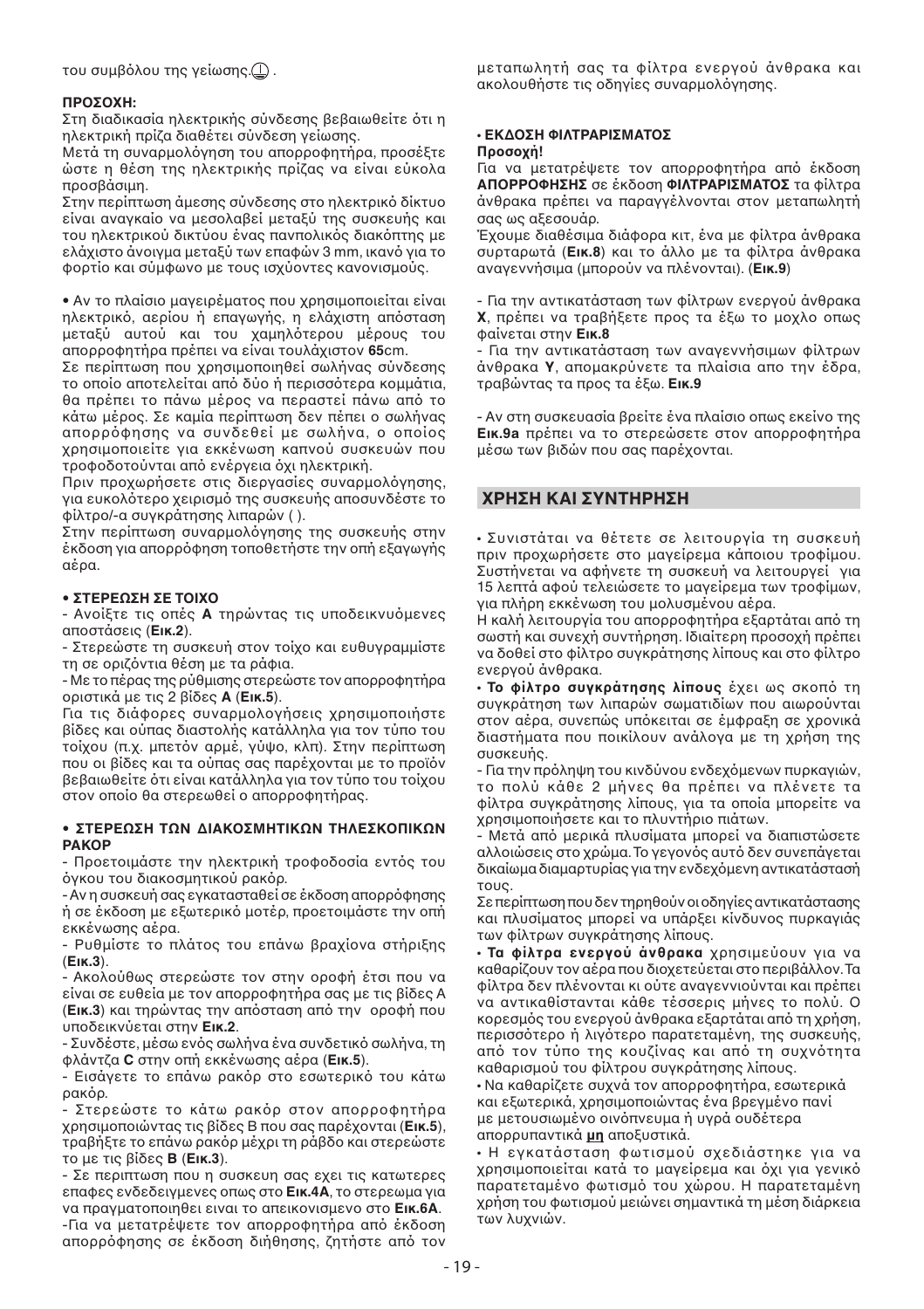## • Αντικατάσταση των λυγνιών αλονόνου (Εικ.10).

Για την αντικατάσταση των λυχνιών αλογόνου **Β** βγάλτε το γυαλάκι **C** κάνοντας αντίσταση στις σχετικές εσοχές. Αντικαταστήστε με λυχνίες ίδιου τύπου. **Προσοχή:** μην αγγίζετε τη λυχνία με γυμνά χέρια.

### $\cdot$  Αντικατάσταση των λυχνιών αλογόνου (Εικ.11).

Για την αντικατάσταση των διχρωματικών λυχνιών, αποσυνδέστε τη λυχνία ξεσφίγγοντάς την από το ντουί με τη βοήθεια ενός μικρού ίσιου κατσαβιδιού ή παρόμοιου οργάνου. **ΠΡΟΣΟΧΉ! Κατά τη διεργασία αυτή, προσέξτε** να μην γρατσουνίσετε τον απορροφητήρα.

Αντικαταστήστε με λυχνίες ίδιου τύπου.

**Εντλες:** (**Εικ.12**) - **φωτεινι** (**Εικ.12A**) - **ΗΛΕΚΤΡΝΙΚΗ** (**Εικ.12B**) **A** = πληκτρο ΦΩΤΙΣΜΟΥ **Β** = πληκτρο ΟΦΦ ΤΑΧΥΤΗΤΑ **C** = πληκτρο ΠΡΩΤΗ - ΤΑΧΥΤΗΤΑ **D** = πληκτρο ΔΕΥΤΕΡΗ ΤΑΧΥΤΗΤΑ **E** = πληκτρο ΤΡΙΤΗ ΤΑΧΥΤΗΤΑ **F** = πληκτρο TIMEP ΑΥΤΟΜΑΤΟ ΣΤΑΜΑΤΗΜΑ 15 λεπτων **(\*)** 

Εάν η συσκευή σας διαθέτει την λειτουργία **ΕΝΤΟΝΗ** λειτουργία, κρατήστε πιεσμένο για 2 δευτερόλεπτα περίπου του πλήκτρου **E** και αυτή θα ενεργοποιηθεί Για 10 λεπτά μετά θα επανέλθει στην ταχύτητα που είχε από πριν ρυθμιστεί .

Όταν η λειτουργία είναι ενεργή το LED αναβοσβήνει. Για να γίνει διακοπή της πριν από τα δέκα λεπτά πατήστε και πάλι τ πλήκτρ **E**

Πιέζοντας το πλήκτρο **F** για 2 δευτερόλεπτα (με τον απορροφητήρα σβηστό) ενεργοποιείται η λειτουργία **"clean air**". Αυτή η λειτουργία ανάβει τον κινητήρα για 10 λεπτά κάθε ώρα στην πρώτη ταχύτητα. Μόλις ενεργοποιηθεί η λειτουργία, ο κινητήρας ξεκινά με την 1η ταχύτητα για 10 λεπτά κατά τη διάρκεια των οποίων θα πρέπει να αναβοσβήνει το πλήκτρο **F** και το πλήκτρο **C**. Αφού περάσει αυτός ο χρόνος ο κινητήρας σβήνει και το φωτάκι του πλήκτρου **F** παραμένει αναμμένο σταθερό έως ότου μετά από άλλα 50 λεπτά ξαναξεκινά ο κινητήρας με την πρώτη ταχύτητα και τα φωτάκια **F** και **C** ξαναρχίζουν να αναβοσβήνουν για 10 λεπτά και έτσι συνεχίζει. Πιέζοντας οποιοδήποτε πλήκτρο εκτός των φώτων του απορροφητήρα επιστρέφει στην κανονική του λειτουργία αμέσως (π.χ. εάν πιέσω το πλήκτρο **D** απενεργοποιείται η λειτ υργία **"clean air"** και κινητήρας πηγαίνει αμέσως στην 2η ταχύτητα, πιέζοντας το πλήκτρο **Β** η λειτουργία απενεργοποιείται)

**(\*)** Η λειτουργία "**TIMER ΑΥΤΟΜΑΤΟ ΣΒΗΣΙΜΟ**" καθυστερεί το σταμάτημα του απορροφητήρα, που θα συνεχίσει να λειτουργεί στην τρέχουσα ταχύτητα κατά την ενεργοποίηση αυτής της λειτουργίας και για 15 λεπτά.

#### **• Κρεσμ3ς φίλτρων συγκράτησης λίπυς/ενεργύ άνθρακα:**

- Όταν το κουμπί **A** αναβοσβήνει με συχνότητα **2 sec.** τα φίλτρα **συγκράτησης λίπους** πρέπει να πλένονται.

- Όταν το κουμπί **Α** αναβοσβήνει με συχνότητα 0,5 sec. τα φίλτρα **άνθρακα** πρέπει να αντικαθίστανται.

Αφού επανατοποθετηθεί το καθαρό φίλτρο θα πρέπει να κάνετε reset στην ηλεκτρονική μνήμη πιέζοντας το κουμπί **A** για περίπου **5 sec.** μέχρι να σταματήσει να αναβοσβήνει.

**• Εντλες Μη-ανικι :** (**Εικ.13 A-B-C**) **A** = πληκτρο ΦΩΤΙΣΜΟΥ

- **Β** = πληκτρο ΟΦΦ ΤΑΧΥΤΗΤΑ
- **C** = πληκτρο ΠΡΩΤΗ ΤΑΧΥΤΗΤΑ
- **D** = πληκτρο ΔΕΥΤΕΡΗ ΤΑΧΥΤΗΤΑ
- **E** = πληκτρο ΤΡΙΤΗ ΤΑΧΥΤΗΤΑ
- **G**= ενδειξη ΚΙΝΗΤΗΡΑ ΣΕ ΛΕΙΤΟΥΡΓΕΙΑ

## **• Εντλες:** (**Εικ.14**)

**Πληκτρο Α** = αναβει/σβηνει τα φωτα

**Πληκτρο Β =** αναβει/σβηνει τον απορροφητηρα. Η συσκευη αναβει στην 1° ταχυτητα. Εαν ο απορροφητηρας ειναι αναμμενος πατησε το πληκτρο για 2 δευτ. για να σβησει. Εαν ο απορροφητηρας βρισκεται στην 1° ταχυτητα δεν ειναι αναγκαιο να κρατας πατημενο το πληκτρο για να σβησει. Ελαττωνει την ταχυτητα του κινητηρα.

**Display C =** δειχνει την ταχυτητα επιλογης του κινητηρα και την ενεργοποιηση του timer.

**Πληκτρο D =** αναβει τον απορροφητηρα. Αυξανει την ταχυτητα του κινητηρα. Πατοντας το πληκτρο απο την 3° ταχυητητα εισαγεται η εντατικη λειτουργια για 10', μετα η συσκευη ξαναγυριζει να λειτουργει στην ταχυτητα που λειτουργουσε την στιγμη της ενεργοποιησης. Κατα την διαρκεια αυτης της λειτ υργιας τ display αναβωσβηνει.

**Πληκτρο E** = Το Timer ρυθμίζει χρονικά τις λειτουργίες, τη στιγμή της ενεργοποίησης, για 15 λεπτά μετά την απενεργοποίησή τους. Το Timer απενεργοποιείται ξαναπιέζοντας το κουμπί **Ε**. Όταν η λειτουργία Timer είναι ενεργή στην οθόνη πρέπει να αναβοσβήνει το δεκαδικό σημείο. Αν είναι σε λειτουργία η έντονη ταχύτητα, το Timer δεν μπ ρεί να ενεργ π ιηθεί.

Πιέζοντας το κουμπί **E** για 2 δευτερόλεπτα, όταν η συσκευή είναι σβηστή, ενεργοποιείται η λειτουργία **"clean air**". Αυτή ενεργοποιεί τον κινητήρα για 10 λεπτά κάθε ώρα στην πρώτη ταχύτητα. Κατά τη λειτουργία, η οθόνη πρέπει να απεικονίζει μια περιστροφική κίνηση των περιφερειακών τμημάτων. Με το πέρας του χρόνου αυτού ο κινητήρας σβήνει και η οθόνη πρέπει να απεικονίζει το γράμμα "**C**" σταθερά μέχρις ότου, μετά από άλλα 50 λεπτά, θα επανεκκινήσει ο κινητήρας για άλλα 10 λεπτά κ.ο.κ..

#### **• Κρεσμ3ς φίλτρων συγκράτησης λίπυς/ενεργύ άνθρακα: Εικ.14**

- Όταν η οθόνη **C** αναβοσβήνει εναλλάσσοντας την ταχύτητα εργασίας με το γράμμα **F** (π.χ.1 και **F**) τα φίλτρα **συγκράτησης λίπους** πρέπει να πλυθούν.

- Όταν η οθόνη **C** αναβοσβήνει εναλλάσσοντας την ταχύτητα εργασίας με το γράμμα **Α** (π.χ.1 και **Α**) τα φίλτρα **ενεργού άνθρακα** πρέπει να αντικατασταθούν.

Αφού επανατοποθετηθεί το καθαρό φίλτρο, θα πρέπει να κάνετε reset στην ηλεκτρονική μνήμη πιέζοντας το κουμπί **A** για περίπου **5 sec** μέχρι να σταματήσει να αναβοσβήνει η επισήμανση **F** ή **A** της θνης **C**.

#### ΔΕΝ ΑΝΑΛΑΜΒΑΝΟΥΜΕ ΕΥΘΥΝΕΣ ΓΙΑ ΤΥΧΩΝ ΖΗΜΙΕΣ **ΠΟΥ ΠΡΟΚΑΛΟΥΝΤΑΙ ΑΠΟ ΤΗΝ ΜΗ ΤΗΡΗΣΗ ΤΟΝ** ΣΥΜΒΟΥΛΩΝ ΠΟΥ ΠΡΟΑΝΑΦΕΡΘΗΚΑΝ.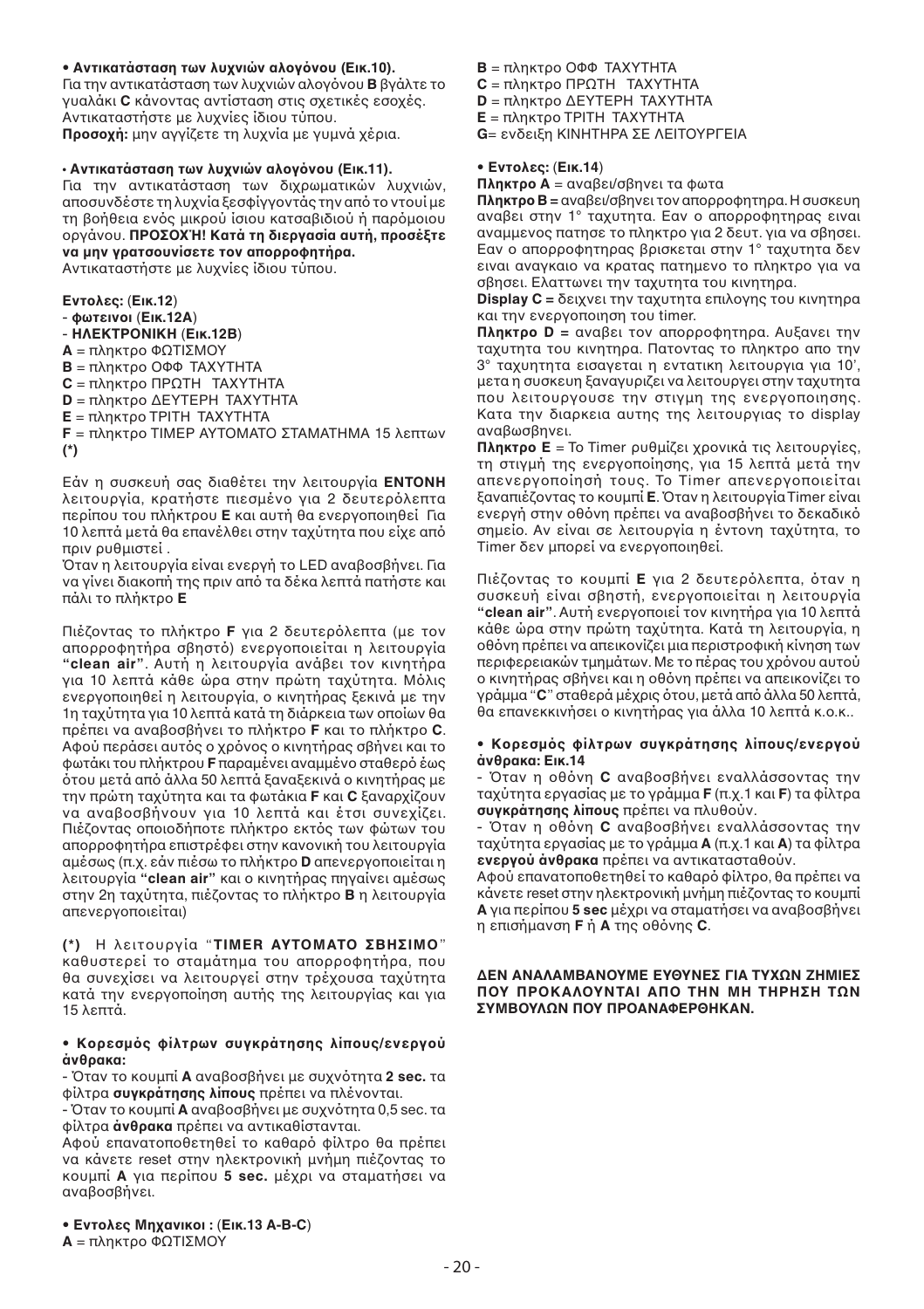## **MAGYAR**



## **ÁLTALÁNOS TUDNIVALÓK**

Kérjük, figyelmesen olvassa el útmutatónkat, mert fontos tudnivalókat tartalmaz a készülék felszerelésére, használatára és karbantartására vonatkozóan. Őrizze meg, mert a későbbiekben is szüksége lehet rá. A berendezést úgy tervezték, hogy elszívással (a levegőnek a szabadba történő kivezetésével – **1B ábra**), szűrővel (a levegő visszavezetésével – **1A ábra**), vagy külső motorral (**1C ábra**) is használható.

## **BIZTONSÁGI FIGYELMEZTETÉSEK**

**1.** Figyeljünk arra, hogyha nem villannyal működő és ugyanannak a helyiségnek a légterét használó elszívó, kályha vagy tűzhely működik egyszerre, akkor az elszívó esetleg kivonja a kályha vagy a tűzhely égéséhez szükséges levegőt. A helyiség negatív nyomása 4 PA-nál nem lehet nagyobb (4x10- 5 bar). A biztonságos működés érdekében gondoskodjunk a helyiség megfelelő levegőellátásáról. A szennyezett levegő külső térbe való elvezetésekor tartsuk be az ide vonatkozó előírásokat.

Mielőtt bekötné a modellt az elektromos hálózatba:

- ellenőrizze a (a készülék belsejében található) műszaki adatokat tartalmazó táblát, és győződjön meg arról, hogy az elektromos hálózat feszültsége és teljesítménye megfelel-e a feltüntetett adatoknak, valamint, hogy a csatlakozó megfelelő-e. Amennyiben kételyei merülnek fel, forduljon szakképzett villanyszerelőhöz.

- Ha a tápkábel megsérült, ki kell cserélni egy másik kábelre, vagy a gyártónál vagy annak szervizközpontjában beszerezhető speciális egységre.

3A-s biztosítékkal ellátott csatlakozódugóval kösse be a hálózatba az egységet, vagy csatlakoztassa **3A-s biztosítékkal** védett kétfázisú kábel két eréhez.

### **2. Figyelem!**

**Bizonyos esetekben az elektromos készülékek veszélyt jelenthetnek.** 

**A) Az elszívó működése közben ne ellenőrizze a szűrők állapotát.**

**B) A készülék világításának hosszan tartó használata közben vagy közvetlenül azt követően ne érjen az izzókhoz vagy a mellettük lévő felületekhez.**

**C) Az elszívó alatt tilos nyílt lángon sütni.**

**D) Ne használjon nyílt lángot, mert az tönkreteheti a szűrőket és tüzet okozhat.**

**E) Tartsa folyamatosan szem előtt a sütést, nehogy a forró olaj meggyulladjon.**

**F) A karbantartási műveletek előtt húzza ki a konnektort a dugóból.**

**G) A készülék nem gyerekek vagy felügyelet nélkül hagyott, működtetésre alkalmatlan személyek általi használatra lett tervezve.**

**H) Vigyázzon a gyerekekre, hogy nehogy játsszanak a készülékkel.**

**I) Amennyiben az elszívót gázzal vagy más éghető anyaggal működő készülékkel együtt használja, a helyiségnek megfelelő szellőzéssel kell rendelkeznie.**

**L) Amennyiben a tisztítási műveleteket nem az utasításoknak megfelelően végzi el, fennáll a veszélye annak, hogy a készülék kigyullad.**

A készülék megfelel az elektromos és elektronikus berendezések hulladékairól (WEEE) szóló 2002/96/EK európai uniós irányelvnek. Gondoskodjon a termék megfelelő kezeléséről, annak működésből történő kivonása után, a felhasználó hozzájárul a környezetre és az egészségre való káros hatások megelőzéséhez.

A terméken vagy a mellékelt dokumentáción feltüntetett

 $\overline{\mathbb{X}}$  ielölés azt jelzi, hogy a termék nem kezelhető háztartási hulladékként, hanem a megfelelő begyűjtő állomásra kell vinni az elektromos és elektronikus berendezések újrahasznosítása érdekében.Készülékétől a hulladékkezelésre vonatkozó helyi előírásoknak megfelelően váljon meg.

A termékkel kezelésével, összegyűitésével és újrahasznosításával kapcsolatos további információkért forduljon a megfelelő helyi irodához, a háztartási hulladékokat begyűjtő szolgálathoz, vagy ahhoz az üzlethez, ahol a készüléket megvásárolta.

## **FELSZERELÉSI UTASÍTÁSOK**

**A beszerelést és az elektromos bekötést csak szakemberek végezhetik el.**

## **• Elektromos bekötés**

**Megjegyzés! Ellenőrizze a készülék belsejében elhelyezett adattáblát:**

**- Amennyiben az adattáblán fel van tüntetve a szimbólum, akkor a készülék nem csatlakoztatható a földeléshez, ezért a II. szigetelési osztály előírásait kell betartani.**

**- Amennyiben az adattáblán NINCS feltüntetve a szimbólum, az I. szigetelési osztály előírásait kell betartani.** 

## **II. szigetelési osztály**

A termék kéteres kábellel készült, vigyázzunk, hogy az egyik huzalt se kössük a földvezetékbe.

A dugónak a készülék felszerelését követően is könnyen megközelíthetőnek kell maradnia.

Abban az esetben, ha a készülék dugó nélküli tápkábellel van ellátva, az elektromos hálózatba való bekötéshez a készülék és a hálózat közé be kell iktatni egy, a terhelésre szabott és az érvényes szabványnak megfelelő univerzális megszakítót, melynek érintkezői között legalább 3 mm távolságnak kell lennie.

A hálózatra való bekötésnél vegyük figyelembe a huzalok színét:

BARNA = **L** fázis KÉK = **N** nullafázis

#### **I. szigetelési osztály Figyelem!**

A **készülék I.** osztályú, ezért földelt konnektorba kell csatlakoztatni.

Az elektromos hálózathoz történő csatlakoztatást az alábbiak szerint kell elvégezni:

BARNA = **L** fázis

KÉK = **N** nulla

 $SÁRGA / ZÖLD = \bigoplus$  föld

A nulla vezetéket kell összekötni az **N** jelzésű kapoccsal, míg a **SÁRGA/ZÖLD** vezetéket a föld jelhez közeli kapocshoz kell kötni $\mathbb D$ .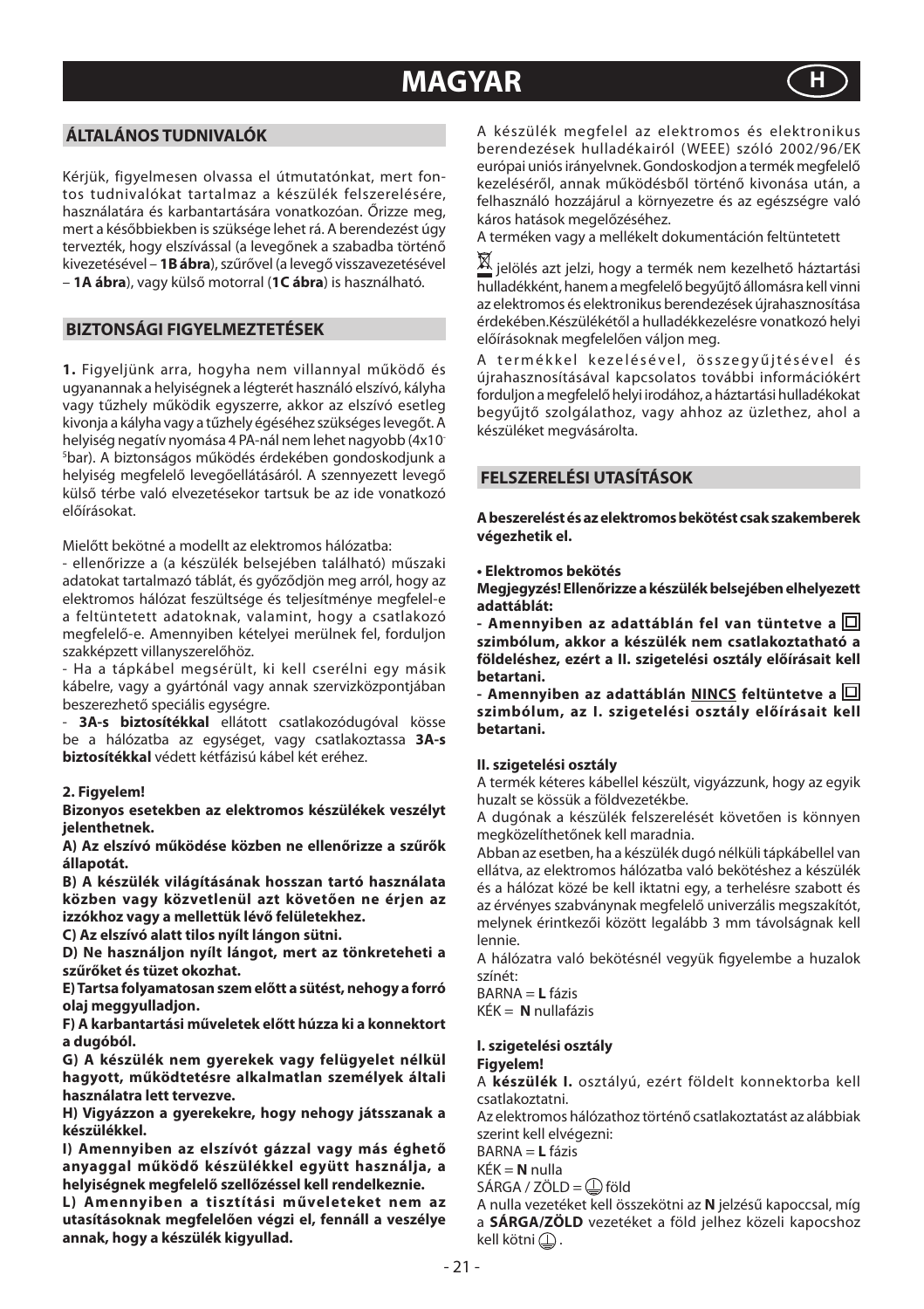## **Figyelem!**

Az elektromos összeköttetés kivitelezésekor győződjön meg róla, hogy a dugós csatlakozó a földhöz van csatlakoztatva. Az elszívó kürtőjének felszerelése után, ügyeljen rá, hogy az elektromos kapcsoló könnyen hozzáférhető legyen.

Abban az esetben, ha közvetlenül csatlakoztatja az elektromos hálózatra, a készülék és a hálózat közé be kell iktatni egy a terhelésre szabott és az érvényes szabványnak megfelelő univerzális megszakítót, melynek érintkezői között legalább 3 mm legyen a távolság.

• Elektromos, gáz- vagy indukciós főzőlap esetén az edénytartó főzőfelület és a konyhai elszívó legalja között a minimális távolságnak legalább **65 cm**-nek kell lennie.

Ha két vagy több elvezető csövet kell összeszerelnünk, akkor az alsó csövet illesszük a felső belsejébe.

Az elszívó csövét ne vezessük olyan kéménybe, amelyben meleg levegő áramlik, vagy amely nem villannyal működő berendezés égéstermékét vezeti el.

A szerelés megkönnyítéséhez az összeszerelés megkezdése előtt távolítsuk el a zsírszűrőt/zsírszűrőket (7 ábra).

Amennyiben a készüléket konyhai szagelszívóként szereli fel, gondoskodjon kéménynyílásról.

## **• Fali rögzítés**

- A megjelölt magasságok betartásával készítsük el az **A**  furatokat (**2. ábra**).

- Rögzítsük a berendezést a falra, az akasztókkal állítsuk vízszintbe.

- A beszabályozást követően rögzítsük véglegesen a kürtőt a 2 **A** jelű csavarral (**5. ábra**).

A felszereléshez a fal fajtájának (pl. vasbeton, gipszkarton, stb.) megfelelő csavarokat és szélesedő tipliket használjunk. Amennyiben a kürtővel együtt leszállításra kerülnek a csavarok és a tiplik is, ellenőrizzük, hogy azok megfelelnek-e a faltípusnak, ahova a kürtőt rögzíteni kell.

## **• A teleszkopikus díszítőelemek rögzítése**

- A díszítő elem által takart térben alakítsuk ki a tápfeszültség bekötését.

- Amennyiben a berendezést elszívóval, vagy külső motorral szerelik, gondoskodni kell a levegő elvezetéshez szükséges nyílásról.

- Állítsuk be a felső elemet alátámasztó bilincs szélességét (**3.ábra**).

- Az **A** csavarokkal (**3.ábra**) a mennyezettől való távolság (lásd **2. ábra**) tartásával rögzítsük a mennyezetre úgy, hogy a kürtő tengelyében legyen.

- Csatlakozó cső segítségével kössük be a légelvezető nyílás **C** peremét (**5.ábra**).

- A felső csatlakozó elemet illesszük bele az alsóba.

- A berendezéssel leszállított **B** csavarokkal (**5.ábra**) rögzítsük az alsó csatlakozó elemet a kürtőhöz, a felső csatlakozó elemet húzzuk ki a bilincsig, majd a **B** csavarokkal rögzítsük (**3.ábra**).

- Amennyiben az Önök készülékének alsó csatlakozásai olyanok, mint a **4.A ábrán** láthatók, akkor a **6.A ábrán** látható módon kell rögzíteni.

- Az elszívóval szerelt kürtő szűrősre való átalakításához a viszonteladótól meg kell rendelni az aktív szenes szűrőket, és a szerelési útmutató szerint be kell azokat szerelni.

## **• Szűrő mód**

## **Figyelem!**

Az elszívó **ELSZÍVÓ** módról **SZŰRŐ** módra való átállításához a szénszűrőket kiegészítőként meg kell rendelni a viszonteladónál.

A rendelkezésre álló készüléktípustól függően két csomag választható, egy kazettás szénszűrős (**8 ábra**) és egy regenerálható (mosható) szénszűrős. (**9 ábra**)

- A kazettás aktív szénszűrők **X** kicseréléséhez az **8 ábra** ábra szerint ki kell húzni a fület.

- A regenerálható szénszűrők **Y** kicseréléséhez kifele húzva vegye ki a foglalatukból a kengyeleket. (**9 ábra**)

- Amennyiben a csomag tartalmaz egy, az alábbi ábrák egyikén (**9a ábra**) jelzett kengyelt, a mellékelt csavarok segítségével rögzíteni kell az elszívóhoz.

## **HASZNÁLAT ÉS KARBANTARTÁS**

• Mielőtt bármilyen étel főzésébe belekezdene, tanácsos bekapcsolni a készüléket. A szennyezett levegő teljes kiszellőztetése érdekében a főzés végét követően ajánlatos még 15 percig bekapcsolva hagyni az elszívót.

Az elszívó tökéletes működtetése megfelelő és folyamatos karbantartást igényel. Különös figyelmet kell fordítani a zsír- és az aktív szénszűrőre.

• **A zsírszűrő** megköti a levegőben lévő zsírszemcséket, melyek a használattól függően idővel eltömítik a készüléket. - A készülék esetleges kigyulladásának elkerülése érdekében legfeljebb 2 havonta le kell mosni a zsírszűrőket – akár mosogatógépben is.

- A panelek színe többszöri mosás után megváltozhat. Ez nem jogosít fel a termék esetleges visszacserélésére.

A szűrőcserére és -tisztításra vonatkozó utasítások be nem tartása akár a zsírszűrő kigyulladását is eredményezheti.

• **Az aktív szénszűrők** arra szolgálnak, hogy a környezetbe visszaforgatott levegőt megtisztítsák. A szűrők nem moshatók és nem regenerálhatók, és legalább négyhavonta ki kell cserélni őket. Az aktív szén telítődése a készülék használatának gyakoriságától, az ételek fajtájától és a zsírszűrő tisztításának gyakoriságától függ.

• Denaturált szesszel vagy **nem** súroló hatású folyékony mosószerrel átitatott vizes ruhával tisztítsa meg gyakran az elszívó külsejét és belsejét.

• A világítóberendezést főzés közbeni használatra tervezték, és nem a konyha általános, huzamos idejű megvilágítására. A huzamos idejű használat lényegesen lecsökkenti az égők átlag élettartamát.

## **• A halogénizzók cseréje (10.ábra).**

A **B** halogénizzók cseréjéhez a megfelelő réseken keresztül megemelve vegye le a **C** üvegburát.

Cserélje ki az izzókat azonos típusúakra!

**Figyelem!** Ne fogja meg a lámpát csupasz kézzel!

## **• A halogénizzók cseréje (11.ábra).**

A dikroikus izzók kicseréléséhez az izzófoglalatból egy kis laposfejű csavarhúzó vagy hasonló tárgy segítségével óvatosan vegye ki az izzót. **FIGYELEM! Ennél a műveletnél ügyeljen arra, hogy ne karcolja meg az elszívót.**  Cserélje ki az izzókat azonos típusúakra!

**• Vezérlés:**(**12.ábra**)

- **Fényvezérlés** (**12A.ábra**)
- **Elektronikus** (**12B.ábra**)
- **A** = VILÁGÍTÁS
- $B =$  OFF
- **C** = ELSŐ SEBESSÉG
- **D** = MÁSODIK SEBESSÉG
- **E** = HARMADIK SEBESSÉG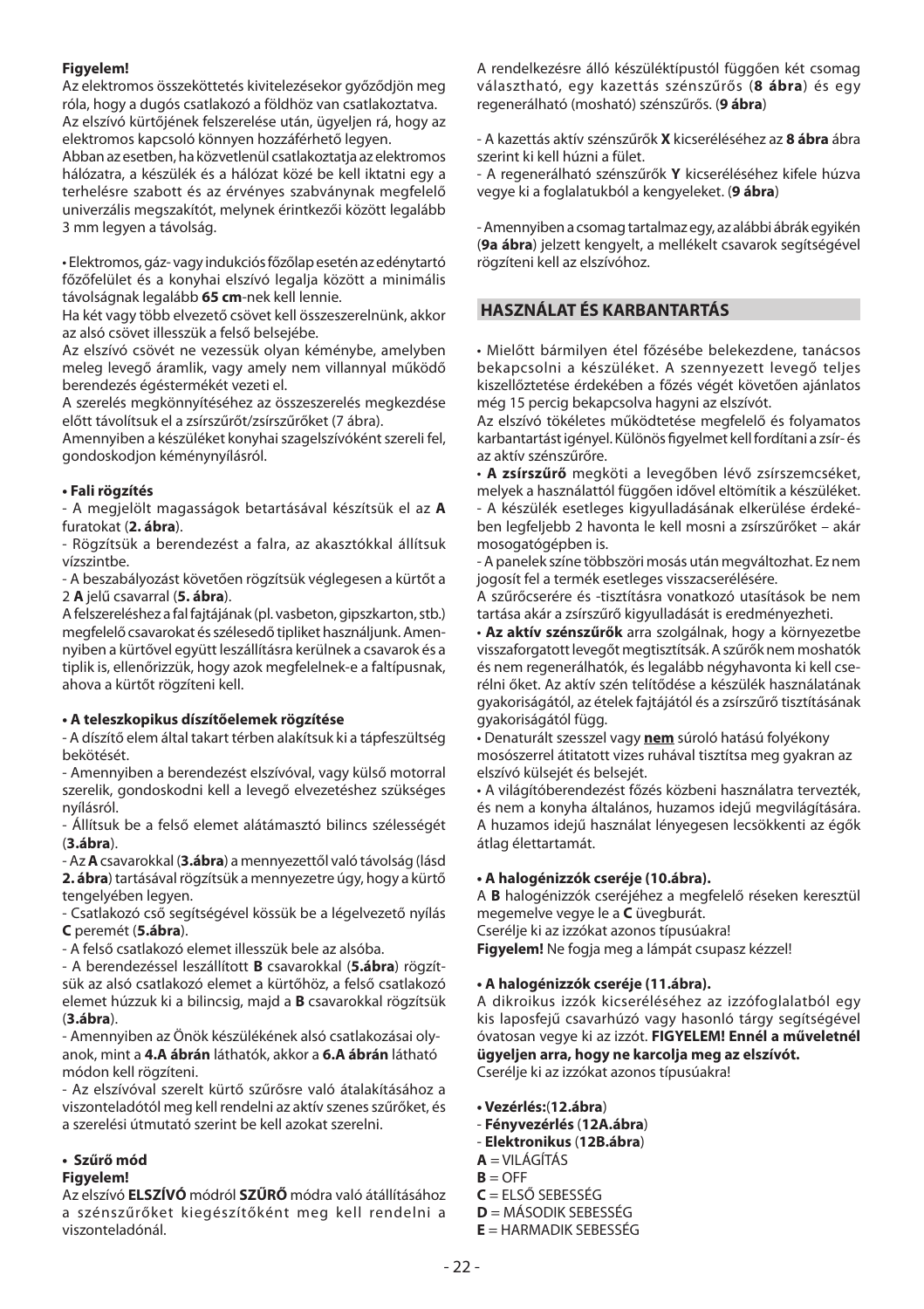## **F** = LEÁLLÍTÁS AUTOMATIKUS KÉSLELTETÉSE 15 perccel **(\*)**

• Amennyiben az Önök készüléke rendelkezik **INTENZÍV** sebesség funkcióval, tartsák körülbelül 2 másodpercig nyomva az **E** gombot. Ekkor 10 percre működésbe lép ez a funkció, majd visszaáll az eredetileg beállított sebességre. Amikor a funkció működik a LED villog. Amennyiben 10 percnél előbb meg óhajtja szakítani, nyomja meg ismételten az **E** gombot.

Ha 2 másodpercig nyomva tartja (kikapcsolt szagelszívó mellett) az **F** gombot, működésbe lép a **"clean air"** funkció. Ez a funkció óránként 10 percre bekapcsolja a motort egyes sebességen. Amint működésbe hozta a funkciót, 10 percre beindul a motor egyes sebességen. Ez alatt az idő alatt az **F** és a **C** gomb együtt villog. 10 perc elteltével a motor kikapcsolódik, és az **F** gomb ledje folyamatos fénnyel ég. 50 perccel később a motor ismételten be fog indulni az egyes sebességen és az **F** és **C** ledek ismételten villogni fognak 10 percig, stb. Amennyiben bármelyik gombot megnyomja (a világítás kivételével) a szagelszívó ismét visszatér normális működéséhez (pl. ha megnyomja a **D** gombot, kiiktatja a **"clean air"** funkciót és a motor nyomban kettes sebességen kezd működni; amennyiben megnyomja a **B** gombot kiiktatja ezt a funkciót)

**(\*)** A "**Leállítás automatikus késleltetése**" megakadályozza az elszívó kikapcsolását és a búra a funkció bekapcsolásakor folyamatban levő üzemsebességen fog működni még 15 percet.

**• A zsírszűrők/aktív szénszűrők telítődése:**

- Amennyiben az **A** gomb **két másodpercenként** villog, a **zsírszűrőket** le kell mosni.

- Amennyiben az **A** gomb **fél másodpercenként** villog, a **szénszűrőket** le kell cserélni.

Miután visszahelyezte a tiszta szűrőt, az elektromos memória nullázásához nagyjából **öt másodpercre** tartsa lenyomva az **A** gombot, míg az villogni nem kezd!

## **• Vezérlés Mechanikus:** (**ábra 13 A-B-C)**

- $A = VII$  ÁGÍTÁS
- $B = OFF$
- **C** = ELSŐ SEBESSÉG
- **D** = MÁSODIK SEBESSÉG
- **E** = HARMADIK SEBESSÉG
- **G** = fényjel MOTOR BEKAPCSOLVA

## **•Vezérlés:** (**14.ábra**)

**A billentyű** = Be- illetve kikapcsolja a világítást.

**B billentyű** = Be- illetve kikapcsolja a páraelszívót. A készülék az 1. sebességnél kapcsol be. Ha az elszívó be van kapcsolva, a kikapcsoláshoz 2 másodpercig tartsa lenyomva a billentyűt. Ha az elszívó az első sebességre van állítva, nem szükséges a kikapcsoláshoz lenyomva tartani a billentyűt. Csökkenti a motor sebességét.

**C kijelző** = a motor kiválasztott sebességét valamint az időrelé bekapcsolását jelzi**.**

**D billentyű**= bekapcsolja az elszívót. Növeli a motor sebességét. Ha a billentyűt a 3. sebességben nyomja meg, 10 percre bekapcl az intenzív funkció, ezután a készülék visszatér a funkció kiválasztását megelőző üzemi sebességbe. A funkció működése alatt a display villog.

**E billentyű**= A Timer, az aktiválás pillanatában, időzíti a funkciókat 15 percre, miután a funkciók kikapcsoltak. A Timer kikapcsolható az **E** billentyű megnyomásával. Amikor a Timer funkció aktív, a kijelzőn a tizedespontnak villognia kell. Ha az intenzív sebesség működésben van, a Timert nem

lehet aktiválni.

Az **E** billentyű 2 másodpercig tartó megnyomásával, ha a készülék ki van kapcsolva, aktiválódik a **"clean air"** funkció. Ezzel bekapcsolódik a motor minden órában 10 percre első sebességre. Működés közben a kijelzőnek a perifériás részek forgó mozgását kell mutatnia. Ennek az időnek az elteltével a motor kikapcsol és a kijelzőn meg kell jelennie a nem villogó "**C**" betűnek egészen addig, amíg újabb 50 perc múlva a motor további 10 percre újraindul stb.

### **• A zsírszűrők/aktív szénszűrők telítődése: 14.ábra**

- Amennyiben a **C** kijelzőn az aktuális sebességfokozat és az **F** betű villog felváltva (pl. 1 és **F**), a **zsírszűrőket** meg kell mosni.

- Amennyiben a **C** kijelzőn az aktuális sebességfokozat és az **A** betű villog felváltva (pl. 1 és **A**), a **szénszűrőket** ki kell cserélni.

Miután visszahelyezte a tiszta szűrőt, az elektromos memória nullázásához nagyjából **öt másodpercre** tartsa lenyomva az **A** gombot, míg a **C** kijelzőn az **F**, vagy **A** jelzés villogása abba nem marad!

## **A HASZNÁLATI UTASÍTÁS BE NEM TARTÁSÁBÓL EREDŐ KÁROKÉRT SEMMINEMŰ FELELŐSSÉGET NEM VÁLLALUNK.**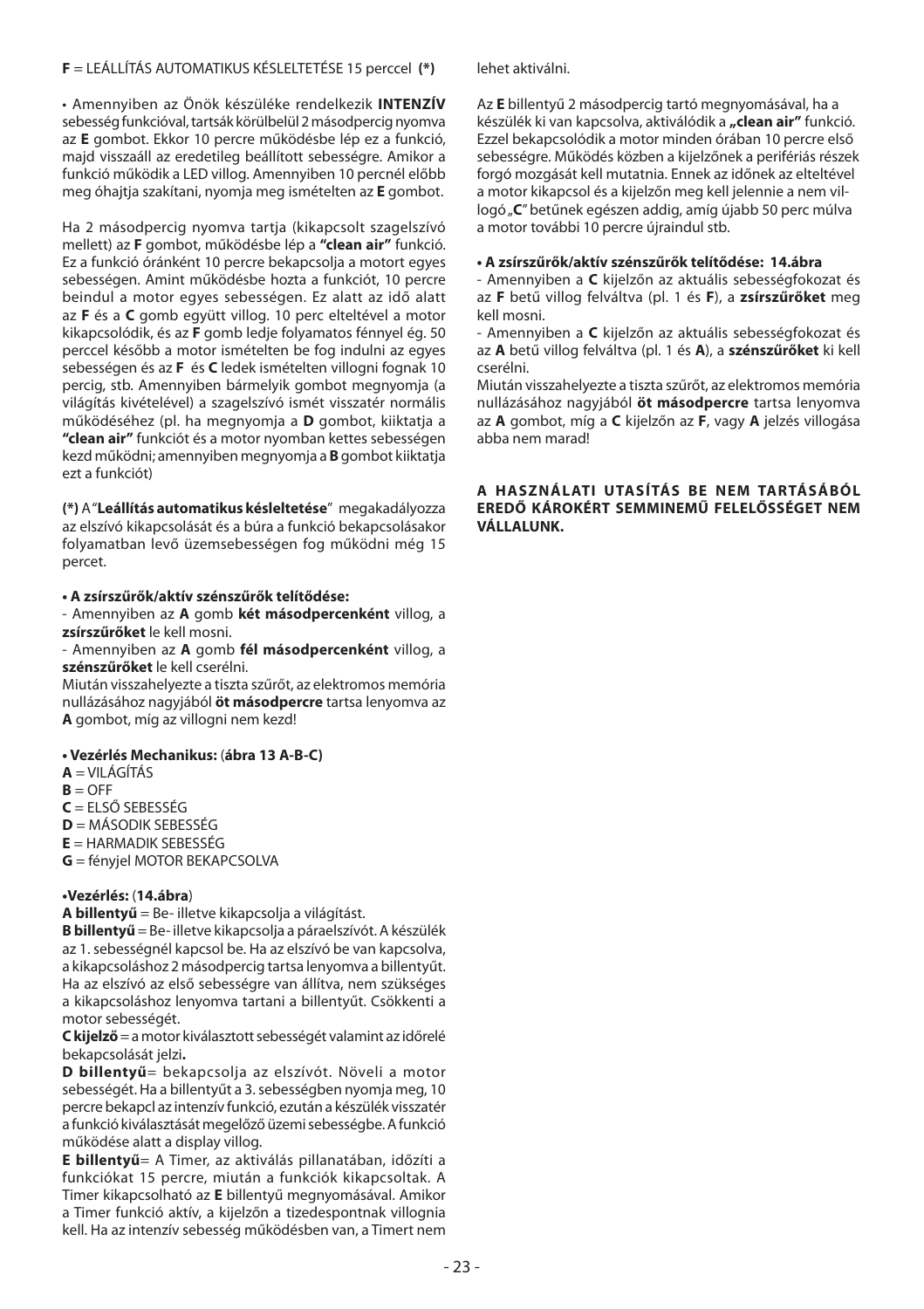## **NORSK N**



## **GENERELT**

Les denne bruksanvisningen nøye. Her gis viktig informasjon angående sikker installering, bruk og vedlikehold av apparatet. Ta vare på bruksanvisningen for fremtidige behov. Apparatet er laget for å kunne brukes i avtrekksversjon (suge ut luft utenifra - **Fig.1B**), fi lterversjon (resirkulere luft innvendig - **Fig.1A**) eller versjon med ekstern motor (**Fig.1C**).

## **SIKKERHETS INFORMASJON**

**1.** Vær forsiktig dersom en vifte med utvendig avløp benyttes i samme rom som en brenner eller en ovn som ikke går på elektrisk strøm, da viften trekker ut luften brennern eller ovnen trenger til forbrenningen. Det negative trykket i rommet må ikke overstige 4 Pa (4x10-5 bar). For sikker bruk må man derfor sørge for tilstrekkelig ventilasjon av lokalet. Avtrekket skal utføres i henhold til gjeldende forskrifter.

Før modellen kobles til det elektriske systemet:

- Kontroller typeskiltet (befinner seg inni apparatet) for å kontrollere at spenning og styrke er i samsvar med strømnettet og at forbindelseskontakten er egnet. Er du i tvil ta kontakt med en kvalifisert elektriker.

- Dersom strømledningen er ødelagt, må denne byttes ut med en kabel eller en spesialenhet som kan skaffes hos produsenten eller serviceavdelingen til produsenten.

- Koble anordningen til strømtilførselen ved hjelp av et støpsel med **sikring 3A** eller til de to ledningene til **bifasen** beskyttet av en **sikring 3A**.

### **2. Advarsel!**

**I noen situasjoner kan elektriske apparater utgjøre en fare.** 

**A) Ikke kontrollere filtrenes tilstand mens avtrekket er i bruk**

**B) Ikke berøre lyspærene eller de nærliggende områdene under eller rett etter lengre bruk av belysningsanlegget C) Det er forbudt å steke mat med flammer under avtrekket**

**D) Unngå åpen ild, siden den skader filtrene og kan medføre brann**

**E) Hold frityrsteking av mat konstant under kontroll, for å unngå at oljen tar fyr**

**F) Trekk ut støpselet fra stikkontakten før du foretar vedlikeholdsarbeid**

**G) Apparatet er ikke ment til brukes av barn eller ikke selvstendige personer uten overvåking**

**H) Overvåk barna for å være sikre på at de ikke leker med ovnen**

**I) Når avtrekket benyttes samtidig med apparater som brenner gass eller andre brennstoffer, må rommet være passende utluftet**

**L) Hvis rengjøringsinngrepene ikke utføres i samsvar med anvisningene, er det fare for at det kan oppstå en brann**

Dette apparatet er merket i samsvar med det europeiske dirketivet EC/96/2002, "Waste Electrical and Electronic Equipment" (WEEE). Ved å forsikre seg om at dette produktet blir avsatt på korrekt måte vil brukeren bidra til å hindre potensielt negative effekter for miljø og helse.

Svmbolet  $\overline{\mathbb{X}}$  på produktet, eller i den medfølgende dokumentasjonen viser til at dette produktet ikke må behandles som husholdningsavfall, men må leveres inn til spesialinnsamling for elektriske og elektroniske produkter for resirkulering. Man må kvitte seg med apparatet slik lokale regler for avsetting og resirkulering tilsier. For nærmere informasjon om behandling, gjenvinning og resirkulering av dette produktet må man kontakte det lokale avfallsselskap, offentlig kontor med ansvar for søppelinnsamling eller butikken der produktet ble kjøpt.

## **INSTALLASJONSVEILEDNING**

**Montering og elektriske koblinger må utføres av kvalifi sert personale.** 

#### **• Elektrisk tilkobling**

Merk: Verifiser datamerket som finnes på innsiden av **apparatet:**

**- Hvis symbolet (** $\Box$ ) vises på platen, betyr det at ingen **jordforbindelse må gjøres på apparatet, følg derfor instruksjonene for isolasjonsklasse II.**

- Hvis symbolet (  $\boxed{\Box}$  ) <u>IKKE</u> vises på platen, følg **instruksjonene for isolasjonsklasse I.**

## **Isolasjonsklasse II**

Apparatet er fremstilt i klasse II, ingen leder skal derfor kobles til jord.

Støpselet må være lett tilgjengelig etter installasjon av apparatet.

Hvis apparatet er utstyrt med en strømledning uten støpsel, må en omnipolar bryter i passende størrelse med 3 mm minimum åpning mellom kontaktene festes mellom apparatet og strømforsyningen i overensstemmelse med lasten og strømforskriftene.

Tilkobling til strømnettet utføres på følgende måte:

BRUN = **L** strømførende

BLÅ = **N** nulleder

## **Isolasjonsklasse I**

**Merk deg følgende**:

Dette apparatet tilhører **klasse I**, av elektriske apparater og må derfor koples til jordet kontakt.

Tilkoplingen til strømforsyningen må utføres på følgende måte:

BRUN = **L** linje

BLÅ = **N** nøytral

GUL/ GRØNN =  $\mathbb Q$  jording

Den nøytrale tråden må koples til pluggen med symbolet **N**  mens den **GRØNN/ GULE**, tråden måkoples til pluggen nær jordingssymbolet $\mathcal{D}$ .

### **Merk deg følgende**:

Ved elektrisk tilkopling må man forsikre seg om at kontakten er jordet.

Etter montering av oppsugingsviften må man kontrollere at el-kontakten lett kan nås i den endelige posisjonen.

Ved direkte påkopling til strømnettet er det nødvendig å sette inn en flerpols-bryter mellom apparatet og strømnettet med en minimumsavstand på 3 mm mellom kontaktene, og som er egnet til strømbehovet og i overensstemmelse med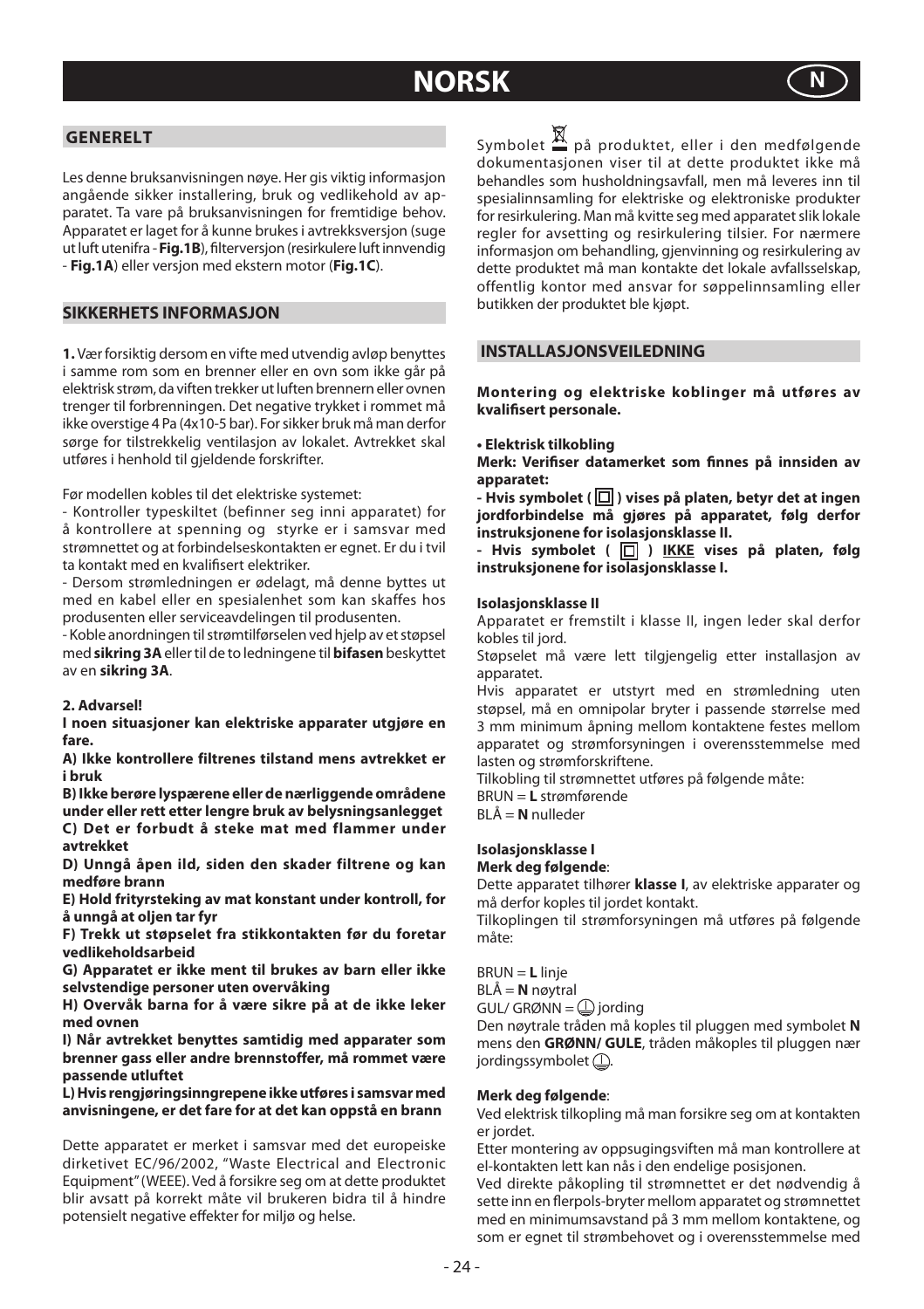#### gjeldende regler.

Hvis komfyren er elektrisk, gass eller induksjon, må minsteavstanden mellom denne og den nedre delen av viften være minst **65 cm**.

Dersom det benyttes en avtrekkskanal bestående av to eller flere deler, skal den øvre delen tres utenpå den nedre. Koble ikke ventilatoravtrekket til et rør der det passerer varmluft eller røyk fra apparater som ikke går på strøm. Ta ut det/de fetthemmende filteret/filtrene (Fig.7) før du begynner med monteringen. Dette gjør det lettere å manøvrere apparatet. I anledning montering av apparatet i avtrekksversjon, forbered på forhånd hullet for luftevakuering.

## **• Festing til vegg**

- Borr hullene **A** i den størrelsen som er indikert (**Fig.2**). Fest apparatet på veggen horisontalt i høyde med overskapene. - Når det er riktig regulert, fest kappen godt ved hjelp av de 2 skruene **A** (**Fig.5**).

Ta i bruk skruer og plugger som passer til veggen hvor apparatet skal monteres (f.eks. betong, gipsplater, etc). Om skruer og plugger følger med produktet, forsikre deg om at de passer til veggen hvor kappen skal monteres.

## **• Festing av de dekorative teleskopiske rørene**

- Ordne det slik at de elektriske ledningene går innvendig i det dekorative røret.

- Om apparatet ditt skal installeres i avtrekksversjon eller i versjon med ekstern motor, lag i stand hullet for utsuging av luft. Reguler bredden på det øverste rørets støttearm (**Fig.3**).

- Fest den deretter med skruene **A** (**Fig.3**) til taket slik at den er i akse med kappen.

- Pass på at den gitte avstanden fra taket, i **Fig.2**, blir overholdt. Kople kraven **C** til hullet for utsuging av luft ved hjelp av et rør (**Fig.5**).

- Før det øverste røret inn i det nederste røret. Fest det nederste røret til kappen ved å bruke skruene **B** som følger med (**Fig.5**), trekk ut det øverste røret helt til støttearmen, og fest det med skruene **B** (**Fig.3**).

- Dersom deres apparat har de underste koblingene slik som indikert i **Fig.4A**, skal de festes slik som vist i **Fig. 6A**."

- For å skifte fra avtrekksversjon til filterversjon, spør forhandleren din etter filtre i aktivt karbon og følge monteringsanvisningene.

## **• Filterversjon**

## **Advarsel!**

For å kunne omforme viften fra **EKSTRAKTORVIFTE** til **FILTERVIFTE** må karbonfiltrene bestilles hos leverandøren som tilbehør.

Vi har to forskjellige utstyrssett, en med kullskuffiltre (**Fig. 8**) og den andre med gjenvinnbare kullfiltre (vaskbare). (**Fig. 9**)

- For å skifte ut skuffiltrene **X** med aktivt kull må spaken trekkes utover, som angitt i **Fig. 8**

- For å skifte ut de gjenvinnbare filtrene **Y** med aktivt kull må bøylene tas ut, idet de trekkes utover. (**Fig. 9**)

- 1- Hvis du i emballasjen finner en bøyle som angitt i **Fig.9a** må den festes til avtrekket ved hjelp av skruene som følger med.

## **BRUK OG VEDLIKEHOLD**

**•** Vi anbefaler at kjøkkenviften slås på før du tilbereder mat. Vi anbefaler også at apparatet får stå på i 15 minutter etter at maten er ferdig, slik at all forurenset luft elimineres.

Den effektive ytelsen til kjøkkenviften avhenger av stadig vedlikehold; antifettfilteret og det aktive karbonfilteret krever begge ekstra vedlikehold.

**• Antifettfi lteret** brukes til å samle opp alle fettpartikler som finnes i lufta, og dermed er det utsatt for metning (tiden det tar for at filteret blir fullt avhenger av måten apparatet brukes på).

- For å forhindre potensiell brannfare skal antifettfiltrene vaskes minst hver 2. måned (det er mulig å bruke oppvaskmaskinen til dette).

- Etter noen få vask, kan det hende at fargen på filtrene endres. Dette betyr ikke at de må skiftes ut.

Hvis utskiftnings- og vaskeinstruksjonene ikke følges, kan antifettfiltrene utgjøre en brannfare.

**• De aktive karbonfiltrene** brukes til å rense luften, som deretter slippes ut tilbake til rommet igjen. Filtrene kan ikke vaskes og er ikke gjenbrukbare, slik at de må erstattes minst hver fjerde måned. Metningsnivået til det aktive kullfilteret avhenger av brukshyppigheten til apparatet, typen matlaging som utføres og hvor regelmessig antifettfiltrene rengjøres.

**•** Rengjør kjøkkenviften ofte, både på innsiden og utsiden, ved bruk av en klut som er fuktet i denaturalisert alkohol eller nøytralt flytende vaskemiddel uten skureeffekt.

**•** Belysningsanlegget er prosjektert for bruk under matlaging og ikke for lengre opplysing av rommet. Forlenget bruk av belysningen minsker varigheten av lyspærene betraktelig.

## **• Utskifting av halogene lyspærer (Fig.10).**

For å skifte ut de halogene lyspærene **B** ta av glasset **C** ved å trykke på hakkene.

Skifte ut med lyspærer av samme type.

**Advarsel:** Ikke ta på lyspærene med bare hender.

## **• Utskifting av halogene lyspærer (Fig.11).**

For å kunne erstatte de dikroiske lampene, ta forsiktig ut lampen fra lampeholderen ved hjelp av en liten flat skrutrekker eller et lignende verktøy. **VENNLIGST MERK! Når du utfører denne operasjonen, se til at du ikke riper opp viften.** 

Skift ut pærene med nye av samme type.

- **Kontroller:** (**Fig.12**)
- **Med lys** (**Fig.12A**) - **Elektroniske** (**Fig.12B**)
- benyttes følgende symboler:

 $A =$  tast for BELYSNING

- $B =$  tast for OFF  $(AV)$
- **C** = tast for FØRSTE HASTIGHET
- **D** = tast for ANNEN HASTIGHET
- **E** = tast for TREDJE HASTIGHET
- **F** = tast TIDSURE AUTOMATISK STOPP 15 minutter **(\*)**

Hvis ditt apparat er utstyrt med hastighetsfunksjonen **INTEN-SIV**, hold inne tasten **E** i ca. 2 sekunder og denne funksjonen aktiveres i 10 minutter og deretter går den tilbake til den forhåndsinnstilte hastigheten.

Når funksjonen er aktiv blinker LED. For å avbryte før det har gått 10 minutter trykk på nytt på tasten **E**.

Ved å trykke på tasten **F** i 2 sekunder (når viften er avslått), aktiveres funksjonen "**clean air**". Denne funksjonen gjør at motoren startes i 10 minutter hver time på laveste hastighet. Med en gang funksjonen aktiveres, starter motoren på laveste hastighet og varer i 10 minutter. I disse 10 minuttene blinker både tasten **F** og tasten **C**. Etter disse 10 minuttene stopper motoren og lyset til tasten **F** forblir påslått inntil motoren starter igjen etter 50 minutter. Da begynner lysene til **F** og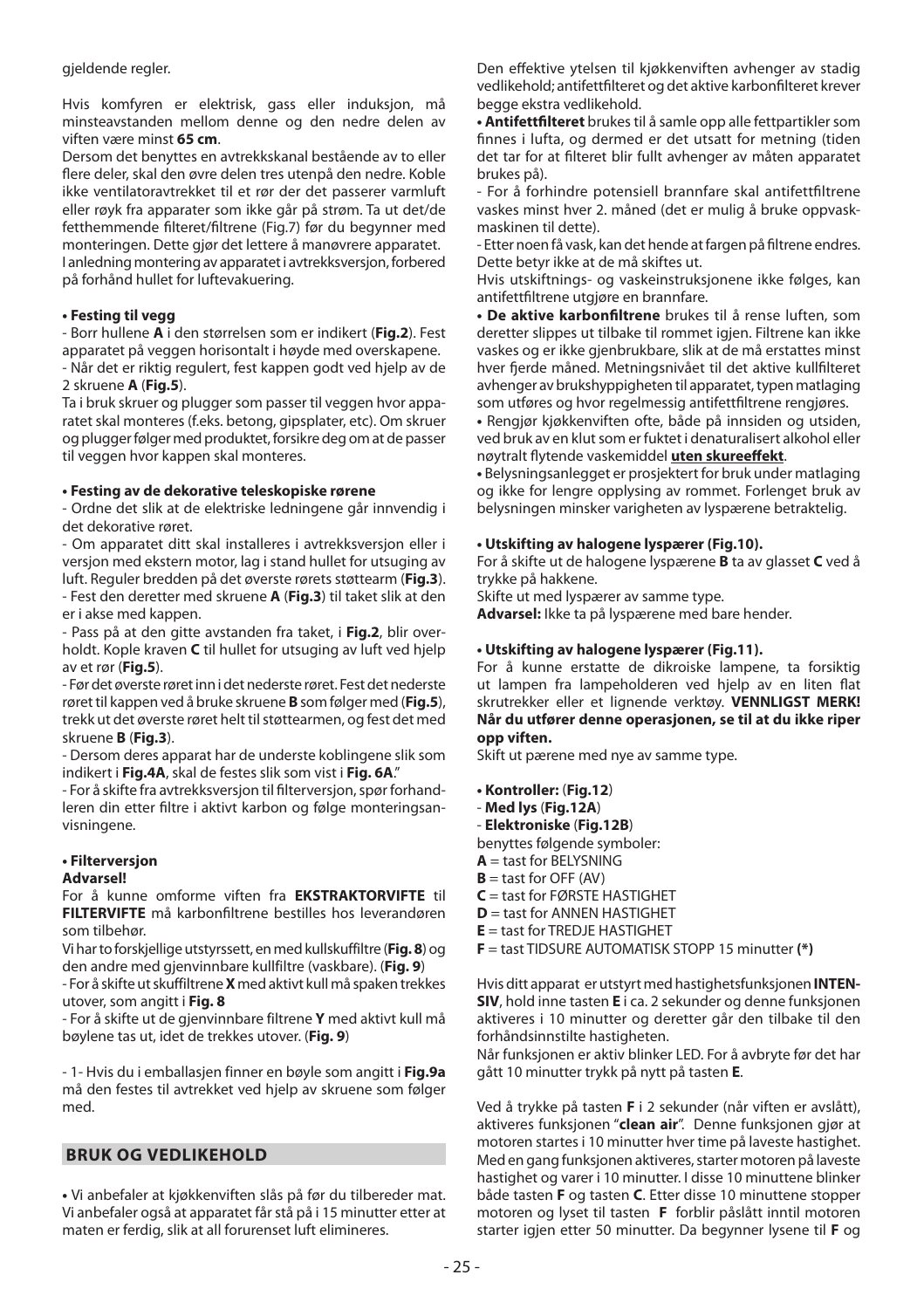**C** å blinke igjen i 10 minutter osv. Ved å trykke på hvilken som helst tast på viften (ikke tastene tilhørende lysene), går viften tilbake til sin normale funksjon( f.eks. hvis du trykker på tasten **D** stanses funksjonen "**clean air**" og motoren startes øyeblikkelig på hastighetsnivå 2; ved å trykke på tasten **B**  stanses funksjonen).

**(\*)** Med funksjonen "tidsur automatisk stopp" utsettes stans av ventilatoren, som vil fortsette å gå i 15 minutter på samme hastighet som da funksjonen ble aktivert.

#### **• Overmetning av aktivt-karbonfi lteret/ avfettingsfi lteret:**

- Når tasten **A** blinker med en frekvens på **2 sek.**, er det nødvendig å gjøre rent **avfettingsfi ltrene**.

- Når tasten **A** blinker med en frekvens på **0,5 sek.**, er det nødvendig å bytte ut **karbonfi ltrene**.

Deretter settes det rene filteret tilbake på plass, og man stiller så tilbake minnet ved å trykke på tast **A** i ca **5 sekunder**, helt til det slutter å blinke.

## **• Kontroller MEKANISKE:** (**Fig.13 A-B-C**)

benyttes følgende symboler:

- $A = \text{fast}$  for  $\overline{BF}$  **SELYSNING**  $B =$  tast for OFF (AV)
- 
- $C =$  tast for **FØRSTE HASTIGHET**
- **D** = tast for ANNEN HASTIGHET **E** = tast for TRED IF HASTIGHET
- 
- **G** = kontrollampe for MOTOR I FUNKSJON

## **• Kontroller:** (**Fig.14**)

## **Tast A** = lys på/av

**Tast B** = ventilator på/av. Apparatet starter på 1. hastighet. Dersom ventilatoren er på, trykker man 2 sekund på knappen for å slå den av. Dersom ventilatoren befinner seg på 1. hastighet er det ikke nødvendig å holde knappen inne for å slå den av. Motorhastighet reduseres.

**Display C** = indikerer den valgte motorhastigheten og aktivering av tidsur.

**Tast D** = starter ventilatoren. Øker motorens hastighet. Ved å trykke på tasten fra 3. hastighet vil intensiv-funksjonen aktiveres i 10 minutter. Deretter vil apparatet gjenoppta den normale hastigheten det gikk på da funksjonen ble aktivert. Displayet vil blinke så lenge funksjonen er aktivert.

**Tast E** = Tidsbryteren bryter av funksjonene etter en bestemt tid, etter at denne er blitt akrivert vil funksjonene slå seg av etter 15 minutter. Tidsbryteren vil bli deaktivert ved å trykke en gang til på tast **E**. Når tidsbryterfunksjonen er aktiv vil man på skjermen se desimalpunktet som blinker. Dersom intensiv hastighet er på kan ikke tidsavbrudd aktiveres.

Ved å trykke på tast **E** i 2 sekunder med avslått apparat vil funksjonen "**clean air**" aktiveres. Denne funksjonen slår på motoren i 10 minutter hver time, ved laveste hastighet. Under bruk må skjermen vise rotasjonsbevegelsen til de ytre segmentene. Når denne tiden er gått, vil motoren slå seg av og man vil på skjermen kunne se bokstaven "**C**" lyse, helt til motoren starter opp igjen etter 50 minutter for å være i virksomhet 10 minutter til.

## **• Saturazione fi ltri Antigrasso/Carbone attivo: Fig.14**

- Når man skjermen **C** ser at bokstaven **F** blinker, med vekslende hastighet, (f.eks.1 og F) må fettfiltrene rengjøres. - Når man skjermen **C** ser at bokstaven A blinker, med vekslende hastighet, (f.eks.1 og A) må karbonfiltrene skiftes. Etter at det rene filteret er plassert riktig, skal det elektroniske minnet tilbakestilles ved å trykke på knappen A i ca. **5 sekunder**, inntil indikasjonen **F** eller **A** som vises på displayet C slutter å blinke.

## **PRODUSENTEN FRASKRIVER SEG ETHVERT ANSVAR FOR SKADER SOM SKYLDES AT OVENNEVNTE RETNINGSLINJER IKKE ER BLITT FULGT**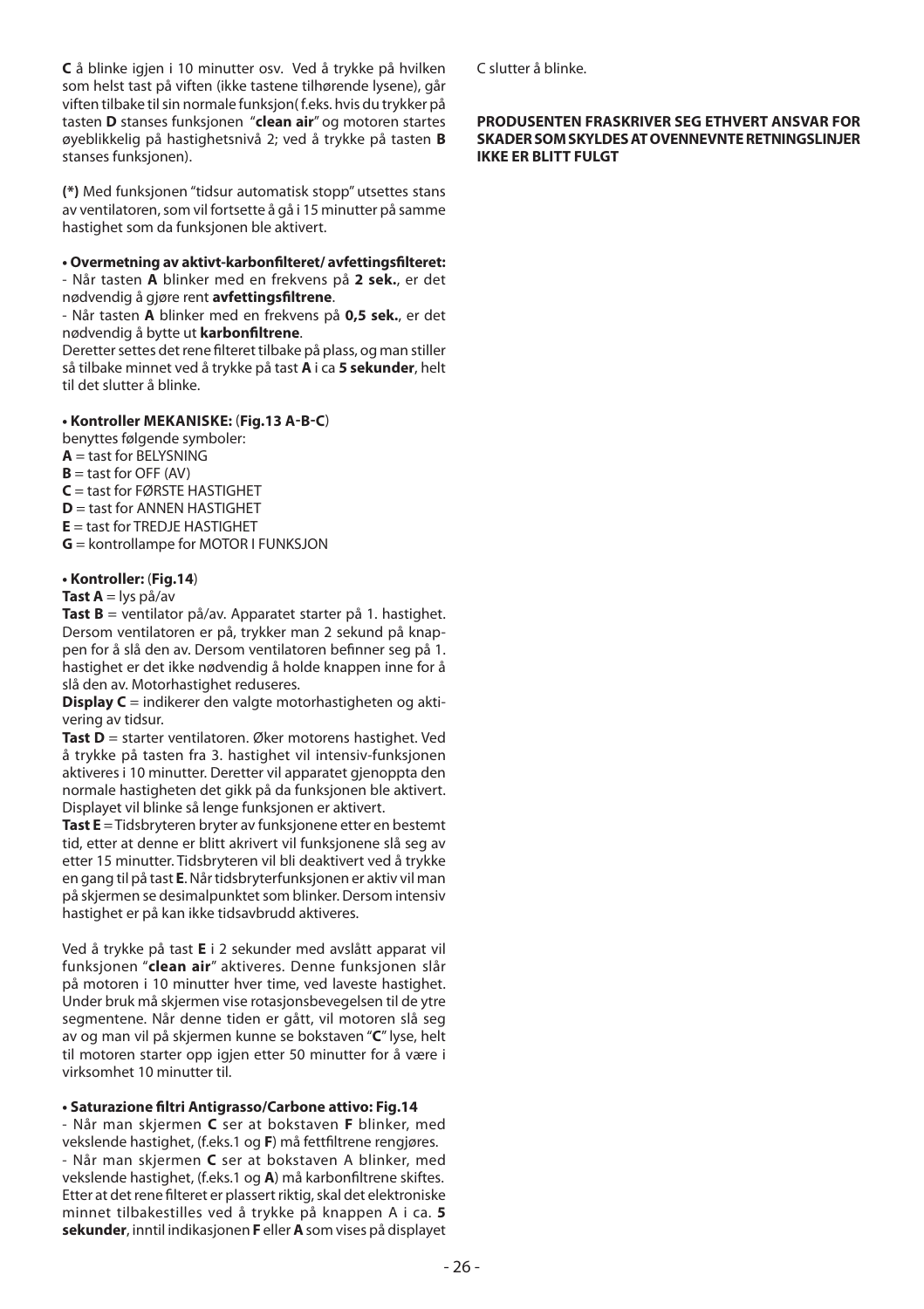## **POLSKI**



## **INFORMACJE OGÓLNE**

Należy zapoznać się dokładnie z niniejszym tekstem, zawierającym wskazówki, dotyczące bezpieczeństwa przy instalacji, eksploatacji i konserwacji okapu kuchennego. Należy zachować niniejsze instrukcje także dla późniejszych konsultacji. Urządzenie zostało zaprojektowane w wersji zasysającej (odprowadzanie powietrza na zewnątrz – **Ryc.1B**), filtrującej (recyrkulacja powietrza wewnątrz – **Ryc.1A**) lub z silnikiem zewnętrznym (**Ryc.1C**).

## **UWAGI O BEZPIECZEŃSTWIE**

**1.** Nie należy używać jednocześnie okapu kuchennego i paleniska lub kominka zależnych od powietrza w pomieszczeniu i niezasilanych energią elektryczną, ponieważ okap zużywa powietrze potrzebne do ich spalania. Ciśnienie ujemne w pomieszczeniu nie powinno przekraczać 4 Pa (4x10–5 bar). Należy więc zadbać o prawidłową wentylację w pomieszczeniu, konieczną dla bezpiecznego funkcjonowania urządzenia. Przy odprowadzaniu dymu na zewnątrz, należy przestrzegać norm obowiązujących w waszym kraju.

Przed podłączeniem modelu do sieci elektrycznej:

- skontrolować tabliczkę znamionową (znajdującą się wewnątrz urządzenia) aby upewnić się, że napięcie i moc są odpowiednie dla danej sieci i , że gniazdo wtykowe połączenia jest odpowiednie. W przypadku wątpliwości zwrócić się do wykwalifikowanego elektryka.

- Jeśli przewód zasilana jest uszkodzony powinien zostać wymieniony na przewód lub specjalny zespół dostępny u producenta lub u jego obsługi technicznej.

- Podłączyć urządzenie do gniazda zasilającego poprzez wtyczkę z bezpiecznikiem topikowym **3A** lub dwupolowym przewodem z bezpiecznikiem topikowym **3A**.

## **2. Uwaga!**

**W niektórych sytuacjach urządzenia elektryczne mogą stanowić zagrożenie.** 

**A) Nie kontrolować stanu filtrów, gdy okap jest włączony**

**B) Nie dotykać lamp lub stref przyległych podczas lub zaraz po przedłużonym używaniu oświetlenia**

**C) Zabronione jest gotowanie potraw na ogniu pod okapem**

**D) Należy unikać wolnego ognia, ponieważ uszkadza filtry i może spowodować pożar**

**E) Należy stale kontrolować gotowane potrawy, aby uniknąć zapalenia wrzącego oleju**

**F) Wyjąć wtyczkę z gniazdka przed przystąpieniem do konserwacji** 

**G) Urządzenie nie jest przeznaczone do używania przez dzieci lub niezdolne osoby bez nadzoru**

**H) Należy pilnować dzieci, aby upewnić się, że nie bawią się urządzeniem**

**I) Jeśli okap zostanie użyty jednocześnie z urządzeniami spalającymi gaz lub inne paliwa należy pamiętać o zagwarantowaniu dobrej wentylacji pomieszczenia.**

**L) Jeśli czynności związane z czyszczeniem nie zostaną wykonane zgodnie z instrukcjami, istnieje zagrożenie** 

#### **wywołania pożaru.**

Niniejsze urządzenie oznaczone jest zgodnie z dyrektywa europejska 2002/96/EC, Waste Electrical and Electronic Equipment (WEEE). Upewniwszy się, że niniejszy produkt zostanie zutylizowany we właściwy sposób, użytkownik przyczynia się do ochrony przed potencjalnymi konsekwencjami negatywnymi dla środowiska i zdrowia.

Symbol  $\mathbb{X}$  podany na produkcie lub na dokumentacji towarzyszącej mu wskazuje, że produktu ten nie powinien być traktowany jaki odpad domowy, lecz powinien być przekazany w stosownym punkcie zbiórki w celu odzyskania urządzeń elektrycznych i elektronicznych.

Pozbywać się go zgodnie z miejscowymi normami w zakresie utylizacji odpadów. Dla uzyskania dodatkowych informacji na temat traktowania, odzyskiwania i recyklingu tego produktu, należy skontaktować się z odpowiednim lokalnym biurem, służbą odpadów domowych lub ze sklepem, w którym produkt został zakupiony.

## **INSTRUKCJE DO INSTALACJI**

**Czynności montażu i podłączenia elektrycznego powinny być dokonane przez wyspecjalizowany personel.**

#### **• Podłączenie elektryczne**

**Uwaga! Skontrolować tabliczkę znamionową znajdującą się wewnątrz urządzenia:**

**- Jeśli na tabliczce znajduje się symbol (□), oznacza to, że urządzenie nie musi być uziemione, należy wykonać instrukcje dotyczące klasy izolacji II.**

**- Jeśli na tabliczce NIE znajduje się symbol ( ), oznacza to, że należy wykonać instrukcje związane z klasą izolacji I.** 

## **Klasa izolacji II**

Urządzenie skonstruowane jest według klasy II, dlatego przewody nie muszą być uziemione.

Wtyczka musi być łatwo dostępna po instalacji urządzenia.

W przypadku, gdy urządzenie wyposażone jest w kabel bez wtyczki, w celu jego podłączenia należy umieścić pomiędzy urządzeniem a siecią wyłącznik wielobiegunowy z minimalnym otwarciem między stykami wynoszącym 3 mm, przystosowany do obciążenia i zgodny z obowiązującymi normami.

Podłączenie do sieci elektrycznej powinno być przeprowadzone nastepująco:

BRĄZOWY = **L** linia

BŁĘKITNY = **N** zerowy

## **Klasa izolacji I**

## **Uwaga!!!**

Urządzenie to wykonane zostało w **klasie I**, dlatego powinno być podłączone do uziemienia.

Podłączenie do sieci elektrycznej powinno zostać wykonane w następujący sposób:

BRĄZOWY = **L** linia

NIEBIESKI = **N** neutralny

ŻÓŁTO /ZIELONY = (L) uziemienie

Przewód neutralny powinien zostać podłączony do zacisku oznaczonego symbolem **N**, natomiast przewód **ŻÓŁTO**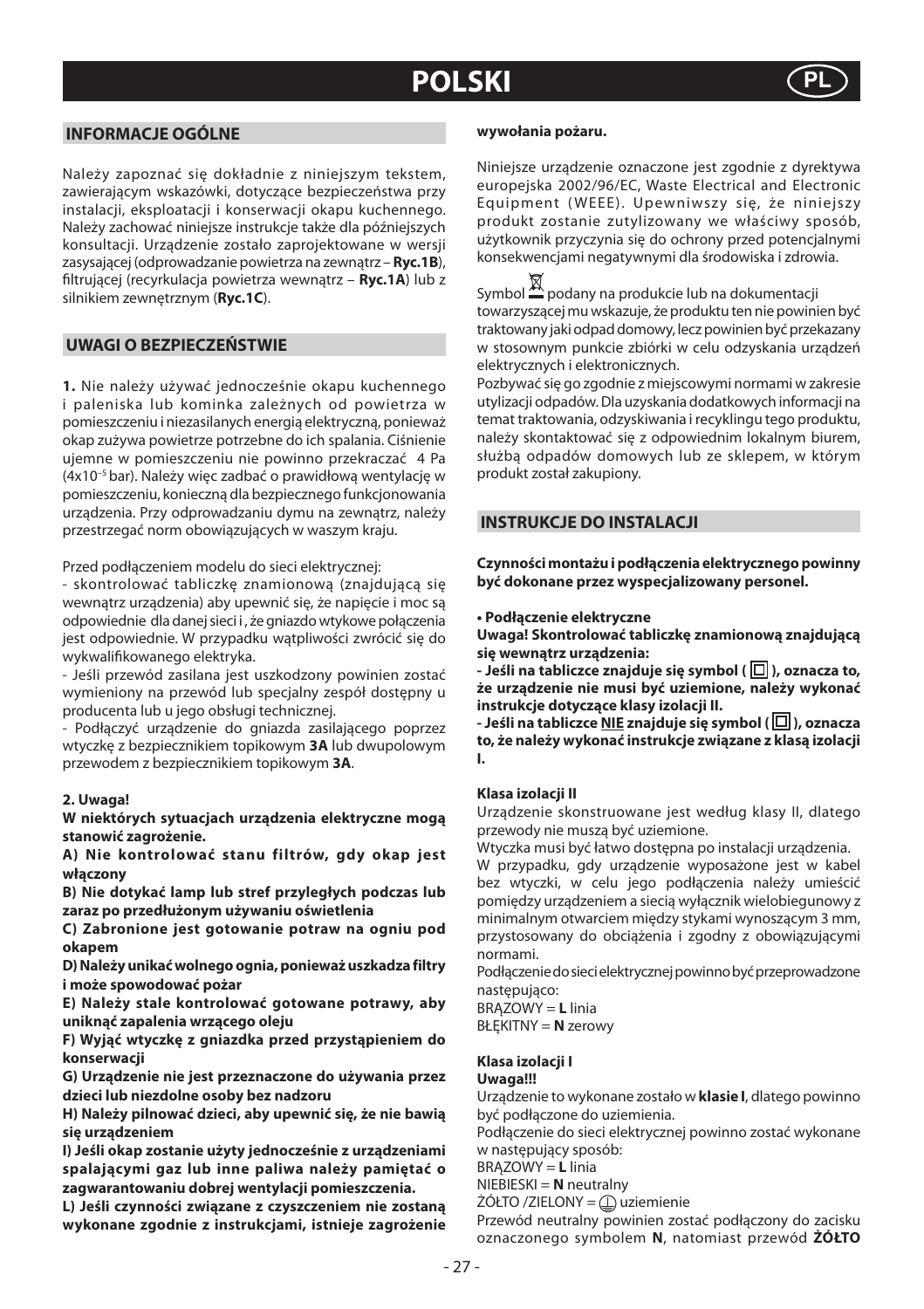**/ZIELONY** powinien zostać podłączony do zacisku w sąsiedztwie symbolu uziemienia.

## **Uwaga!!!**

Podczas czynności podłączania elektrycznego należy upewnić się, czy gniazdko wyposażone jest w bolec uziemienia.

Po zamontowaniu okapu odciągu należy upewnić się, czy gniazdko elektryczne jest łatwo dostępne

W przypadku bezpośredniego podłączenia do sieci elektrycznej koniecznym jest umieszczenie pomiędzy urządzeniem a siecią wyłącznika wielopolowego z minimalnym otwarciem między stykami wynoszącym 3 mm, przystosowanego do obciążenia zgodnego z obowiązującymi normami.

• Jeśli używana płyta grzewcza jest elektryczna, gazowa lub indukcyjna, minimalna odległość między płytą i najniższą częścią okapu musi wynosić co najmniej **65** cm.

Przy zastosowaniu rury łączącej składającej się z dwóch lub kilku części, część górna rury musi znajdować się wewnątrz części dolnej. Nie należy łączyć przewodu wyciągowego okapu z przewodem, w którym krąży gorące powietrze lub z przewodem przeznaczonym do odprowadzania dymu z urządzeń zasilanych energią inną niż energia elektryczna. Przed przystąpieniem do montażu, należy wyłączyć filtr (Ryc. 7) w celu łatwiejszego manipulowania urządzeniem.

W przypadku montażu urządzenia w wersji ssącej przygotować otwór odprowadzenia powietrza.

### **• Montaż na ścianie**

- Wywiercić otwory **A** uwzględniając podane wielkości (**Ryc.2**).

- Umocować urządzenie na ścianie i ustawić w poziomie za pomocą zawieszek.

- Następnie przymocować okap za pomocą dwóch śrub **A** (**Ryc.5**).

W zależności od montażu użyć śrub i kołków odpowiednich dla danego rodzaju muru (np. żelbeton, płyta kartonowo– gipsowa, itp.) W przypadku gdy śruby i kołki wchodzą w skład zestawu, należy upewnić się, że są one odpowiednie dla rodzaju ściany, na której ma być zamocowany okap.

## **• Montaż teleskopowych złączek ozdobnych**

- Przed założeniem złączki ozdobnej zamontować zasilanie elektryczne.

- Jeśli urządzenie instalowane jest w wersji zasysającej lub w wersji z silnikiem zewnętrznym należy najpierw zamontować otwór odprowadzający powietrze.

- Ustawić szerokość podpory górnej złączki (**Ryc.3**).

- Następnie przymocować podporę do sufitu za pomocą śrub z uwzględnieniem odległości wskazanej na **ryc. 2** w taki sposób, aby była równoległa do okapu **A** (**Ryc.3**).

- Przyłączyć kołnierz **C** do otworu odprowadzającego powietrze za pomocą rury łączącej (**Ryc.5**).

- Umieścić górną złączkę wewnątrz dolnej.

- Przymocować dolną złączkę do okapu używając śrub **B** (w zestawie) (**Ryc.5**), naciągnąć górną złączkę aż do skrzynki i zamocować za pomocą śrub **B** (**Ryc.3**).

- Jezeli Wasze urzadzenie posiada dolne zlaczki jak na **Fig.4A** , nalezy dokonac umocowania jak pokazano na **Fig.6 A**.

- Aby przekształcić okap z wersji zasysającej w wersję filtrującą, należy zakupić filtry z węgla aktywnego i postępować według instrukcji montażu.

## **• Wersja z fi ltrem**

## **Uwaga!**

Aby okap **Z WENTYLATOREM** przekształcić na okap z FILTREM, należy zamówić u dostawcy filtry węglowe jako dodatkowe wyposażenie.

Mamy do dyspozycji dwa inne Zestawy, jeden z filtrem z węglem aktywnym w skrzynce (**Rys. 8**) i drugi z filtrem z węglem aktywnym do wielokrotnego użytku (które można myć). (**Rys.9**)

- Aby wymienić filtry z aktywnym **X** węglem, należy pociągnąć na zewnątrz dźwignię w sposób pokazany na **Rys. 8.** - aby wymienić filtry z aktywnym **Y** węglem, należy wyciągnąć ramki w kierunku na zewnątrz. (**Rys. 9**)

- Jeśli w opakowaniu znajdziecie listwę jak ta wskazana na **Rys.9a** należy przykręcić ją do okapu dostarczonymi wkretami.

## **EKSPLOATACJA I KONSERWACJA**

**•** Zaleca się uruchomienie urządzenia przed przystąpieniem do gotowania jakiejkolwiek potrawy. Zaleca się, aby nie wyłączać urządzenia przez około 15 minut po zakończeniu gotowania potraw w celu całkowitego usunięcia nieświeżego powietrza.

Prawidłowe działanie okapu uwarunkowane jest prawidłową i regularną konserwacją; szczególną uwagę należy zwrócić na filtr przeciwtłuszczowy oraz na filtr z węglem aktywnym.

**• Filtr przeciwtłuszczowy** ma za zadanie zatrzymywanie cząsteczek tłuszczu zawieszonych w powietrzu, dlatego narażony jest na zatkanie, które może nastąpić w różnym czasie, zależnie od eksploatacji urządzenia.

- Aby zapobiec niebezpieczeństwu ewentualnych pożarów, co najmniej raz na 2 miesiące należy myć filtry przeciwtłuszczowe, można je myć min. w zmywarce.

- Po kilku umyciach mogą wystąpić zmiany koloru. Fakt ten nie daje prawa do reklamacji w celu dokonania ich ewentualnej wymiany.

W przypadku nieprzestrzegania instrukcji wymiany i mycia może powstać niebezpieczeństwo zapalenia się filtrów przeciwtłuszczowych.

**• Filtry z węglem aktywnym** służą do oczyszczania powietrza zwracanego do otoczenia. Filtry nie nadają się do mycia ani do regeneracji i powinny być wymieniane nie rzadziej niż co cztery miesiące. Nasycenie węgla aktywnego zależne jest od dłuższego lub krótszego czasu użytkowania urządzenia, od rodzaju kuchenki oraz od regularności, z jaką wykonywane jest czyszczenie filtra przeciwtłuszczowego.

• Często myć okap, zarówno wewnątrz, jak i na zewnątrz, przy pomocy szmatki zwilżonej denaturatem lub neutralnym środkiem myjącym w płynie, **nie** ściernym.

• Instalacja oświetleniowa zaprojektowana jest do użytkowania podczas gotowania, a nie do długotrwałego użycia jako oświetlenie główne pomieszczenia. Przedłużone użytkowanie oświetlenia zmniejsza znacząco średnią trwałość żarówek.

### **• Wymiana lamp halogenowych (Rys.10).**

Aby wymienić lampy halogenowe **B** ściągnąć szkiełko **C** wykorzystując do tego odpowiednie otwory. Wymienić lampy na takie same.

**Uwaga:** Nie dotykać lampy gołą ręką.

## **• Wymiana lamp halogenowych (Rys.11).**

Aby wymienić dwubarwne lampy, należy odłączyć lampę wyjmując ją ostrożnie z obudowania za pomocą małego płaskiego śrubokręta lub podobnego narzędzia. **UWAGA! Podczas tej czynności należy uważać, aby nie porysować okapu.**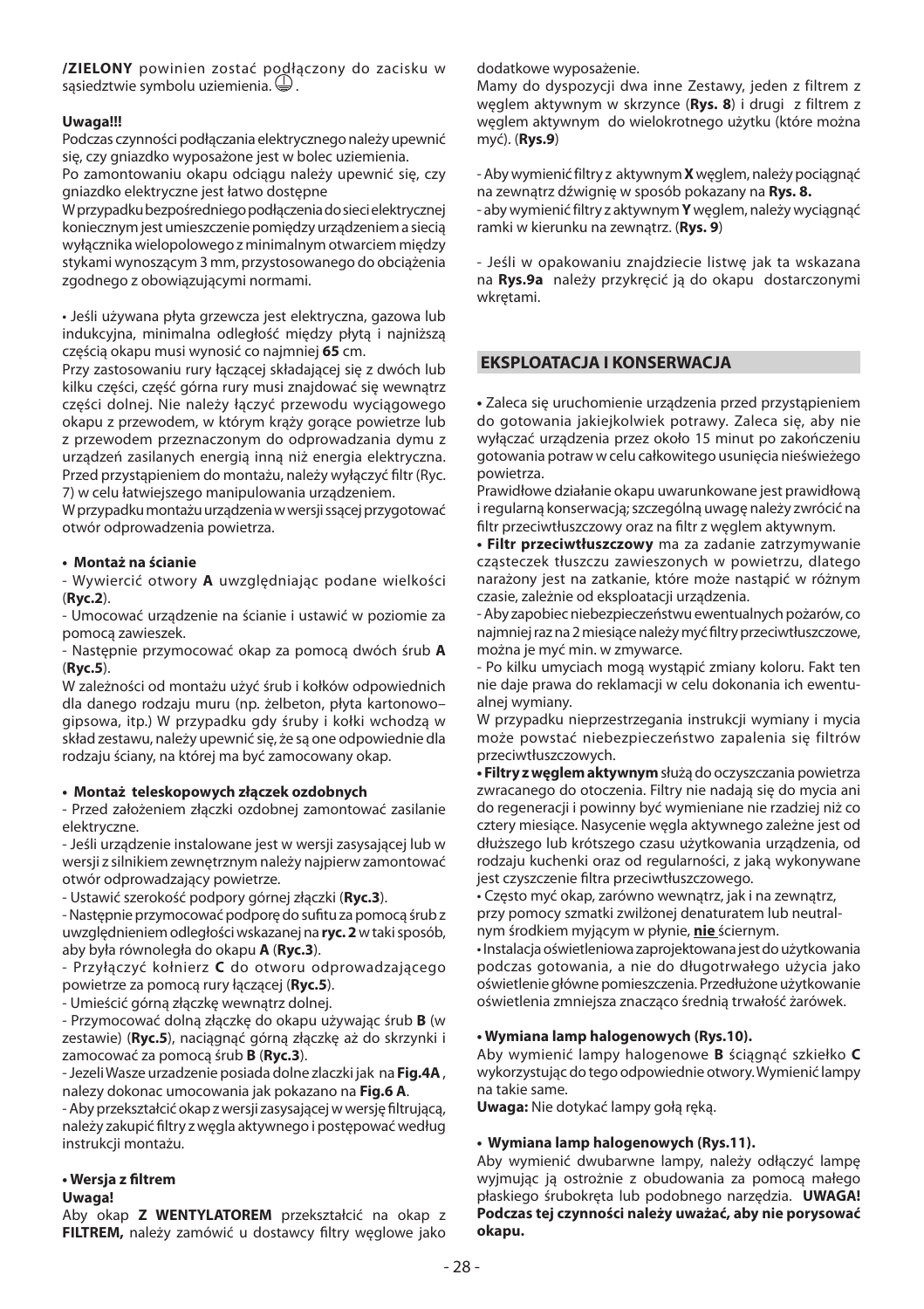Wymienić lampy na takie same.

**• Układ sterowania:** (**Rys.12**) **- Stery świetlne** (**Rys.12A**) **- Stery elektroniczne** (**Rys.12B**) znaczenie symboli jest następujące. **A** = przycisk OŚWIETLENIE **B** = przycisk WŁĄCZENIE **C** = przycisk PIERWSZA PRĘDKOŚĆ **D** = przycisk DRUGA PRĘDKOŚĆ **E** = przycisk TRZECIA PRĘDKOŚĆ **F**=przycisk REGULATOR CZASOWY AUTOMATYCZNEGO WYŁĄCZENIA po 15 minutach **(\*)**

Jeżeli Wasze urządzenie jest zaopatrzone w funkcję prędkości **INTENSYWNEJ**, należy przyciskać przez około 2 sekundy przycisk **E** i ta funkcja się włączy przez 10 minut po czym powróci do poprzednio ustawionej prędkości.

Jeżeli funkcja jest aktywna dioda LED miga. Aby ją wyłączyć przed upływem 10 minut przycisnąć ponownie klawisz **E**

Przyciskając przycisk **F** przez 2 sekundy (przy wyłączonym okapie) włącza sie funkcja "**clean air**". Ta funkcja powoduje włączanie silnika przez 10 minut co godzinę na pierwszej prędkości. Jak tylko ta funkcja jest włączona silnik włącza się na 1° prędkość na okres 10 minut podczas tych minut powinny migać jednocześnie przycisk **F** i przycisk **C**. Po upływie tego czasu silnik się wyłącza i LED przycisku **F** świeci się stałym światłem aż do momentu gdy po upływie następnych 50 minut ponownie włącza się silnik na pierwszą prędkość i LED **F**  i **C** ponownie migają przez 10 minut i dalej w ten sam sposób. Przyciskając jakikolwiek przycisk za wyjątkiem świateł okapu silnik powraca natychmiast do normalnego funkcjonowania (np. jeżeli przyciska się przycisk **D** wyłącza się funkcja "**clean air**" i silnik przechodzi od razu na 2° prędkość; przyciskając przycisk **B** funkcja się wyłącza)

**(\*)** Funkcja "regulator czasowy wyłączenia automatycznego" opóźni wyłączenie okapu, który będzie funkcjonował przez 15 minut wg regulacji prędkości, jaką posiadał w momencie włączenia takiej funkcji.

## **• Nasycenie filtrów przeciwtłuszczowych/ z węgla aktywnego:**

- Kiedy przycisk **A** pulsuje z częstotliwością **2 sec.** Filtry **przeciwtłuszczowe** wymagają przemycia.

- Kiedy przycisk **A** pulsuje z częstotliwością 0,5 sec. Filtry **węglowe** wymagają wymiany.

Po ponownym założeniu czystego filtra należy zresetować pamięć elektroniczną wduszając przycisk **A** przez około **5 sec.** aż ustanie pulsowanie.

## **• Układ sterowania Stery mechaniczne** (**Rys.13 A-B-C**)

- znaczenie symboli jest następujące:
- **A** = przycisk OŚWIETLENIE
- **B** = przycisk WŁĄCZENIE
- **C** = przycisk PIERWSZA PRĘDKOŚĆ
- **D** = przycisk DRUGA PRĘDKOŚĆ
- **E** = przycisk TRZECIA PRĘDKOŚĆ
- **G** = wskaźnik SILNIK FUNKCJONUJĄCY

## **• Wyświetlacz:** (**Rys.14**)

**Przycisk A** = przycisk włączający / wyłączający oświetlenie **Przycisk B** = przycisk wůŕczajŕcy / wyůŕczajŕcy urzŕdzenie. Okap wůŕczy sić przy 1 prćdkoúci. Przy urzŕdzeniu wůŕczonym, naciskajŕc przycisk przez 2 sekundy, nastŕpi wyůŕczenie okapu. Jeżeli urządzenie pracuje przy pierwszej prędkości, aby wyłączyć okap, nie jest konieczne naciśnięcie przycisku. Silnik będzie pracował przy zmniejszonych obrotach.

**Wyświetlacz C** = wskazuje wybraną prędkość i informuje, czy został włączony licznik czasu.

**Przycisk D** = uruchamia okap. Naciskając taki przycisk nastąpi wzrost prędkości. Naciskając przycisk urządzenie z trzeciej prędkości przejdzie w intensywny tryb pracy, który będzie trwał ok. 10 sekund, po czym wróci do funkcjonowania przy wybranej poprzednio prędkości. W czasie uruchomienia takiej funkcji, wyświetlacz zapali się światłem migającym.

**Przycisk E** = Il Timer reguluje czasowo funkcje, w chwili włączenia, przez 15 minut po ich wyłączeniu. Il Timer wyłącza się ponownym wciśnięciem przycisku **E**. Kiedy funkcja Timer jest włączona to na wyświetlaczu dziesiętna pozycja ma migać. Jeżeli włączona jest prędkość intensywna wówczas Timer nie można włączyć.

Wciśnięciem przycisku **E** na 2 sekundy, gdy urządzenie jest wyłączone, włącza się funkcję **"clean air"**. Włączy się wówczas silnik co godzinę na 10 minut przy pierwszej prędkości. Podczas funkcjonowania obrotowy ruch peryferyjnych segmentów. Po tym czasie silnik wyłączy się i na wyświetlaczu ukaże się litera "**C**" świecąca się w sposób ciągły przez następne 50 minut, po czasie którym silnik włączy się i tak dalej.

## **• Nasycenie filtrów przeciwtłuszczowych/ z węgla aktywnego: Fig.14**

- Kiedy wyświetlacz **C** miga zmieniając prędkość pracy na literę **F** (es.1 e **F**) filtry **przeciwtluszczowe** mają być umyte. - Kiedy wyświetlacz **C** miga zmieniając prędkość pracy na literę **A** (es.1 e **A**) filtry **weglane** mają być wymienione. Po umieszczeniu czystego filtru należy wyzerować elektroniczną pamięć naciśnięciem przycisku **A** na około **5 sekund** aż do momentu, kiedy sygnalizator świetlny **F** lub **A** na wyświetlaczu **C** przestanie migać.

**DOSTAWCA UCHYLA SIĘ OD WSZELKIEJ ODPOWIEDZIALNOŚCI ZA EWENTUALNE USTERKI, SPOWODOWANE NIEPRZESTRZEGANIEM WYŻEJ WYMIENIONYCH WSKAZÓWEK.**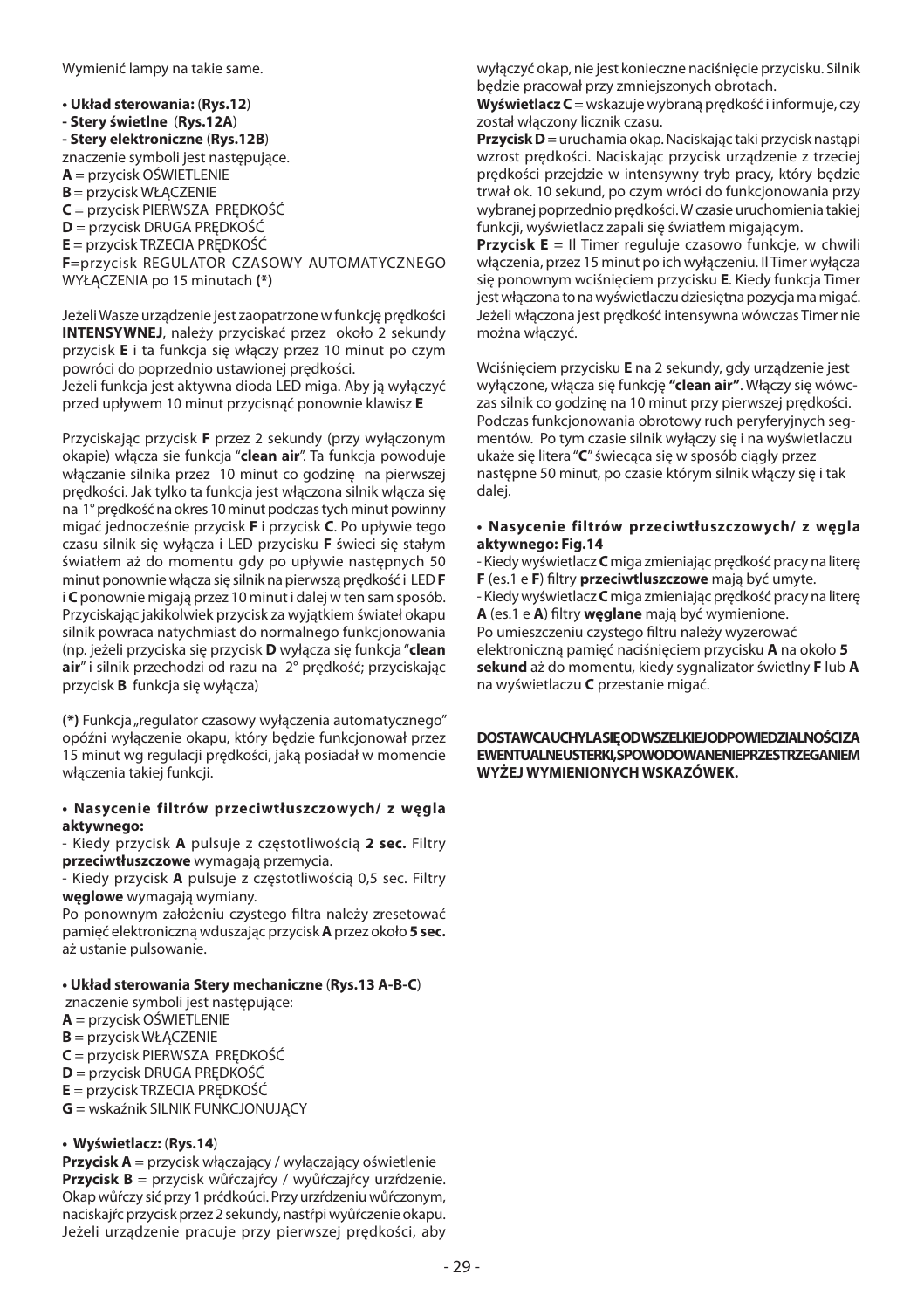# **ROMÂNĂ R**

## **DESCRIERE GENERALĂ**

Citiți cu atenție instrucțiunile de siguranță, utilizare și întreținere cuprinse în acest manual. Păstrați cu griiă manualul de utilizare; pe viitor vă poate folosi. Acest aparat a fost proiectat în trei variante: aspirantă (cu evacuarea aerului la exterior, vezi **Fig.1B**), filtrantă (recirculația aerului în interior, vezi **Fig.1A**) sau cu un motor extern (vezi **Fig.1C**).

## **INSTRUCŢIUNI DE SIGURANŢĂ**

**1.** Dacă dispuneţi de o centrală termică sau de o altă sursă de încălzire care foloseşte, pentru combustie, aerul din încăpere, aveti grijă să nu funcționeze împreună cu hota, deoarece aceasta absoarbe aerul. Presiunea negativă din încăpere nu trebuie să depăşească 4 pascali (4 x 10-5 bari). Pentru a garanta o funcţionare corectă, asiguraţi-vă că ventilaţia din încăpere este adecvată. În ceea ce priveşte evacuarea aerului în mediul înconjurător, respectati normele nationale în vigoare.

Înainte de conectarea modelului la reteaua electrică:

- controlati plăcuta cu instrucțiile (pusă în interiorul aparatului) pentru a vă asigura că tensiunea și energia să fie corespunzătoare acelei de la rețea și priza să fie potrivită. Dacă aveti nelămuriri întrebați pe un electricist calificat.

- În cazul în care cablul este deteriorat, acesta trebuie să fie înlocuit cu un cablu (sau cu un ansamblu) special; pentru aceasta, apelati la fabricant sau la serviciul de asistentă tehnică.

- Racordaţi hota la reţeaua de alimentare, printr-un ștecăr cu sigurantă fuzibilă de 3A sau la cele două fire ale retelei bifazice protejate de o **siguranţă fuzibilă de 3A**.

#### **2. Atenţie!**

**În anumite situaţii, aparatele electrice pot reprezenta un pericol.** 

**Nu controlaţi starea filtrelor în timp ce hota este în funcţiune**

**B) Nu atingeţi becurile sau zonele apropiate în timpul sau imediat după folosirea îndelungată a instalaţiei de iluminat**

**C) Nu frigeţi alimentele direct pe flacără, dacă hota este în funcţiune**

**D) Evitaţi flăcările deschise, deoarece deteriorează filtrele şi pot provoca incendii**

**E) Dacă prăjiţi în ulei, nu vă îndepărtaţi de aragaz, deoarece uleiul fierbinte poate lua foc**

**F) Deconectaţi ştecherul de la priza de curent înainte de a efectua întreţinerea**

**G) Aparatul nu este destinat folosirii de către copii sau de către persoane incapabile fără supraveghere**

**H) Supravegheaţi copiii, pentru a fi siguri că nu se joacă cu aparatul**

**Când hota este folosită în acelaşi timp cu alte aparate care ard gaze sau alte combustibile, încăperea trebuie să fie ventilată corespunzător**

**L) Dacă operaţiunile de curăţare nu sunt efectuate cu respectarea instrucţiunilor, există riscul producerii unui incendiu**

Acest aparat este contrasemnat în conformitate cu Directiva Europeană 2002/96/EC, referitoare la "Waste Electrical and Electronic Equipment (WEEE)". Asigurându-vă că acest produs este scos din uz în mod corect, dy ca utilizator contribuiti la prevenirea puternicelor consecinte negative asupra mediului înconjurător și asupra sănătății.

Simbolul **aplicat pe produs sau pe documentația de însoțire** a acestuia vă arată că aparatul trebuie să fie tratat separat de deseurile casnice; în acest scop el va trebui să fie încredintat unui centru de colectare adecvat, destinat reciclării aparatelor electrice și electronice.

Scoaterea din uz a acestor produse este deci supusă normelor locale în materie de tratare a deşeurilor.

Pentru informaţii ulterioare cu privire la tratarea, recuperarea sau reciclarea acestui produs, apelați la biroul local competent, la serviciul de colectare a deşeurilor casnice sau la magazinul de unde aţi achiziţionat aparatul.

### **INSTRUCŢIUNI DE MONTAJ**

**Toate operaţiile de montaj şi conectare electrică trebuie**  să fie efectuate de personal specializat.

#### **• Conexiunea electrică**

**Notă: Controlaţi plăcuţa de date pusă în interiorul aparatului:**

**- Dacă pe plăcuţă apare simbolul ( ) înseamnă că aparatul nu trebuie legat la pămînt, executaţi deci instrucţiunile privind clasa de izolaţie II.**

**- Dacă pe plăcută nu apare simbolul (**  $\Box$  **) executati instrucţiunile privind clasa de izolaţie I.**

## **Clasa de izolaţie II**

Hota intră în clasa de construcție II; de aceea, nu este necesar să o conectați la împământare.

Stecărul trebuie să fie usor accesibil după instalarea aparatului.

În cazul în care aparatul este prevăzut cu cablu fără ștecăr, pentru a-l conecta la reteaua electrică este necesară interpunerea între aparat și reţea a unui întrerupător omnipolar cu deschiderea minimă între contacte de 3 mm, dimensionat la sarcină și conform normelor în vigoare.

Conectarea la reţeaua electrică trebuie să respecte următoarele indicatii:

 $MARO = I$  fază BLEUMARIN = **N** neutru

## **Clasa de izolaţie I**

**Atentie !** 

Acest aparat intra în clasa de **constructie I;** de aceea, nu este necesar sa îl conectati la împamântare.

Conectarea la reteaua electrica trebuie sa respecte urmatoarele indicatii:

MARO = **L** faza

BLEUMARIN = **N** neutru

 $GALEEN/VERZUI = \n\bigoplus \n\hat{i}m\npan\hat{a}ntare$ 

Cablul de nul trebuie sa fie conectat la borna cu simbolul **N** în timp ce cel **GALBEN/VERZUI**, trebuie sa fie conectat la borna de lânga simbolul de împamântare (masa)  $\textcircled{1}$ .

## **Atentie !**

La efectuarea legaturilor electrice, asigurati-va ca priza de curent este dotata cu firul de împamântare.

Dupa montarea hotei de aspirare, asigurati-va ca priza este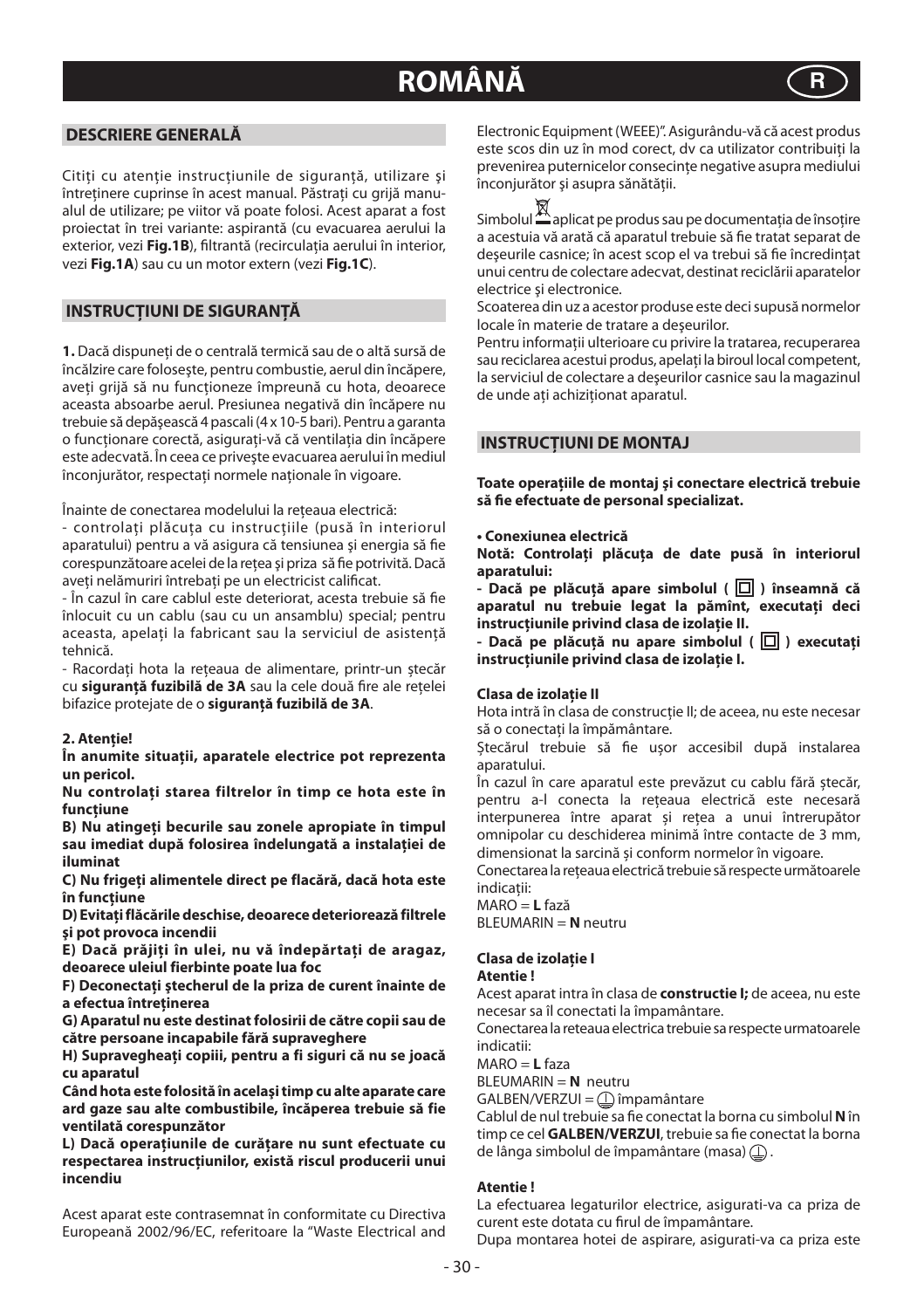usor accesibila.Daca veti efectua conectarea direct la reteaua electrica, este necesar sa echipati cablul cu un întrerupator omnipolar cu deschiderea contactelor de 3 milimetri, capabil sa suporte sarcina electrica indicata, conform normelor în vigoare.

• Dacă plita care se utilizează este electrică, cu gaze sau cu inducție, distanța minimă între aceasta și partea cea mai de jos a hotei trebuie să fie de cel putin 65cm.

Dacă veți folosi un tub de evacuare compus din două segmente, segmentul superior trebuie să fie în exteriorul segmentului inferior.

Nu conectați tubul de evacuare a aburilor la o conductă de aer cald sau care serveşte şi la evacuarea aburilor care provin de la alte instalatii de încălzire, mai ales dacă alimentarea acestora nu este electrică.

Înainte de a începe montajul, îndepărtați filtrul/filtrele (vezi Fig. 7), pentru a mânui mai uşor hota.

În caz că aparatul este montat în versiune aspirantă predispuneţi gaura de evacuare al aerului.

## **• Fixarea la perete**

- Executaţi găurile **A** respectând cotele indicate (vezi **Fig.2**).

- Fixaţi hota la perete şi aliniaţi-o orizontal cu celelalte corpuri suspendate.

- Când ați reglat înălțimea, fixați hota definitiv, cu ajutorul celor două şuruburi **A** (vezi **Fig.5**).

În functie de tipul peretelui (de ex. beton armat, ghipscarton) folositi şuruburile sau diblurile cu expansiune adecvate. Dacă hota a fost livrată cu şuruburile sau diblurile respective, controlati dacă acestea se potrivesc, într-adevăr, cu tipul de perete pe care o veţi monta.

## **• Montarea coloanei telescopice decorative**

- Introduceti cablurile electrice în interiorul coloanei decorative.

- Dacă hota dumneavoastră este aspirantă sau dispune de un motor extern, executati mai întâi gaura de evacuare a aburilor.

- Reglati lătimea bridei de suport din partea superioară a coloanei (**Fig.3**).

- Fixați coloana pe tavan având grijă să fie centrată pe aragaz și brida de suport să fie la înălțimea precizată în figura 2; folosiți pentru aceasta şuruburile **A** (vezi **Fig.3**).

- Montați apoi tubul de evacuare, de la flanșa C la gaura de evacuare aer (vezi **Fig.5**).

- Introduceţi segmentul superior al coloanei în segmentul interior al acesteia.

- Fixaţi apoi segmentul inferior al coloanei pe hotă cu şuruburile **B** din dotare (vezi **Fig.5**) şi prelungiţi segmentul superior până la bridă, fixându-l și pe acesta cu șuruburile **B** (vezi **Fig.3**).

- În cazul în care aparatul dvs. are manşoanele inferioare indicate ca și în Fig.4A, fixarea lor este cea reprezentata în **Fig.6A.**

- Pentru a schimba hota de la varianta aspirantă la varianta filtrantă, apelați la vânzător pentru furnizarea filtrelor de carbon activ; pentru montajul acestora, urmăriti instrucțiunile.

## **• Varianta fi ltrantă**

## **Atenţie**!

Pentru a transforma hota din versiunea **ASPIRANTĂ** în versiunea **FILTRANTĂ** filtrele cu cărbune trebuie comandate de la furnizorul dumneavoastră ca accesoriu separat.

Avem disponibile două tipuri diverse de Kit, unul cu filtre cu cărbune cu sertar (**Fig.8**) iar celălalt cu filtre cu cărbune regenerabile (lavabile). (**Fig.9**)

Pentru a înlocui filtrele cu cărbune activ cu sertar **X**, trebuie să trageti spre exterior pîrghia așa cum este indicat în Fig. 8 - Pentru a înlocui filtrele cu cărbune regenerabile **Y**, scoateţi bridele din locaşul lor, trăgîndu-le afară. (**Fig.9**)

- Dacă în ambalaj găsiţi o bridă ca cel indicat în **Fig.9a** trebuie să-o fixaţi la hotă cu şuruburile din dotare.

## **UTILIZARE ŞI ÎNTREŢINERE**

**•** Se recomandă să porniţi hota înainte de a începe coacerea alimentelor. Lăsați hota în funcțiune 15 minute după stingerea aragazului, pentru a elimina complet mirosul de mâncare.

Functionarea corectă a hotei depinde de întretinerea ei în mod periodic, conform indicaţiilor; o atenţie mărită trebuie acordată filtrului degresant și filtrului de carbon activ.

• **Filtrul degresant** capturează suspensiile de grăsime din aer şi de aceea se poate deseori obtura, în funcţie de folosirea aparatului.

- Pentru a elimina posibilitatea declanşării unui incendiu, la maxim 2 luni este necesar să spălați filtrele degresante, chiar şi în maşina de spălat vase.

- După câteva cicluri de spălare, culoarea filtrelor se poate modifica. Acest lucru nu vă dă îndreptătește să înaintați reclamatii sau să solicitați înlocuirea lor.

Dacă nu respectati exact instructiunile de înlocuire sau curățire, există riscul ca filtrele degrasante să ia foc.

• **Filtrele din cărbune activ** purifică aerul, care va fi repus în circulatie în bucătărie. Filtrele nu pot fi spălate sau recondiţionate; se recomandă înlocuirea lor la maxim patru luni. Gradul de saturare al filtrului depinde de timpul de folosire a hotei, de tipul de bucătărie și de frecventa operațiilor de întretinere a filtrului degresant.

• Curătati hota des, atât pe interior cât și pe exterior, cu ajutorul unei lavete îmbibate în spirt sau cu un detergent neutru, **neabraziv**.

• Instalatia de lumină este proiectata numai pentru folosirea ei în timpul gatitului si nu pentru a asigura iluminarea generală a îbucătăriilor. Folosirea îndelungata a luminii hotei reduce mult durata de viată a becurilor.

## **• Înlocuirea becurilor cu halogen (Fig.10).**

Pentru a înlocui becurile cu halogen **B** îndepărtaţi geamul din sticlă C apăsând clamele din fisurile corespunzătoare. Înlocuiți becurile arse cu altele noi, de același tip. **Atenţie:** nu atingeţi becul cu mâna.

## **• Înlocuirea becurilor cu halogen (Fig.11).**

Pentru înlocuirea becurilor dicroice, deconectați becul scotându-l cu grijă din suportul său cu ajutorul unei mici șurubelniţe plate sau al unui instrument echivalent. **ATENŢIE! În timpul acestei operaţii, aveţi grijă să nu zgâriaţi hota.**  Înlocuiti becurile arse cu altele noi, de același tip.

- **Comenzi:** (**Fig.12**)
- **Luminoase** (**Fig.12A**)
- - **Electronice** (**Fig.12B**)
- simbolurile sunt explicate mai jos:

**A**= buton LUMINĂ

- **B**= buton de oprire OFF
- **C**= buton VITEZA ÎNTÂI
- **D**= buton VITEZA A DOUA
- **E**= buton VITEZA A TREIA
- **F**= buton TEMPORIZATOR OPRIRE AUTOMATĂ 15 minute **(\*)**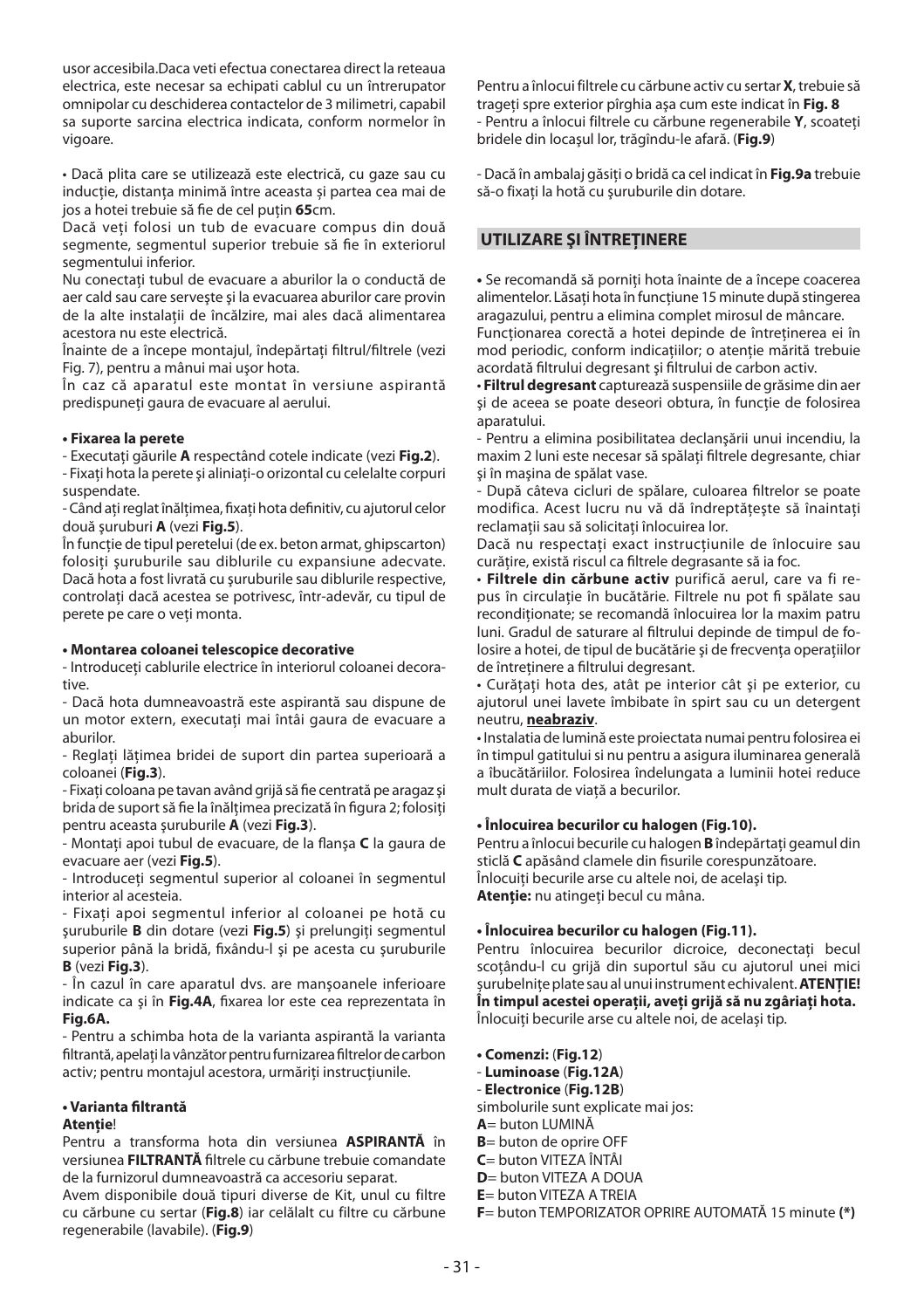Daca aparatul dumneavoastra este prevazut de functiunea vitezei **INTENSIVE**, tineti apasat timp de 2 secunde butonul **E** si aceasta va fi pusa în functiune pe timp de 10 minute după care se va întoarce la viteza stabilită precedent.

Când funcțiunea este activă ledul semnalează. Pentru a o întrerupe înaite de 10 minute apăsaţi di nou pe butonul **E**

Apasând butonul **F** timp de 2 secunde (cu hota închisa) se va pune în functiune "**clean air**". Aceast procediment va pune în functiune motorul timp de 10 minute la fiecare ora în prima viteza.

Cum s-a pus în functiune, motorul va începe cu 1° viteza timp de 10 minute în timpul careia trebuie sa semnaleze simultan butoanele **F** si **C**.Dupa ce a trecut acest timp motorul se opreste si ledul butonului **F** ramâne fix aprins, iar dupa 50 de minute motorul porneste din nou la prima viteza si ledul **F** si **C** încep sa semnalizeze pe timp de 10 minute, si asa mai departe. Apasând oricare buton în afara de cel de lumina, hota va începe imediat sa functioneze normal (de ex. daca apas butonul **D** se dezactioneaza functiunea "clear air" si motorul va merge imediat la a 2° viteza; apasând butonul **B** functiunea se va dezactiona)

**(\*)** Funcţia "**TEMPORIZATOR OPRIRE AUTOMATĂ**" întârzie oprirea hotei, care va continua să functioneze timp de 15', la viteza pe care o avea în momentul activării acestei funcții.

#### **• Saturarea fi ltrului de degresare/carbon activ:**

- Când tasta **A** emite un semnal intermitent, la un interval de 2 secunde, filtrele de degresare trebuie spălate.

- Când tasta **A** emite un semnal intermitent, la un interval de 0,5 secunde, filtrele de carbon activ trebuie să fie înlocuite. După ce ati montat filtrul curat este necesar să ștergeți memoria electronică apăsând tasta **A** timp de 5 **secunde**, până când tasta se stinge.

### **• Comenzi Mecanice** (**Fig.13 A-B-C**)

simbolurile sunt explicate mai jos: **A**= buton LUMINĂ **B**= buton de oprire OFF **C**= buton VITEZA ÎNTÂI **D**= buton VITEZA A DOUA **E**= buton VITEZA A TREIA **G**= semnal luminos MOTOR ÎN FUNCŢIUNE **• Comenzi** (**Fig.14**):

**Butonul A =** aprinde/stinge lumina

**Butonul B** = porneşte/opreşte hota. Micşorează viteza motorului. Punerea în funcțiune a hotei se realizează la viteza 1. Dacă hota este în funcţiune, apăsaţi butonul timp de 2 secunde pentru a o opri. Dacă hota este în viteza 1, nu este necesar să o opriti.

**Display C** = indică viteza selectată și activează temporizatorul.

**Butonul D** = porneşte hota. Măreşte viteza motorului. Prin apăsarea butonului corespunzător vitezei a 3a, se intensifică functionarea timp de 10', după care hota se întoarce la viteza initială. În acest interval de timp display-ul emite o lumină intermitentă.

**Butonul E** = Timer-ul cronometreaza durata functiilor, din momentul activarii lor, timp de 15 minute; apoi, acestea sunt dezactivate. Timer-ul se dezactiveaza apasând din nou butonul **E**. Când functia Timer este activa, zecimalele de pe display emit un semnal intermitent. Daca functia Viteza intensiva este activata, Timer-ul nu poate fi pus în functiune.

Apasând butonul **E** timp de 2 secunde, când aparatul este

oprit, se activeaza functia "**clean air**". Aceasta pune în functiune motorul 10 minute pe ora, la viteza întâi. În timpul functionarii, pe ecran apare o miscare rotativa, a segmentelor periferice. La expirarea timpului, motorul se opreste iar pe ecran apare litera **C**, cu un semnal luminos stabil, care ramâne în acest fel 50 de minute; apoi, motorul se repune în functiune alte 10 minute, s.a.m.d.

#### **• Saturarea fi ltrului de degresare/carbon activ: Fig.14**

- Când ecranul **C** este intermitent și viteza de functionare se alternează cu litera **F** (de ex.1 şi **F**) este necesar să spălaţi fi ltrele **degresante**.

- Când ecranul **C** este intermitent și viteza de functionare se alternează cu litera **A** (de ex.1 şi **A**) este necesar să înlocuiţi fi ltrele de **carbon activ**.

După montarea unui filtru curat, este necesar să resetați memoria electronică apăsând tasta **A** timp de **5 sec.**, până când ledurile **F** sau **A** de pe ecranul **C** încetează să fie intermitente.

## **PRODUCĂTORUL ÎŞI DECLINĂ ORICE RESPONSABILITATE PENTRU DAUNELE PROVOCATE PRIN NERESPECTAREA INSTRUCŢIUNILOR DE MAI SUS**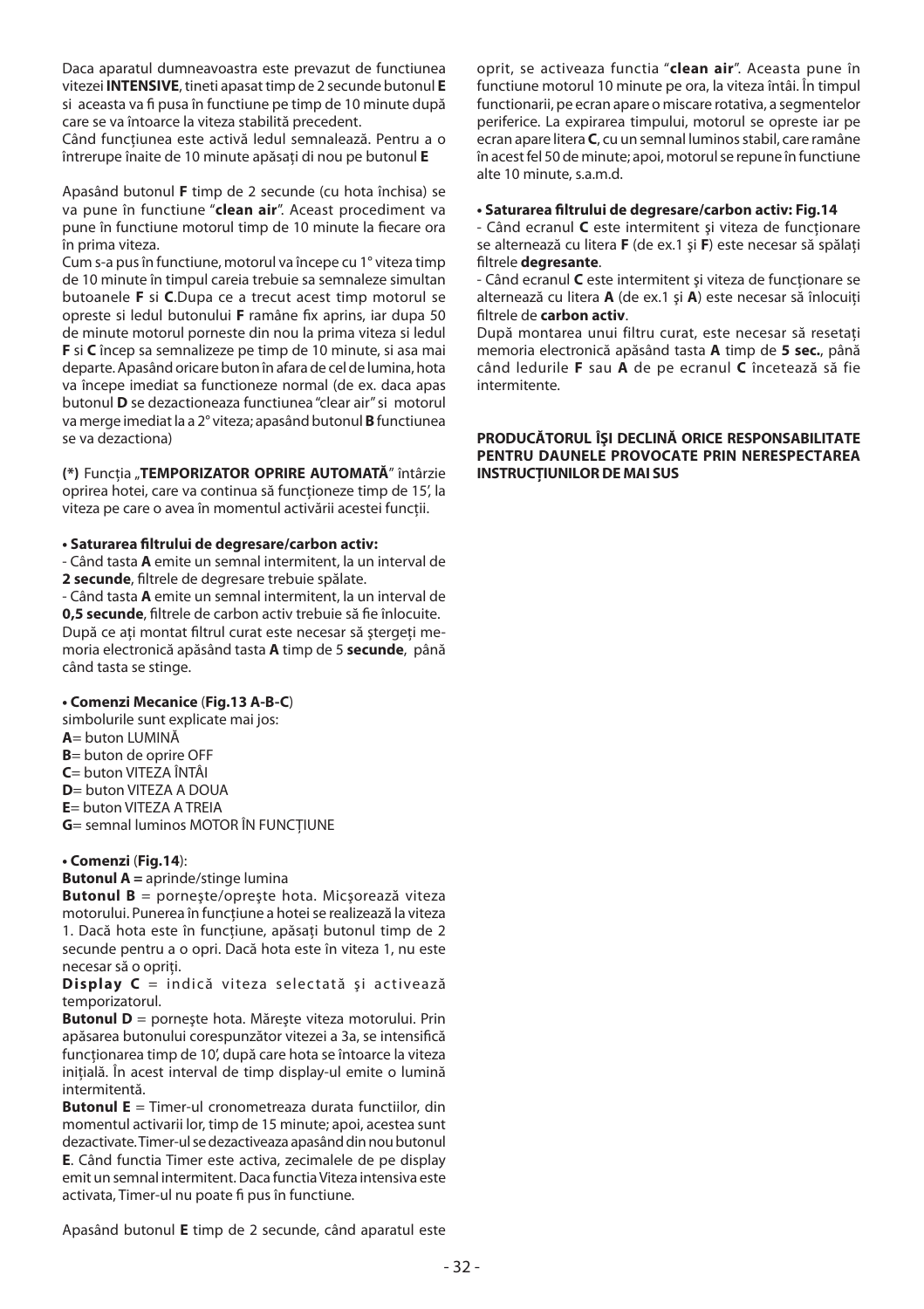## **РУССКИЙ RUS**

## **ОБЩИЕ СВИДЕНИЯ**

Внимательно прочитайте содержание данной инструкции, поскольку содержит важные указания, относящиеся к безопасности установки, эксплуатации и техобслуживания. Сохраните инструкцию для любой дальнейшей консультации. Устройство разработано в следующих вариантах исполнения: вытяжное устройство (удаление воздуха из помещения **- рис.1В**), фильтрующее устройство (рециркуляция воздуха внутри помещения - **рис.1А**) или вариант с применением наружного электродвигателя (**рис.1C**).

## **МЕРЫ ПРЕДОСТОРОЖОСТИ**

**1.** Быть внимательным, если одновременно работает вытяжка и горелка или очаг, нуждяющиеся в окружающем воздухе и запитывающиеся иной энергией, кроме электрической. В таком случае вытяжка удаляет из помещения воздух, нужный для процесса сгорания в горелке или очаге.

Отрицальное давление в помещении не должно превышать 4Pa (4x10–5 bar). Для надежной и безопасной работы следует обеспечить вентиляцию помещения.Для наружных выбросов соблюдать правила, действующие в Вашей стране.

Прежде чем подключить прибор к электрической сети:

**-** убедиться в соответствии напряжения и мощности прибора, данные о которых помещены на заводской паспортной табличке, сетевым показателям, а также соответствие электросоединителя(розетки).В случае несоответствия розетки обратиться к квалифицированному электрику.

**-** Если провод электропитания поврежден, замените его или весь специальный узел у производителя или в уполномоченном центре технического обслуживания.

- Подсоединить устройство к сети электропитания посредством штепсельной вилки с предохранителем 3 А или двух двухполюсных проводов с предохранителем 3 А.

#### **2. Внимание!**

**В некоторых случаях электрические приборы могут быть опасными.** 

**А) Не проверяйте состояние фильтров при работающей вытяжке**

**В) Не прикасайтесь к лампочкам или к прилегающим зонам в процессе работы системы освещения или сразу же после ее выключения**

**С) Запрещается готовить блюда на открытом пламени под кухонной вытяжкой**

**D) Избегайте открытого пламени, так как оно повреждает фильтры и может привести к возгоранию**

**Е) В процессе жарки во фритюре непрерывно следите за процессом во избежание возгорание кипящего масла**

**F) Отсоединяйте штепсельную вилку от сетевой розетки перед началом технического обслуживания**

**G) Изделие не расчитано на эксплуатацию детьми или недееспособными лицами без контроля.**

**Н) Не разрешайте детям играть с изделием**

**I) Если вытяжка используется одновременно с другими приборами, в которых используется топливный газ или другие виды топлива, в помещении должна быть обеспечена надлежащая вентиляция**

**L) В случае выполнения операций по чистке без соблюдения инструкций существует опасность возгорания**

Данное изделие имеет маркировку соответствия Европейскому Нормативу 2002/96/ЕС, Утилизация электрических и электронных изделий (WEEE). Проверьте, чтобы по окончании его срока службы данное изделие было сдано в утиль. Этим Вы поможете сохранить окружающую среду.

Символ на изделии или в прилагающейся к нему документации означает, что данное изделие не должно рассматриваться как бытовые отходы, а должно быть сдано в специальный центр утилизации, занимающийся уничтожением электрических и электронных приборов. Изделие должно быть сдано в утиль в соответствии с местными нормативами по утилизации отходов. За дополнительными сведениями касательно обработки, утилизации и уничтожения данного изделия обращайтесь в местное отделение сбора домашних бытовых приборов или в магазин, в котором было куплено изделие.

## **ИНСТРУКЦИИ ПО УСТАНОВКЕ**

**Прибор имеет класс II, поэтому к заземлению не надо подсоединять никакой провод, подсоединение** 

• **Электрическая связ Примечание! Проверьте табличку данных, расположенную внутри аппарата:**

**- Если на табличке имеется символ ( □ ), это значит, что аппарат не должен заземляться, в связи с чем необходимо** 

**следовать инструкциям в отношении типа изоляции II. - Если на табличке НЕТ символа ( ), следуйте инструкциям в отношении типа изоляции I.**

#### **Тип изоляции II**

Необходимо обеспечить легкий доступ к штепселю после установки аппарата.

В случае поставки аппарата с кабелем без штепселя, для того чтобы подключить его к электрической сети, необходимо установить между аппаратом и сетью мультиполярный выключатель с минимальным расстоянием между контактами 3 мм, рассчитанный на данную нагрузку и соответствующий действующим нормативам.

коричневый-**L**-линия

синий-**N**-нейтралный

#### **Тип изоляции I**

#### **Внимание:**

Данное изделие относится к **классу I**, поэтому должно подсоединяться к заземлению.

Подсоединение к сети электропитания производится в следующем порядке:

КОРИЧНЕВЫЙ = **L** сеть

СИНИЙ = **N** нейтраль<br>ЖЕЛТО-ЗЕЛЕНЫЙ =  $\mathrel{{\mathbb Q}}$  заземление

Провод нейтрали должен подсоединяться к зажиму с символом **N**, а **ЖЕЛТО-ЗЕЛЕНЫЙ** провод – к зажиму с символом заземления.  $\textcircled{1}$ .

#### **Внимание:**

В процессе электрического подключения проверьте, чтобы электрическая розетка была оснащена контактом заземления.

После монтажа кухонной вытяжки проверьте, чтобы штепсельная вилка изделия была легкодоступной.

В случае прямого подключения к сети электропитания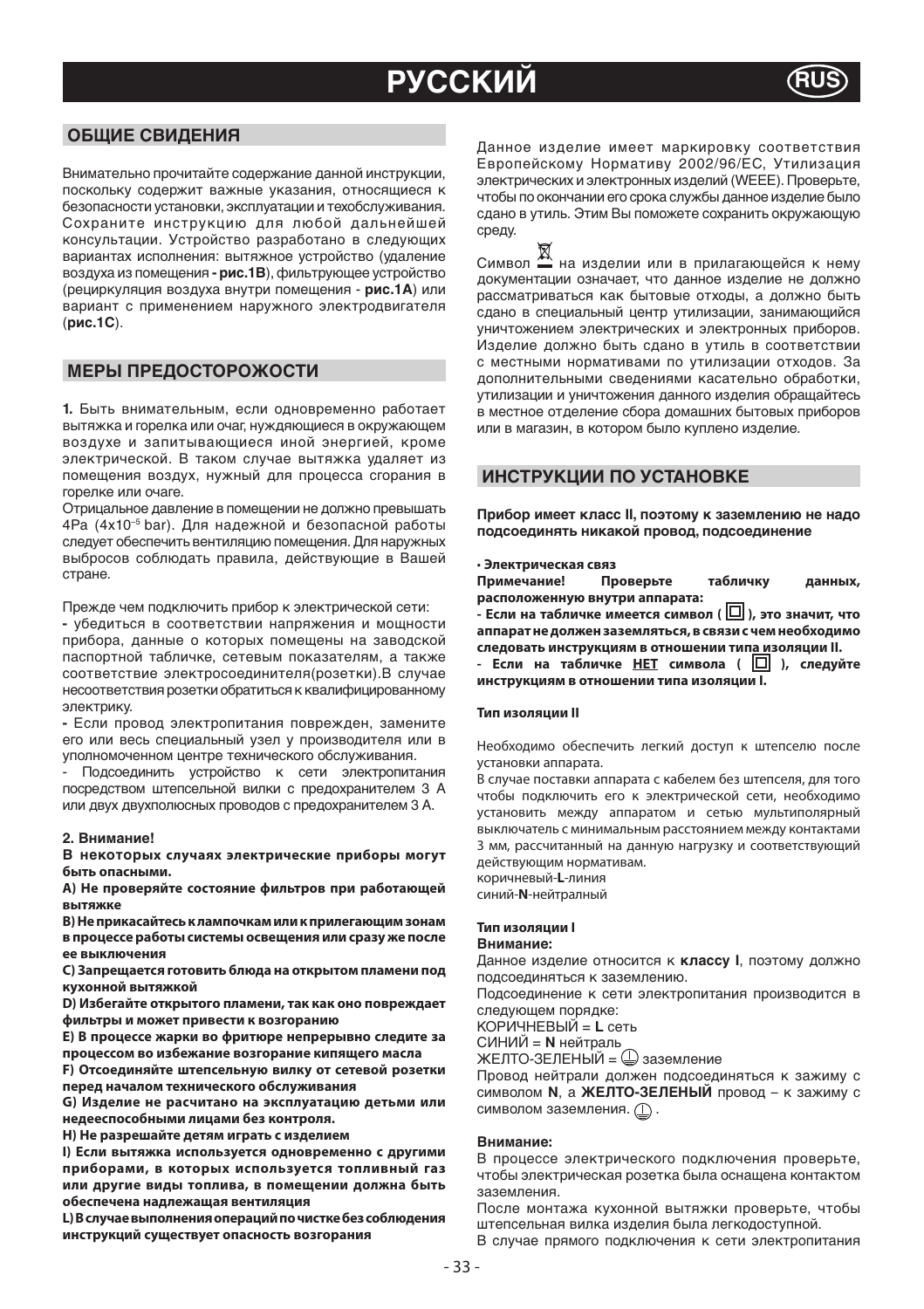необходимо установить между изделием и сетью мультиполярный выключатель с минимальным расстоянием между контактами 3 мм, расчитанный на данную нагрузку и соответствующий действующим нормативам.

• Если используемая поверхность плиты является электрической, газовой или индукционной, минимальное расстояние между ней и самой нижней частью вытяжки должно составлять не менее **65 см**.

 Если применяется соединительная труба из двух и более частей, то верняя часть должна располагаться снаружи нижней части. Не соединять выброс из вытяжки с каналом циркуляции горячего воздуха или с каналом, используемым для отвода дыма от устройств, запытываемых иной энергией кроме электрической. Перед тем как приступить к сборке устройства, для облегчения его монтажа отсоедините фильтр/жироулавливающий фильтр (рис.7).

В том случае, если прибор монтируется с вытяжным устройством, рекомендуется обеспечить помещение выводным отверстием.

#### • **Прикрепление к стене**

- Выполните отверстия **A**, соблюдая указанные расстояния (**рис.2**).

- Прикрепите устройство к стене при помощи регулируемого кронштейна, выровняйте устройство в горизонтальном положении.

- Прикрепите окончательно колпак двумя винтами **A** (**рис.5**). **В** зависимости от варианта монтажа используйте винты (шурупы) и дюбели, соответствующие типу стены (например, железобетон, гипсокартон и т. д.).

Если винты и дюбели входят в комплект поставки, следует удостовериться в том, что они подходят для того типа стены, на которой должен быть смонтирован колпак.

#### • **Монтаж декоративных телескопических сборочных элементов**

- Предварительно выполните подводку электропроводов внутри декоративного сборочного элемента.

- Если ваше устройство устанавливается как вытяжное или с наружным электродвигателем, предварительно сделайте отверстие для отвода воздуха.

- Отрегулируйте ширину поддерживающего кронштейна верхнего сборочного элемента (**рис.3**).

- Прикрепите его к потолку винтами **A** так, чтобы обеспечить его соосность с вашим колпаком (**рис.3**), соблюдая расстояние от потолка, указанное на **рис. 2**.

- Соедините фланец **C** с отверстием для выведения воздуха посредством соединительной трубы (**рис.5**).

- Вставьте верхний сборочный элемент в нижний.

- Прикрепите нижний сборочный элемент к колпаку, используя винты **B**, которые прилагаются (**рис.5**), сместите верхний сборочные элемент до кронштейна и прикрепите его винтами **B** (**рис.3**).

- В том случае, если Ваш прибор оснащен внешними штуцерами, как показано на **Рис.4А**, крепление производится, следуя указаниям **Рис.6А**.

- Для превращения колпака из вытяжного в фильтрующий обратитесь к своему дилеру для получения фильтров с активированным углем и следуйте инструкциям по установке.

#### • **Фильтрующая модель**

#### **Внимание!**

Для преобразования вытяжки из модели **ВСАСЫВАНИЯ** в модель **ФИЛЬТРОВАНИЯ** необходимо заказать угольные фильтры у вашего продавца.

Имеются два разных типа комплектов, один с фильтрами с активированным углем в кассете (**Схема 8**), второй с фильтрами с регенерируемым активированным углем

(промываемые). (**Схема 9**)

- Для замены фильтров с активированным углем в кассете **X** необходимо потянуть наружу рычаг, как показано на **Схеме.8**

- Для замены фильтров с регенерируемым активированным углем **Y** необходимо снять скобы из своих гнезд, потянув из наружу. (**Схема 9**)

– Если в комплект вытяжки входит скоба, показанная на **Схеме 9a**, необходимо прикрепить ее к вытяжке прилагающимися шурупами.

## **ЭКСПЛУАТАЦИЯ И ТЕХХОД**

• Рекомендуем ввести аппарат в эксплуатацию, прежде чем приступать к варке какого-либо элемента. Рекомендуем оставить работать аппарат на 15 минут, после завершения приготовления пищи, чтобы полностью выпустить тяжелый воздух.

Хорошее функционирование колпака обусловлено правильным и постоянным техническим обслуживанием; особое внимание следует уделить фильтру жира и активированного угля.

• **Фильтр против жира** задерживает жирные частицы, находящиеся в воздухе, следовательно, он подвергается засорениям в разные промежутки времени, в зависимости от использования аппарата.

- Чтобы предупредить опасность возможных возгораний, максимум каждые 2 месяца необходимо промывать фильтры против жира, для чего можно также использовать посудомоечную машину.

- После промывания, можно проверить изменение цвета. Это не дает права на предъявление претензий для их возможной замены.

В случае невыполнения инструкций по замене и промыванию, может появиться риск возгорания фильтров против жира.

• **Фильтры с активированным углем** служат для очистки воздуха окружающей среды. Фильтры можно промывать или использовать повторно, необходимо заменять их максимум раз в четыре месяца. Насыщенность активированного угля зависит от слишком длительного использования аппарата, от типа кухни и регулярности проведения очистки фильтра против жира

• Необходимо часто очищать колпак как внутри, так и снаружи, используя увлажненную денатурированным спиртом ткань или нейтральные **не** царапающие жидкие моющие средства.

•Лампы вытяжки служат для освещения варочной панели во время приготовления и не расчитаны на длительное включение для обычного освещения помещения. Продолжительное использование ламп вытяжек значительно сокращает их средний срок службы.

#### • **Замена галогенных ламп (Схема 10).**

Для замены галогенных ламп **В** снимите стеклянную крышку **С**, поддев ее отверткой в специальных пазах. Замените лампы на лампы такого же типа.

**Внимание:** не прикасайтесь к лампам голыми руками.

#### • **Замена галогенных ламп (Рис. 11).**

Для замены двухцветных ламп снимите лампочку, осторожно отпуская ее от патрона при помощи небольшой плоской отвертки или эквивалентного инструмента. **ВНИМАНИЕ! Выполняя данную операцию, будьте осторожны, чтобы не поцарапать вытяжку.** 

Замените лампы на лампы такого же типа.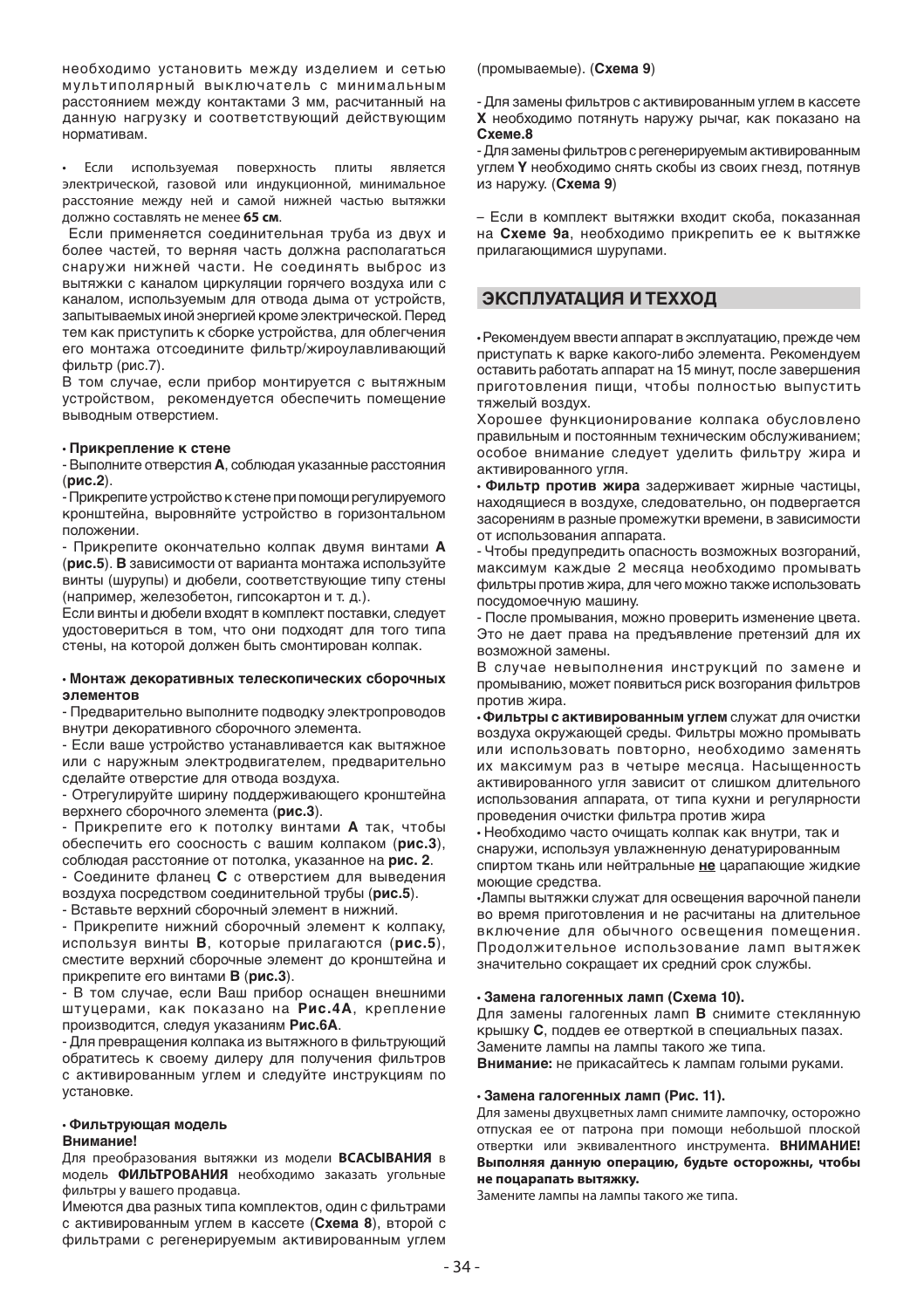#### **Органы управления:** (**рис.12**)

- Светящиеся (**рис.12A**)

- Электронные (**рис.12B**)

**A** = кнопка освещения

**B** = кнопка нулевой

**C** = кнопка первой скорости

**D** = кнопка второй скорости

**E** = кнопка третей скорости

**F =** кнопка таймера автоматической остановки через 15 мин (\*)

В том случае, если ваш прибор снабжен функцией **ПОВЫШЕННОЙ** скорости, ее можно активизировать. Для этого держать в нажатом положении в течении 2-х секунд клавишу **E**. Функция включается на 10 мин, после чего возвращается к раннее установленной скорости.

Мигающая лампочка указывает на то, что функция включена.

 Для отключения функции раньше 10- минутного срока повторно нажать клавишу **E.**

Нажатом положении в течение 2 –х секунд клавишу **F.** Для включения функции "**clean air**" нажать и держать в таком положении клавишу **F**. Эта функция ежечасно включает двигатель на первой скорости на 10 минут, в течение которых должны мигать одновременно указатели клавиш **F** и **C**. После чего двигатель выключается, а указатель на клавише F остается зажженным. Приблизительно через 50 минут опять включается двигатель на первой скорости,и указатели **F** и **C** начинают мигать в течение 10 минут и т.д.

Нажатием любой клавишы, за исключением клавишы включения освещения, дымосос возвращается в свое нормальное рабочее состояние (напр., если нажать клавишу **D**- отключается функция "**clean air**" и двигатель сразу же включается на 20 скорости; нажав клавишу **В**  функция отключается).

**(\*)** Функция **"**таймер автоматической остановки"**"**  задерживает отключение вытяжки, которая продолжает работу на скорости, выбранной при включении этой функции через 15 минут.

#### **• Засорение фильтров-жироуловителей / фильтра с активированным углем:**

- Когда мигает кнопка **А** с частотой **2 сек**., необходимо вымыть **фильтры-жироуловители**.

- Когда мигает кнопка **А** с частотой **0,5 сек**., необходимо заменить **фильтры с активированным углем**.

После установки на место чистого фильтра необходимо обнулить электронную память, нажав кнопку **А** примерно на 5 сек. вплоть до прекращения мигания.

### • **Органы управления** Механические **(Рис. 13 A-B-C)**

- **A** = кнопка освещения
- **B** = кнопка нулевой
- **C** = кнопка первой скорости
- **D** = кнопка второй скорости
- **E** = кнопка третей скорости

**G=**лампочка: ДВИГАТЕЛЬ В РАБОЧЕМ РЕЖИМЕ

## **Органы управления:** (**Рис.14**)

**Клавиша А** = включает/выключает подсветку

**Клавиша В =** включение/выключение вытяжки. Вытяжка включается на 1-ой скорости. Если вытяжка включена, нажмите кнопку на 2 секунды, чтобы выключить ее. Если вытяжка работает на 1-ой скорости, не нужно держать кнопку нажатой для ее выключения. Скорость двигателя сокращается.

**Дисплей С =** показывает скорость мотора, которая была . .<br>набрана, и включение таймера.

**Клавиша D** = включает вытяжку. Увеличивает скорость

мотора. Нажатие клавиши 3-й скорости вызывает активацию функции интенсивного режима на 10 мин, по истечении которых восстанавливается скорость работы, активной в момент включения данной функции. На период действия интенсивного режима имеет место мигание индикатора.

**Клавиша Е** = Таймер на 15 минут запоминает функции в момент включения после отключения этих функций. Таймер отключается повторным нажатием кнопки **Е**. Когда функция Таймер включена, на дисплее должно мигать десятичное значение. Если работает интенсивная скорость, включить функцию Таймер нельзя.

Нажав кнопку **Е** на 2 секунды при выключенной вытяжке, включается функция «**чистый воздух**», Эта функция включает двигатель на 1-ой скорости на 10 минут каждый час. В процессе функционирования на дисплее показываются вращающиеся боковые сегменты. По истечении этого времени двигатель выключается, и на дисплее появляется буква «**С**» до следующего запуска двигателя на 10 минут по прошествии 50 минут.

#### **• Засорение фильтров-жироуловителей / фильтра с активированным углем: Рис.14**

- Когда на дисплее **C** попеременно мигают значение рабочей скорости и буква **F** (наприм.,1 и **F**) необходимо вымыть фильтры-**жироуловители**.

- Когда на дисплее **C** попеременно мигают значение рабочей скорости и буква **F** (наприм.,1 и **A**) необходимо заменить фильтры с **активированным углем**. После установки фильтра на место после чистки необходимо обнулить электронную память, нажав кнопку **А** примерно на **5 сек**. вплоть до прекращения мигания буквы **F** или **А** на дисплее **С**.

#### **ФИРМА НЕ НЕСЕТ НИКАКОЙ ОТВЕТСТВЕННОСТИ ЗА УШЕРБ, ВЫЗВАННЫЙ НЕСОБЛЮДЕНИЕМ ВЫШЕПРИВЕДЕННЫХ ПРЕДУПРЕЖДЕНИЙ.**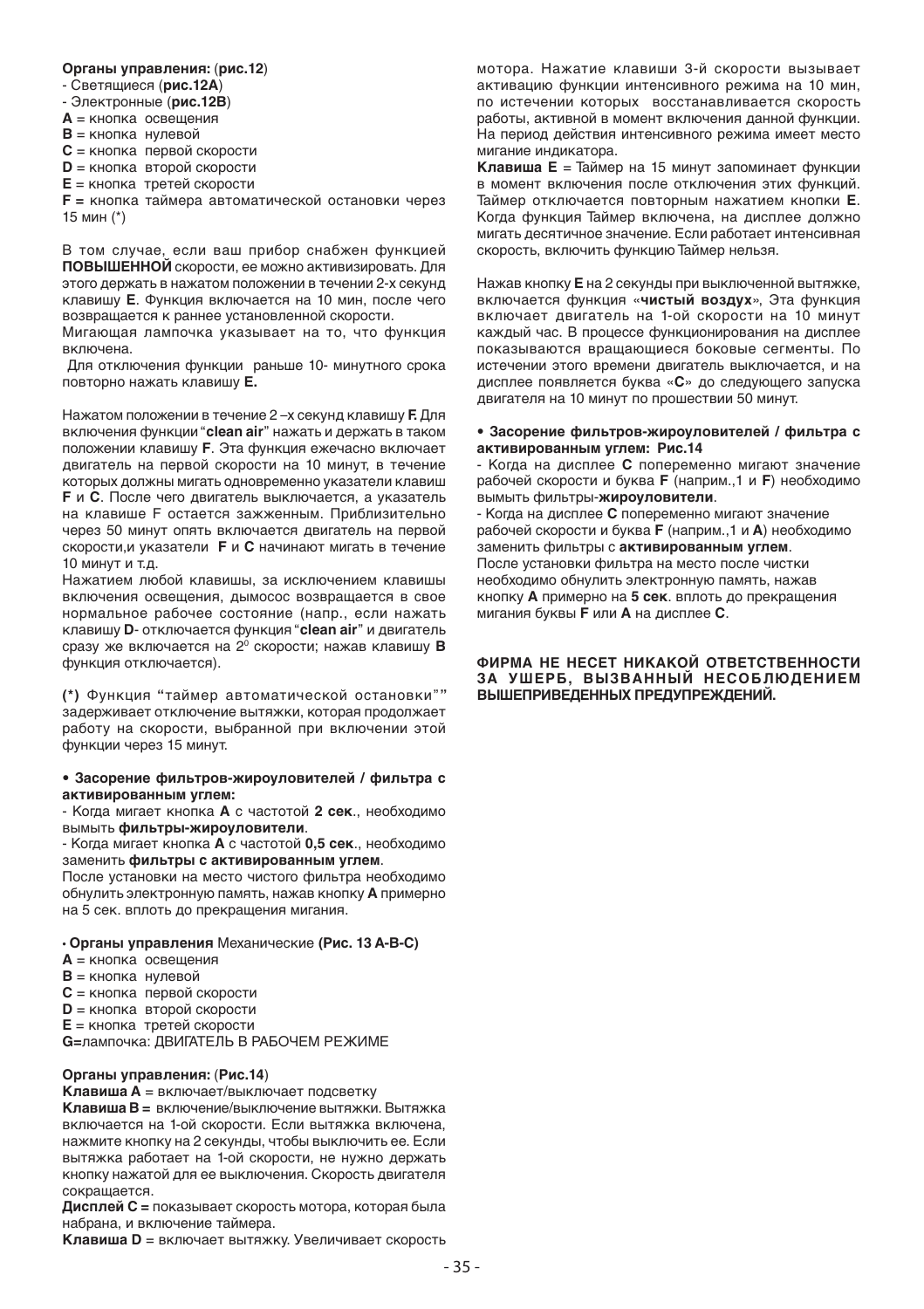## **SVERIGE S**



## **OBSERVERA**

Läs innehållet i detta instruktionshäfte noga då det tillhandahåller viktig information vad beträffar säkerheten vid installation, användning och underhåll. Spar häftet för eventuella framtida konsultationer. Apparaten har utformats antingen som utsugningskåpa (extern luftevakuering) eller filterkåpa (intern luftrecirkulation). Apparaten är konstruerad för att användas som antingen insugande version (utsugning av luft utomhus - **Fig.1B**), filtrerande version (återcirkulering av luft inomhus - **Fig.1A**) eller version med yttre motor (**Fig.1C**).

## **SÄKERHETSFÖRESKRIFTER**

**1.** Var uppmärksam om utsugningskĺpan fungerar samtidigt som en brännare eller eldhärd som är beroende av omgivningsluften i rummet och som drivs med annan typ av energi än elektrisk energi, eftersom utsugningskĺpan suger upp luft frĺn rummet som brännaren eller eldhärden är i behov av för sin förbränningsprocess. Undertrycket i lokalen fĺr inte överskrida 4 Pa (4x10-5 bar). För att garantera säkerheten rekommenderas därför en god ventilation av lokalen. Vad beträffar det utvändiga utsläppet skall de i det aktuella landet gällande normerna och föreskrifterna respekteras.

Innan apparaten kopplas till elnätet:

- kontrollera typskylten (pĺ insidan av apparaten) och försäkra dig om att spänning och effekt motsvarar elnätets och att stickkontakten passar. Rĺdfrĺga kunnig eltekniker, om du är tveksam.

- Om nätkabeln är skadad ska den bytas ut mot en ny kabel eller en specialsats som tillhandahĺlls av tillverkaren eller dess tekniska servicetjänst.

- Anslut strömförsörjningsaggregatet via en stickkontakt med en **säkring på 3A** eller till **tvåfasanslutningens** två trådar som ska skyddas av en **säkring på 3A**.

### **2. OBSERVERA!**

**I vissa situationer kan elektrisk utrustning utgöra en fara.** 

**A) Kåpan ska inte vara i drift när filtrens skick kontrolleras.**

**B) Vidrör inte glödlampor eller områden runt dessa direkt efter längre tids användning av belysningen.**

**C) Det är förbjudet att tillaga flamberade rätter under kåpan.**

**D) Undvik fria lågor. Dessa kan skada filtren och förorsaka brand.**

**E) Vid fritering ska tillagningen hållas under konstant uppsikt för att förhindra att oljan tar eld.**

**F) Koppla från kontakten från stickkontakten innan underhållsmoment utförs.**

**G) Utrustningen är inte avsedd att användas av barn eller oförmögna personer, utan uppsikt av en vuxen.**

**H) Kontrollera att barn inte leker med utrustningen.**

**I) När kåpan används samtidigt med utrustning som bränner gas eller andra bränslen, ska lokalen ha en god ventilation.**

**L) Om rengöringsmomenten inte utförs med respekt för anvisningarna finns det risk för att brand uppstår.**

Den här apparaten överensstämmer med europadirektivet

2002/96/EG, Waste Electrical and Electronic Equipment (WEEE). Genom att försäkra sig om att den här produkten elimineras pĺ rätt sätt, bidrar användaren till att förebygga eventuella negativa följdrisker för miljö och hälsa.

Symbolen  $\mathbb{X}$  pĺ produkten eller pĺ bifogad dokumentation indikerar att den här produkten inte ska behandlas om hushĺllsavfall utan ska överlämnas till lämplig avfallsstation för ĺtervinning av elektriska och elektroniska apparater. Kassera enligt gällande lokala normer för avfallshantering. För ytterligare information om hantering och ĺtervinning av produkten, kontakta det lokala kontoret, uppsamllingsstation .<br>för hushĺllsavfall eller affären där produkten inhandlats.

## **INSTALLATIONS INSTRUKTIONER**

**Ĺtgärder för montering och elanslutning mĺste utföras av kunnig personal**.

#### **• Elanslutning**

**Obs! Kontrollera märkskylten som sitter inuti utrustningen:**

**- Om symbolen (** $\Box$ **) anges på märkskylten innebär detta att utrustningen inte ska jordanslutas. Följ därför anvisningarna i isolationsklass II.**

- Om symbolen ( $\Box$ ) INTE anges på märkskylten ska **anvisningarna i isolationsklass I följas.**

#### **Isoleringsklass II**

Apparaten är av typklass II, och inga kablar skall därför jordanslutas.

Stickkontakten ska vara lättåtkomlig efter att utrustningen har installerats.

Om utrustningens nätkabel saknar stickkontakt, är det nödvändigt att installera en flerpolig brytare mellan utrustningen och elnätet. Brytaren ska ha en min. öppning mellan kontakterna på 3 mm, vara dimensionerad för belastningen och uppfylla gällande lagstiftning.

Nätanslutningen skall utföras pĺ följande sätt:

BRUN = **L** fas BLĹ = **N** nolla

## **Isoleringsklass I**

## **Observera!**

Denna utrustning är konstruerad i enlighet med **klass I**, och ska därför anslutas till en jordad kontakt.

Anslutningen till elnätet ska göras på följande sätt:

BRUN = **L**-linje

BLÅ = **N**-nolla

 $GULGRÖN =  $\mathbb{Q}$  jord$ 

Nollkabeln ska anslutas till klämman med **N**-symbolen, medan den **GULGRÖNA** kabeln ska anslutas till klämman intill jordsymbolen  $\mathbb D$ .

### **Observera!**

Vid elektrisk anslutning, se till att strömuttaget har jordanslutning.

När utsugningskåpan har monterats, se till att kontakten för nätanslutningen sitter i ett lättåtkomligt läge.

Vid direkt anslutning till elnätet är det nödvändigt att installera en flerpolig brytare mellan utrustningen och elnätet. Brytaren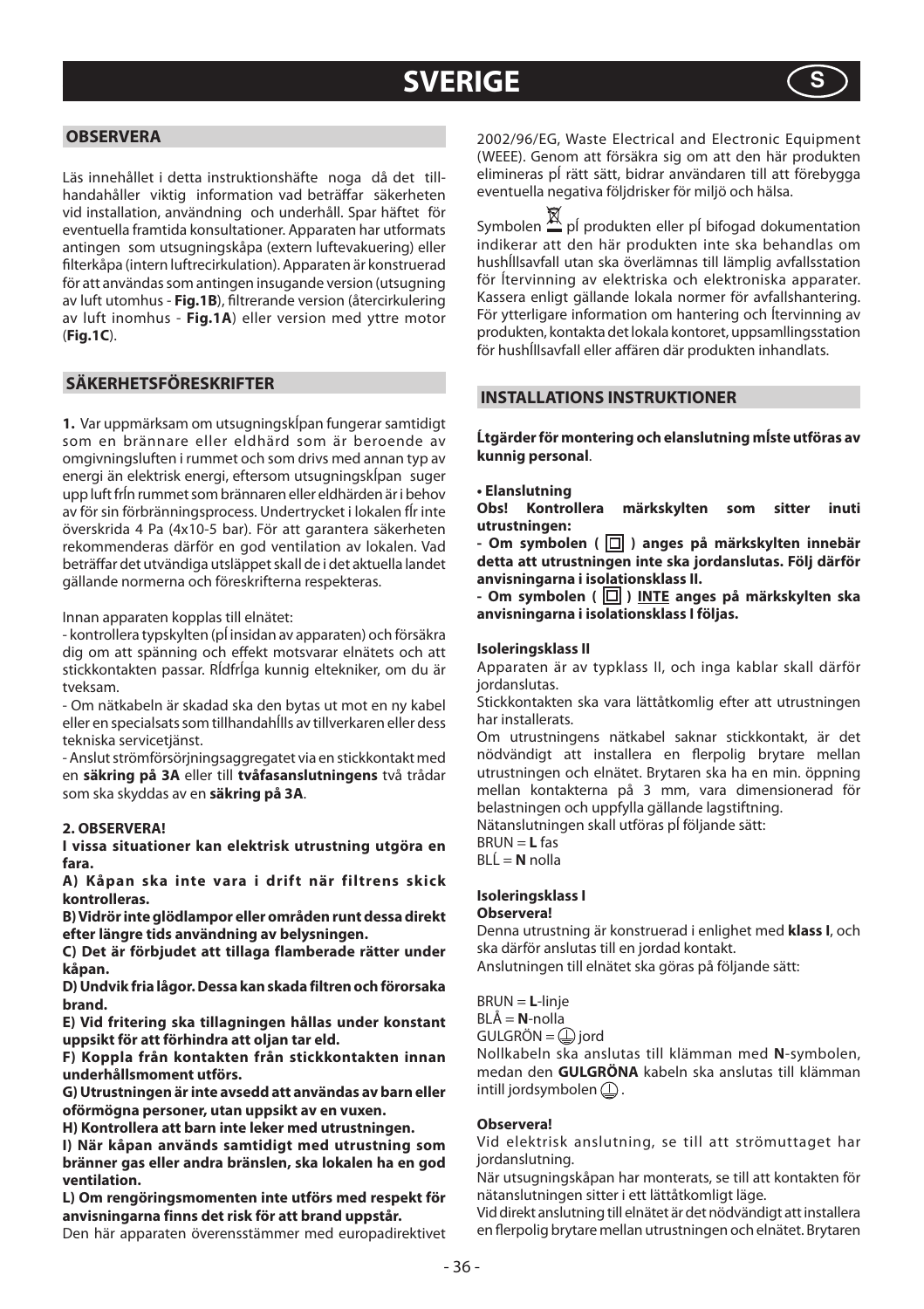ska ha en min. öppning mellan kontakterna på 3 mm, vara dimensionerad för belastningen och uppfylla gällande lagstiftning.

• Om spishällen som används är av typ elektrisk, gas eller induktion, ska minimiavståndet mellan spishällen och spisfl äktens nedersta del vara minst **65** cm.

I det fall ett anslutningsrör används som består av två eller flera delar, måste den övre av delarna träs utanpå den undre delen.

Anslut inte kåpans utloppsrör till luftkanaler i vilka varmluft cirkulerar, eller kanaler som används för att evakuera rök från apparater som drivs med annan typ av energi än elektrisk energi. För att förenkla handhavandet av apparaten ska antifettfiltret/-en tas ur innan monteringsmomenten påbörjas (Fig.7).

Om apparaten ska monteras med utsugningversion ska hål för luftuttömning anordnas.

## **• Fastsättning på väggen**

- Borra hålen **A** och ta hänsyn till de angivna måtten (**Fig. 2**). - Fäst apparaten på väggen och se till att den är i horisontell linje med de övriga köksskåpen.

- När spiskåpan har justerats ska den fästas definitivt med de 2 skruvarna **A** (**Fig.5**).

För de olika monteringarna ska skruvar och expansionspluggar som är lämpliga för väggen användas (t.ex. armerad betong, gips o.s.v.). Om skruvar och expansionspluggar medlevereras med produkten ska du försäkra dig om att de är lämpliga för den typ av vägg där spiskåpan ska fästas.

## **• Fastsättning Av Skorstensförlängning**

- Montera elmatningen innanför skorstensförlängningen.

- Om din apparat ska installeras som insugande version eller version med yttre motor ska hål för utsugning av luften förberedas.

- Reglera bredden för överdelens fästen (**Fig.3**).

- Fäst sedan fästet i taket med skruvarna **A** (Fig.3) så att det är i linje med din spiskåpa och ta hänsyn till avståndet till taket som anges i **Fig.2**.

- Anslut flänsen **C** med ett anslutningsrör till hålet för utsugning av luft (**Fig.5**).

- Skjut in överdelen inuti underdelen.

- Fäst underdelen i spiskåpan med de medlevererade skruvarna **B** (**Fig.5**).

- Dra upp överdelen till fästet och fäst den med skruvarna **B** (**Fig.3**).

Om apparaten har de nedre fogarna på samma sätt som på bild **4.A**, ska den kopplas som på bild **6.A**.

- För att modifiera spiskåpan från insugande version till filtrerande version ska du beställa kolfilter från din återförsäljare och följ sedan monteringsanvisningarna.

## **• Filtrerande version**

## **Observera!**

Beställ filtren med aktivt kol som tillbehör hos din återförsäljare för att omvandla kåpan från **INSUGANDE** version till **FILTRERANDE**.

 Vi tillhandahåller två olika satser, en med lådkolfilter (**Fig.8**) och en med kolfilter som kan återställas (rengöras). (**Fig.9**)

- För att byta ut lådfiltren **X** med aktivt kol ska spaken dras ut, som visas i **Fig.8**

- För att byta ut de återställningsbara kolfiltren **Y**, ta bort byglarna från sina säten genom att dra dem utåt. (**Fig.9**)

- Om bygeln som indikeras i **Fig.9a** ingår i emballaget, ska

denna fästas på kåpan med de medlevererade skruvarna.

## **ANVÄNDNING OCH UNDERHÅLL**

**•** Det rekommenderas att starta utrustningen innan någon typ av livsmedel tillagas. Vi rekommenderar att du låter apparaten gå i 15 minuter efter att matlagningen avslutats, så att matoset helt sugs ut.

Kåpan ska underhållas regelbundet och på ett korrekt sätt för att fungera på bästa sätt. Detta gäller i synnerhet avfettningsfiltret och filtret med aktivt kol.

• **Avfettningsfiltret** har till uppgift att stoppa fettpartiklarna som finns i luften. Detta filter sätts igen efter en viss tid, beroende på hur mycket utrustningen används.

- För att förhindra eventuell brand ska avfettningsfiltren rengöras max. varannan månad. Avfettningsfiltren kan rengöras i diskmaskinen.

- En viss färgförändring kan synas efter några rengöringar. Detta är inget skäl till reklamation för eventuellt byte.

Vid försummelse av anvisningarna för byte och rengöring av avfettningsfiltren finns det risk för att dessa antänds.

• **Filtren med aktivt kol** används för att rengöra luften som återförs i rummet. Dessa filter kan inte rengöras eller regenereras och måste bytas ut max. vart fjärde månad. Mättnaden av det aktiva kolet beror på hur länge utrustningen används, typen av kök och hur ofta som avfettningsfiltret rengörs.

• Rengöra kåpan regelbundet både på insidan och utsidan med en trasa fuktad med denaturerad sprit eller milt flytande rengöringsmedel som **inte** slipar.

**•** Belysningen är avsedd att endast vara tänd under tillagningen och inte för att lysa upp rummet i allmänhet under en längre tid. Om belysningen är tänd under en längre tid förkortas lampornas livslängd betydligt.

## **• Byta halogenlampor (Fig. 10).**

För att byta halogenlamporna **B**, bänd upp glaset **C** i springorna.

Byt ut mot lampor av samma typ.

**OBS!** Ta inte i lampan med bara händer.

## **• Byta halogenlampor (Fig. 11).**

För att byta ut de dikroiska lamporna, koppla från lamporna genom att lossa dem från lamphållaren med en liten platt skruvmejsel eller ett liknande verktyg. **OBSERVERA! Var försiktig så att inte kåpan repas när detta moment utförs.** 

Byt ut mot lampor av samma typ.

- **Manöverfunktioner:** (**Fig.12**)
- **Lysande** (**Fig.12A**)
- **Elektroniska** (**Fig.12B**)

beskrivs symbolerna här nedan:

- **A** = knapp för BELYSNING
- **B** = knapp OFF

**C** = knapp FÖRSTA HASTIGHET

**D** = knapp ANDRA HASTIGHET

**E** = knapp TREDJE HASTIGHET

**F** = TIMER FÖR AUTOMATISK AVSTÄNGNING EFTER 15 minuter. **(\*)**

• Om er fläkt har funktionen hastighet i INTENSIVLÄGE, tryck pĺ knapp E i ca 2 sekunder för aktivering i 10 minuter, varefter hastigheten gĺr tillbaka till den tidigare inställningen. När funktionen aktiveras blinkar lysdioden. För att avbryta den innan 10 minuter förflutit, trycker du pĺ knapp **E** igen. Tryck pĺ knapp **F** i 2 sekunder (när fläkten är avstängd) för att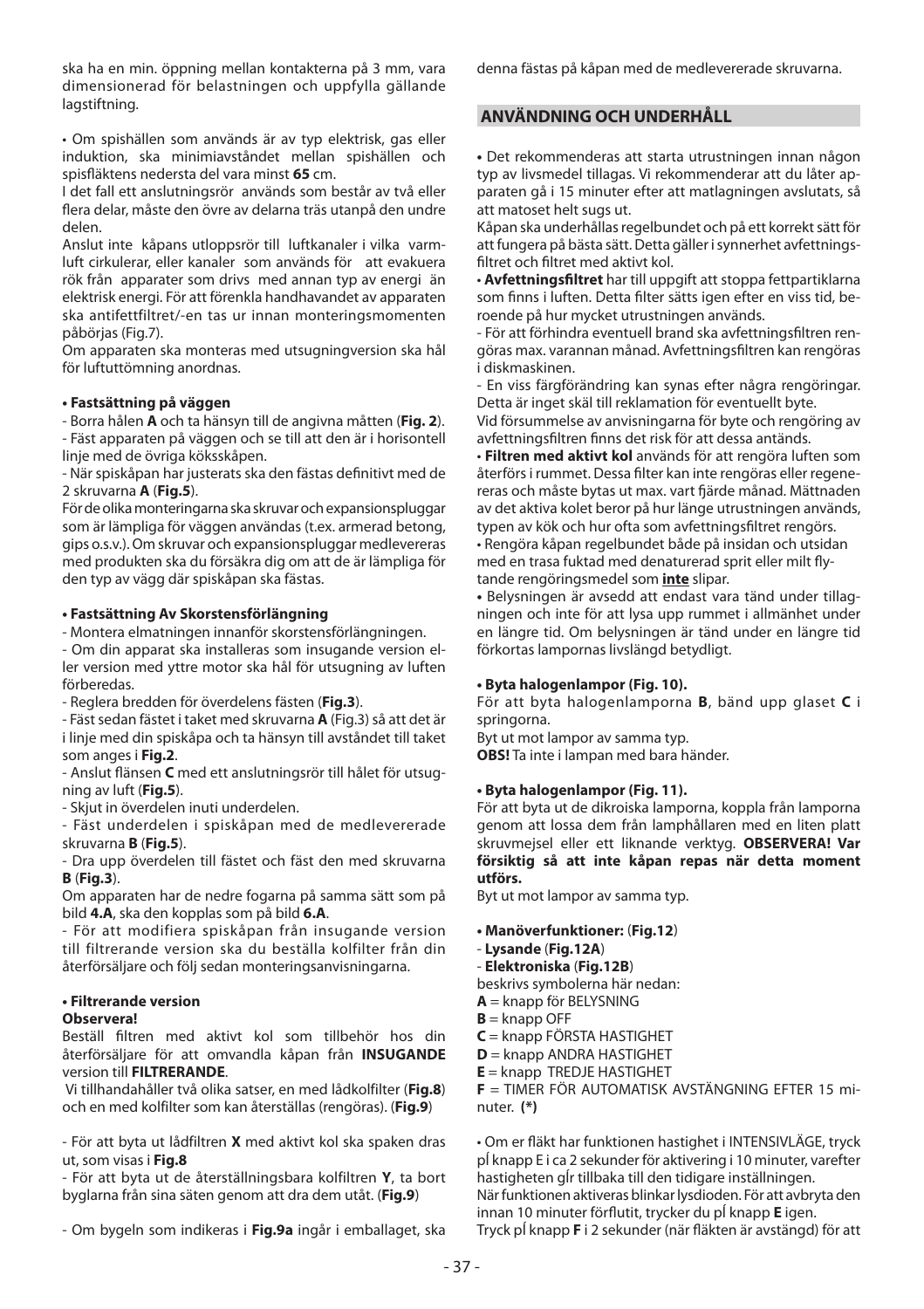sätta igĺng funktionen "**clean air**". Genom denna funktion sätts fläktmotorn jalng i 10 minuter varie timme pl hastighet ett. Omedelbart efter att ha aktiverat denna funktion, sätts motorn igĺng pĺ hastighet ett under 10 minuter, medan knapp **F** och knapp **C** samtidigt blinkar.

Därefter släcks motorn och lysdiod **F** förblir tänd med fast ljus ända tills motorn efter ytterligare 50 minuter startar igen pĺ hastiget ett och lysdioderna **F** och **C** börjar blinka igen i 10 minuter osv. Genom att trycka pĺ vilken som helst av knapparna, förutom belysningsknappen, ÍtergÍr fläkten omedelbart till normal funktion (t.ex. om jag trycker pĺ knapp **D** sĺ sätts "**clean air**" ur funktion och motorn gĺr genast pĺ hastighet tvĺ; genom att trycka pĺ knapp **B** sätts den ur funktion).

**(\*)** Funktionen" timer för automatisk avstängning "fördröjer avstängningen av kĺpan, som fortsätter att fungera i 15 minuter med samma arbetshastighet som vid pĺslagningen av denna funktion.

## **• Orena fettfi lter/aktivt kolfi lter :**

- När knappen **A** blinkar med ett intervall pĺ **2 sek** ska fettfiltren rengöras.

- När knappen **A** blinkar med ett intervall pĺ **0,5 sek** ska **kolfiltren** bytas ut.

När det rena filtret har satts tillbaka, ska det elektroniska minnet nollställas genom att trycka pĺ knapp **A** i cirka **5 sek** tills varningslampan slutar att blinka.

## **• Manöverfunktioner: Fig.13 A-B-C**) **mekaniska**

beskrivs symbolerna här nedan:

- **A** = knapp för BELYSNING
- $B =$ knapp OFF

**C** = knapp FÖRSTA HASTIGHET

**D** = knapp ANDRA HASTIGHET

**E** = knapp TREDJE HASTIGHET

**G** = kontrollampa MOTORN I FUNKTION

## **• Manöverfunktioner:** (**Fig.14**)

**Tangent A =** slår på/av belysningen

**Tangent B** = slår på/av kåpan. Apparaten startar med den lägsta hastigheten. Om kåpan fungerar skall tangenten tryckas in halv sekund för att slå av den. Om kåpan fungerar med den lägsta hastigheten behöver man inte hålla tangenten intryckt för att stänga av den. Minskar motorns hastighet.

**Display C =** anger den valda motorhastigheten och aktiveringen av timern**.**

**Tangent D** = slår på kåpan. Ökar motorns hastighet. Om tangenten för den tredje hastigheten trycks in startar den intensiva hastigheten under 10 sekunder för att sedan återgå till den arbetshastighet som var aktiv före ingreppet. Displayen blinkar under denna funktion.

**Tangent E =** Il Timer ställer in funktionstiderna vid aktiveringen på 15 minuter, varefter de stängs av. Avaktivera timern genom att trycka på knapp **E**. När funktionen Timer är aktiv på displayen ska decimalpunkten blinka. Om hastighetens intensivläge är i funktion kan timern inte aktiveras.

Genom att trycka på knapp **E** i 2 sekunder, när apparaten är avstängd, så aktiveras funktionen "**clean air**". Denna tänder motorn i 10 minuter varje timme på första hastigheten. Under funktion ska displayen visa de perifera segmentens rotation. När denna tid gått ut släcks motorn och displayen visar den lysande bokstaven "**C**" tills motorn efter ytterligare 50 minuter startar igen och går i 10 minuter igen och så vidare.

## **• Orena fettfi lter/aktivt kolfi lter: Fig.14**

- När displayen **C** blinkar och visar omväxlande drifthastigheten

och bokstaven **F** (t.ex. 1 och **F**) ska **fettfi ltren** rengöras. - När displayen **C** blinkar och visar omväxlande drifthastigheten och bokstaven **A** (t.ex.1 och **A**) ska **kolfi ltren** bytas ut. När det rena filtret har satts tillbaka, ska det elektroniska minnet nollställas genom att trycka ned knappen **A** i cirka **5 sek** tills signalerna **F** eller **A** slutar att blinka på displayen **C**.

## **TILLVERKAREN FRÅNSÄGER SIG ALLT ANSVAR FÖR EVEN-TUELLA SKADOR SOM ORSAKTS P.G.A. ATT OVANSTÅENDE INSTRUKTIONER INTE RESPEKTERATSRUKTIONER INTE RESPEKTERATS**